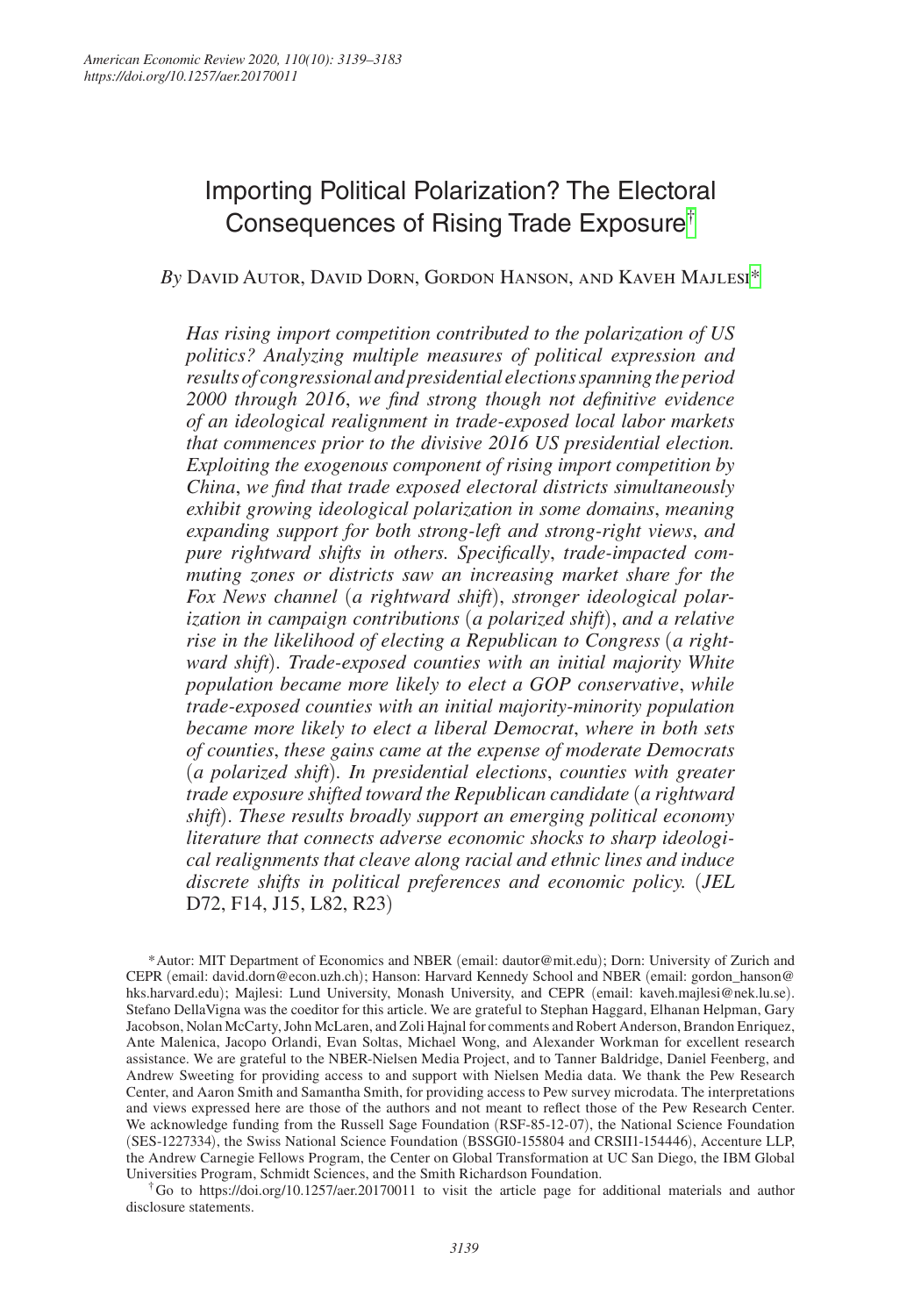The ideological divide in American politics is at an historic high. Ranking congressional legislators on a liberal-conservative scale, based either on their roll-call votes (McCarty, Poole, and Rosenthal 2016) or the political orientation of their campaign contributors (Bonica 2013), reveals that the gap between Democrats and Republicans has been widening since the late  $1970s$  $1970s$ .<sup>1</sup> A sizable rightward shift among the GOP and a modest leftward shift among Democrats has left few centrists in either party. The twenty-first century has also seen greater polarization in the policy preferences and media viewing habits of the American public. In the 1990s and early 2000s, roughly one-half of respondents took moderate positions on prominent political issues; by the late 2000s the centrist share had shrunk to under 40 percent, as individuals adopted more strident views on the left or right (Pew Research Center 2014a; Gentzkow 2016). These trends are also reflected in, and amplified by, popular media (DellaVigna and Kaplan 2007; Levendusky 2013; Martin and Yurukoglu 2017).

This paper examines whether the exposure of local labor markets to increased foreign competition from China has contributed to rising political polarization in the United States since 2000. The appeal of studying the China shock is the abundant evidence linking foreign competition to a large and persistent decline in US manufacturing jobs. Industries more exposed to trade with China have seen higher exit of plants (Bernard, Jensen, and Schott 2006), larger contractions in employment (Pierce and Schott 2016; Acemoglu et al. 2016), and lower incomes for affected workers (Autor et al. 2014; Galle, Rodríguez-Clare, and Yi 2017; Caliendo, Dvorkin, and Parro 2019; Autor, Dorn, and Hanson 2019). The local labor markets that are home to more-exposed industries have endured greater job loss and larger increases in unemployment, nonparticipation in the labor force, uptake of government transfers (Autor, Dorn, and Hanson 2013a, 2019), and declines in tax revenues and housing prices (Feler and Senses 2015). The steepest increase in US imports occurred just after China's accession to the World Trade Organization in 2001: China's share of world manufacturing exports surged from 4.8 percent in 2000 to 15.1 percent in 2010. This export boom was driven by reform-induced productivity growth in Chinese manufacturing (Naughton 2007; Brandt et al. 2017), where China's reform push and the productivity gains associated with it appeared to have largely abated by the late  $2000s$  $2000s$  (Brandt, Wang, and Zhang  $2017$ ).<sup>2</sup> The concentrated impact of the China shock on specific industries and regions makes the economic consequences of trade acutely recognizable and therefore politically salient (Margalit 2011; Di Tella and Rodrik 2019).

While US political polarization did not originate with the China trade shock, the political divisions have widened amid the recent expansion of trade. Moderate Democrats have become increasingly rare in Congress, while Tea Party and like-minded conservatives have risen to prominence in the GOP (Madestam et al.

<span id="page-1-0"></span><sup>&</sup>lt;sup>1</sup> In the 1990s and especially the 2000s, greater polarization is also evident in the content of political speech used by Democratic and Republican legislators (Gentzkow, Shapiro, and Taddy 2019).

<span id="page-1-1"></span><sup>&</sup>lt;sup>2</sup> Over 2000 to 2010, China's annual growth rate in manufacturing exports was 11.5 percentage points (p.p.) faster than the world as a whole; over 2010 to 2016, its growth advantage was just 2.8 p.p*.* Although China's manufacturing exports continued to grow after 2010, the transitional growth associated with China's post-Mao market-oriented reforms, on which we base our identification strategy, was largely exhausted by the end of that decade (Naughton 2018; Lardy 2019).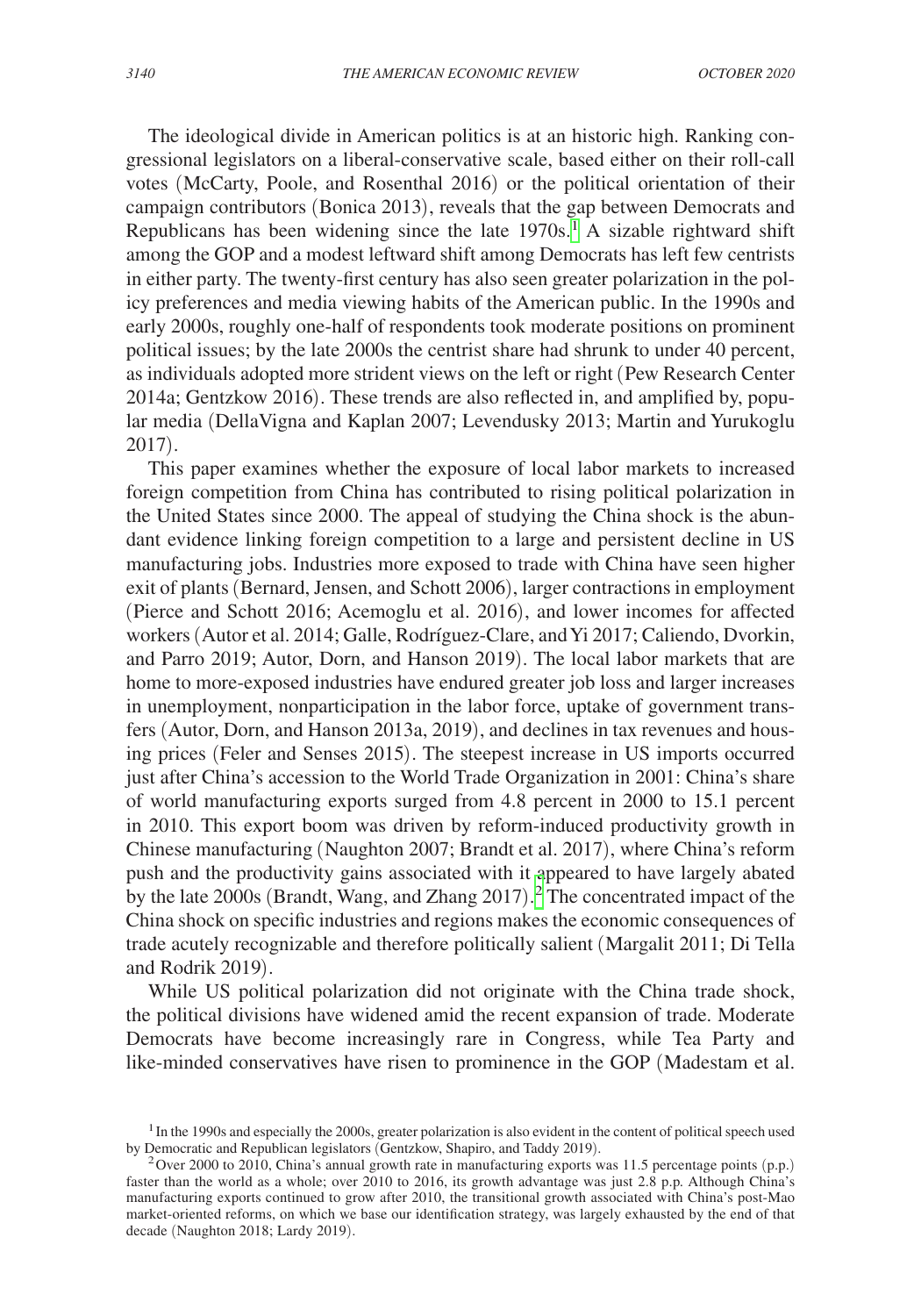2013). The surprise election of Donald J. Trump to the presidency in 2016 has further heightened the partisan divide and injected ethnic nationalism into Republican policy positions. Among voters, ideological cleavages by race and education have also widened, as seen most notably in a realignment of less-educated Whites with the GOP (Pew Research Center 2017).<sup>[3](#page-2-0)</sup> The causal linkages between economic shocks and sustained increases in partisanship remain poorly understood, however. Mian, Sufi, and Trebbi (2014) finds that while congressional voting patterns become more polarized following financial crises, these movements are temporary.<sup>[4](#page-2-1)</sup> Although the widening ideological divide in Congress tracks rising US income inequality (McCarty, Poole, and Rosenthal 2016; Voorheis, McCarty, and Shor 2016), the coincidence of these two phenomena does not reveal which underlying shocks inten-sify partisanship.<sup>[5](#page-2-2)</sup> The concentrated and well-delineated economic geography of the China trade shock allows us to explore the linkages between economics shocks and political outcomes that are otherwise challenging to evaluate in a time-series or cross-country analysis.

In applying a local labor market lens to US electoral politics, our analysis confronts two empirical challenges. One is that local labor markets, which we take to be commuting zones (CZs), do not map cleanly to congressional districts. Whereas CZs aggregate contiguous counties, gerrymandering often creates districts that span parts of several commuting zones. We resolve this issue by dividing the United States into county-by-congressional-district cells, attaching each cell to its corresponding CZ, and weighting each cell by its share of its district's voting-age population. To measure regional trade exposure, we use the change in industry import penetration from China, weighting each industry by its initial share of CZ employment. We isolate the component of growth in US imports from China that is driven by export-supply growth in China, rather than US product-demand shocks, following the identification strategy in Autor et al. (2014) and Acemoglu et al. (2016).

The discontinuous changes in voter composition and frequent turnover of incumbent representatives caused by the redrawing of US congressional districts after each decennial census present a second empirical challenge. We surmount this issue by studying changes in the ideology of legislators first over the 2002 to 2010 period, during which most district boundaries are fixed and the mapping of districts to CZs is stable, and then over the 2002 to 2016 period, which requires us to account for redistricting-induced changes in the mapping of districts to CZs. When studying the extended 2002–2016 period, we exclude electoral outcomes across the intermediate 2010–2012 redistricting seam, except for the small number of districts that did not change boundaries.

<span id="page-2-0"></span><sup>&</sup>lt;sup>3</sup>For analysis of the rise of right-wing populism in high-income countries, see Inglehart and Norris (2016); Algan et al. (2017); Gidron and Hall (2017); Guiso, Herrera, and Morelli (2017); Dehdari (2018); and Dal Bó et al. (2019). For related work on populism, see Karakas and Mitra (2017); Rodrik (2017); and Pastor and Veronesi

<span id="page-2-2"></span><span id="page-2-1"></span>

<sup>&</sup>lt;sup>4</sup>For related analysis of Europe, see Funke, Schularick, and Trebesch (2016).  $5$ The rise in political polarization appears causally unrelated to the structure of primary elections, rule changes in Congress, gerrymandering, or immigration (Gelman 2009; McCarty, Poole, and Rosenthal 2009, 2016; Barber and McCarty 2015). Other factors related to polarization include intensified media partisanship (DellaVigna and Kaplan 2007; Levendusky 2013; Prior 2013) and stronger ideological sorting of voters by party (Levendusky 2009). See Canen, Kendall, and Trebbi (2018) on the contribution of the practices and structures of the major political parties to polarization.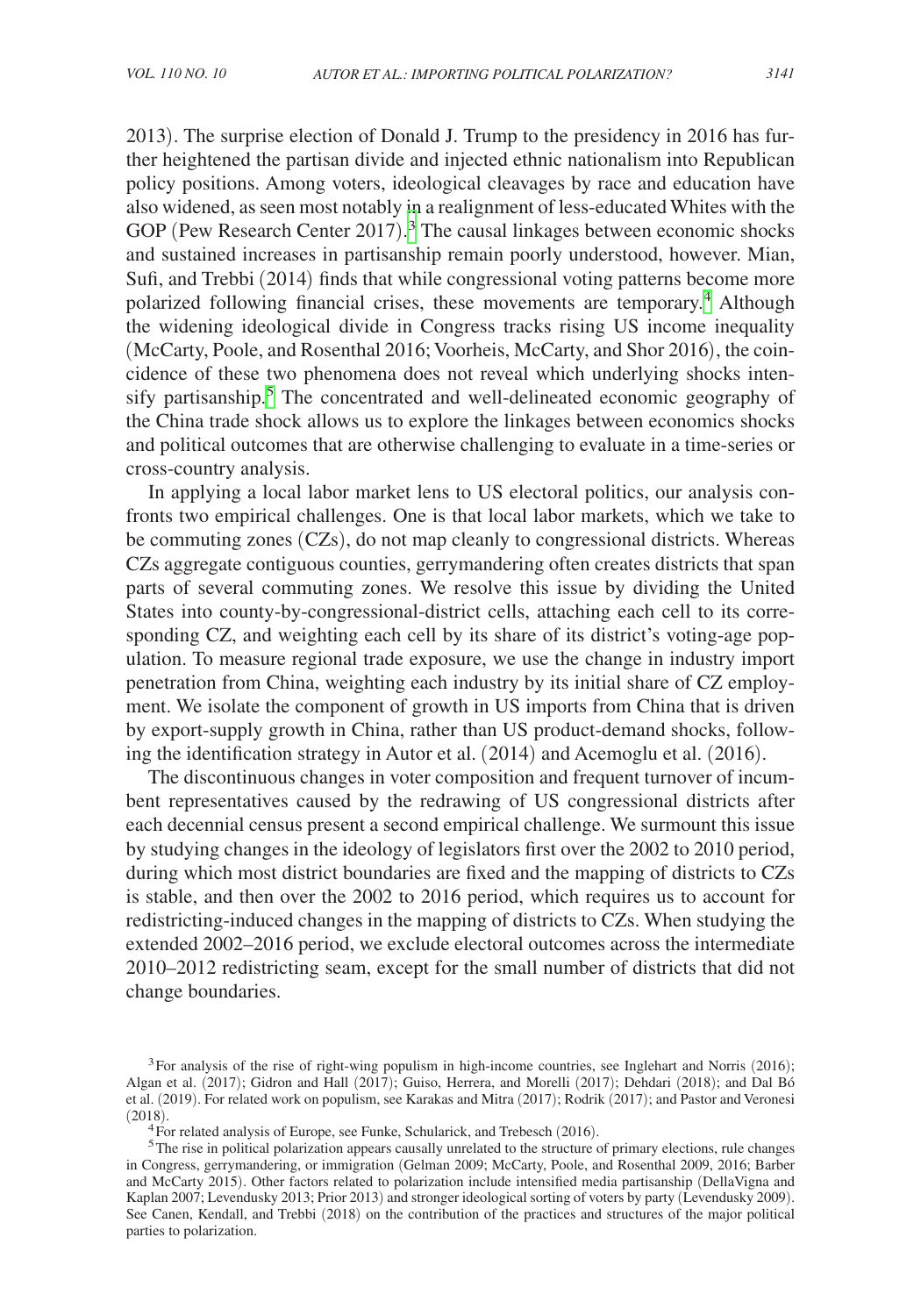We begin the analysis by evaluating how trade shocks affect political expression. We use TV ratings data from Nielsen Media to examine the news viewing habits of households, and we use the Database on Ideology, Money in Politics, and Elections (DIME: Bonica 2013,2014, 2018) to examine the ideological leanings of campaign donors. Over 2004 to 2016, regions more exposed to import competition from China shifted consumption of TV news to the right-leaning Fox News Channel. Simultaneously, they increasingly drew campaign contributions from left-wing and right-wing donors but not from moderates. These patterns suggest that exposure to import shocks moved political sentiment away from the ideological center. A consistent finding woven among the many threads of evidence we examine is that the rightward shifts in ideological affiliation and voting patterns are more concentrated among or driven by non-Hispanic Whites, with small, zero, or countervailing effects evident among Hispanics and non-Whites.

We next examine the impact of exposure to trade shocks on the party and ideo-logical composition of elected congressional legislators.<sup>[6](#page-3-0)</sup> Although shocks increase campaign contributions from both liberal and conservative donors, across all districts the net beneficiaries in terms of electoral results are Republican candidates, and the most conservative candidates in particular. Districts exposed to larger increases in import competition became significantly more likely to elect a GOP legislator in each election from 2010 to 2016, while conservative rather than moderate Republicans absorbed these electoral gains. This occurs despite the fact that the net impact of the China shock on the Republican vote share in Congressional elections is small, and in some years even negative, as is the case in a county-level vote share analysis by Che et al. (2016). We find that the GOP was especially successful in increasing its vote share in competitive districts, while the Democratic party gained vote shares but not congressional seats in noncompetitive districts.<sup>[7](#page-3-1)</sup> Hence, although the ideological composition of political *donations* appears to polarize in trade-exposed districts, the net *electoral benefits* accrue to the GOP.

Motivated by the diverging political views of non-Hispanic Whites relative to non-Whites and Hispanics, documented in Pew polling data used by our analysis, we further explore whether these outcomes appear to differ systematically with the racial and ethnic composition of voting districts. With the caveat that further splits of the data increase the risk of false positives, we observe that rising trade exposure simultaneously predicts a rise in the odds that majority White non-Hispanic areas elect GOP conservatives and the odds that majority non-White areas elect liberal Democrats. Of course, majority White non-Hispanic districts vastly outnumber majority-minority districts. In both sets of districts, candidates advantaged by adverse trade shocks appear to pull support from moderate Democrats. Consequently, it is the GOP that gains *in net* from trade shocks.

<span id="page-3-0"></span><sup>6</sup>A large literature, beginning with Fair (1978), finds that economic downturns hurt sitting politicians. Margalit  $(2011)$  and Jensen, Quinn, and Weymouth  $(2017)$  show that voters also punish incumbents for the adverse effects of import competition.

<span id="page-3-1"></span> $\overline{7}$  Whereas it is challenging to interpret the electoral consequences of county-level congressional vote shares, which are aggregated across gerrymandered congressional districts, one can readily study vote shares of presidential elections, given that all counties choose among the same set of candidates. In Section V, we show that over the 2000 to 2016 period, more trade-exposed counties saw larger gains in vote shares for the GOP presidential candidate.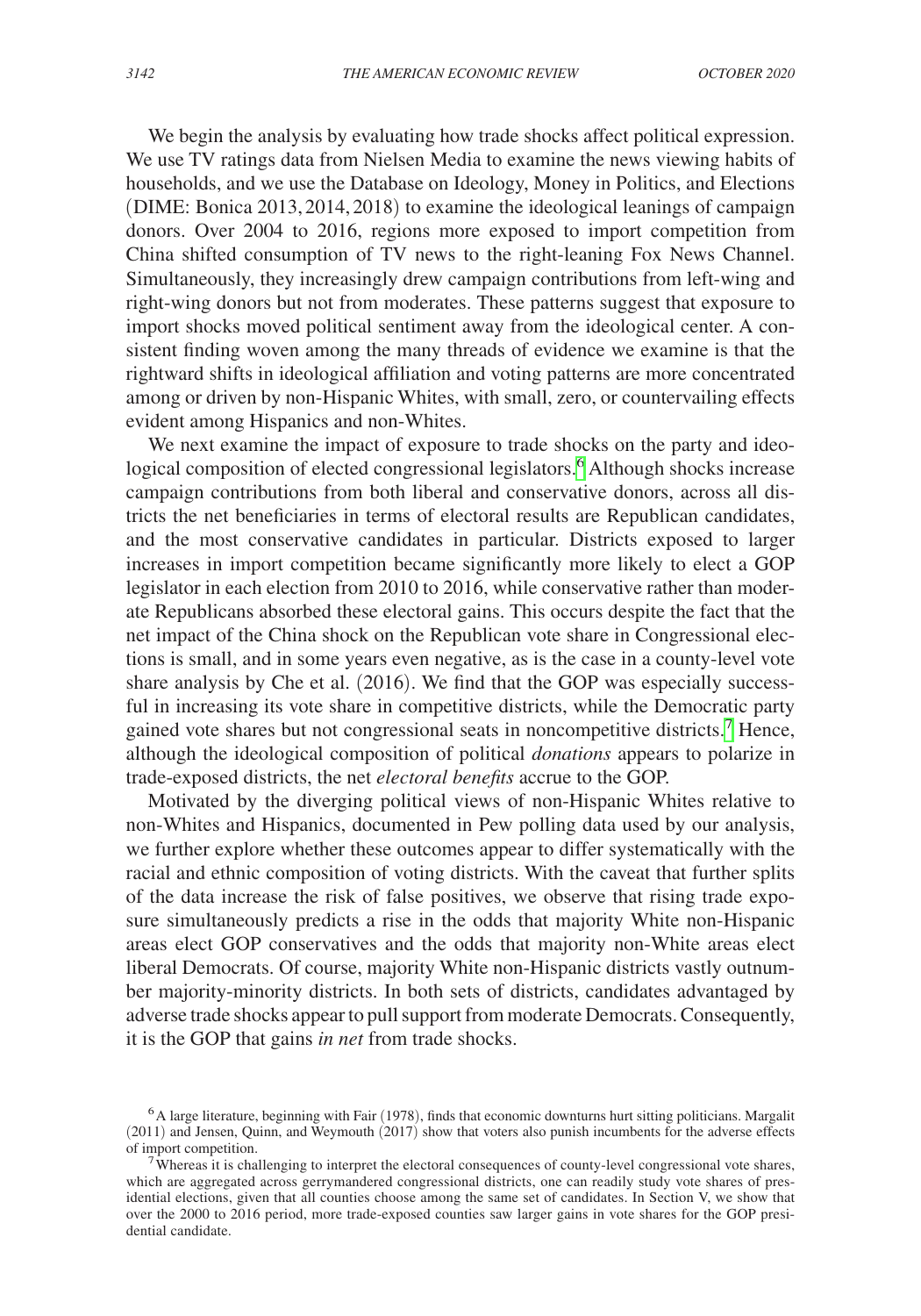Why does greater trade exposure appear to engender stronger support for more ideological extreme candidates? One canonical explanation is resource competition. Because adverse trade shocks increase local uptake of government transfers (Autor, Dorn, and Hanson 2013a) and reduce local tax revenues (Feler and Senses 2015), they are likely to intensify competition for government funds. To the extent that White voters disadvantaged by economic changes see GOP conservatives as favoring their interests over those of other groups, while disadvantaged minority voters see liberal Democrats as their champions, we would expect the political response to a common shock to vary by race (Alesina, Baqir, and Easterly 1999; Alesina and La Ferrara 2005; Parker and Barreto 2014; Kuziemko and Washington 2018), an implication that our analysis confirms across multiple outcome measures.

A more encompassing explanation for why trade protectionism and identity-based politics co-occur in districts facing rising trade exposure is found in the behavioral general equilibrium frameworks of Grossman and Helpman (2018) and Gennaioli and Tabellini (2019). Introducing social-identity theory into an otherwise standard trade model, Grossman and Helpman (2018) shows how adverse economic shocks, due to, e.g., globalization, may precipitate both a psychological response that strengthens one's identification with a particular social group (e.g., the White working class) and a material interest in stronger trade protection. Intensified foreign competition (or other adverse shocks) may thus increase the political salience of racial and ethnic identities among voters, along with support for nationalist economic policies.

Extending this reasoning outside the (exclusive) realm of trade policy, Gennaioli and Tabellini (2019) studies the interplay between economic and social policy in a setting where low- and high-income voters may shift allegiances between either a class-based identity, where taxation and redistribution are salient, or a culture-based identity, where nationalist and tribal sentiments are foregrounded. Adverse economic shocks in this setting can heighten cultural identity at the expense of class identity, or vice versa, with potentially unconventional effects on policy. Gennaioli and Tabellini (2019) illustrates one scenario where, as globalization accelerates, the locus of group identity switches from class conflict to nationalist versus cosmopolitan (cultural) conflict. As this occurs, the losers from globalization become more protectionist and *reduce* their demands for redistribution.

Because right-wing populist movements tend to arise during times of economic hardship (Hutchings and Valentino 2004; Inglehart and Norris 2016; Algan et al. 2017), a related explanation for the co-occurrence of heightened animus toward both foreign trading partners and foreign-born individuals stems from political opportunism. Glaeser, Ponzetto, and Shapiro (2005) formalizes this intuition in a model where politicians deploy strategic extremism (e.g., inflaming wedge issues) to amplify cultural identification and thereby raise turnout among core supporters. We suspect that the identity-based and opportunism-based motivations are strategic complements, with adverse shocks triggering group-identity shifts, and politicians exploiting these shifts for electoral gain.

Although we cannot definitively separate resource-based versus identity-based explanations for the political outcomes we observe, both the Gennaioli-Tabellini and Grossman-Helpman frameworks make a prediction that is not directly addressed by resource-based approaches, which is that trade shocks increase support for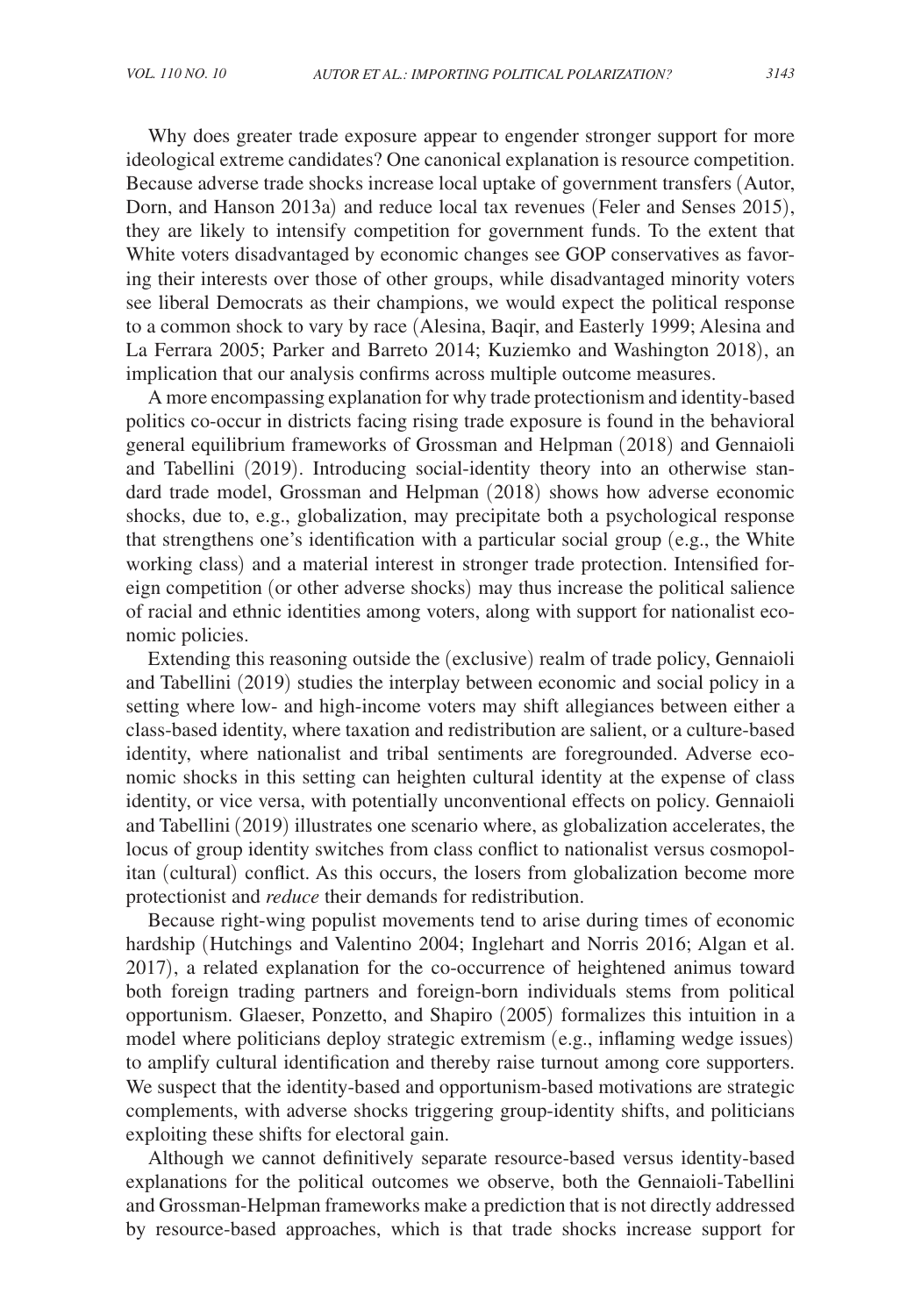protectionism, an implication strongly confirmed by Feigenbaum and Hall (2015).<sup>[8](#page-5-0)</sup> One alternative explanation for our primary findings that we *can* reject is that they are merely a byproduct of a secular trend favoring conservatives. That trade shocks appear to catalyze support for more-extreme actors in *both* parties, at the expense of moderates, indicates that we are not simply capturing a general rightward shift in US politics.

Given that the GOP has endorsed the principle of free trade since the 1950s (Irwin 2017), it may appear paradoxical that trade shocks *both* increase support for protectionism *and* advantage Republican candidates. One resolution is found in the Feigenbaum and Hall (2015) result that support for protectionism is pervasive in trade-exposed districts, irrespective of party. They estimate that import competition raises support for protectionist trade bills by an equal extent in safe Democratic and safe Republican districts, and about twice as much in competitive districts.<sup>9</sup>

The United States is not alone of course in seeing economic adversity strengthen the electoral prospects of right-wing politicians. During the Great Depression, far-right movements had greater success in European countries that had more prolonged downturns (de Bromhead, Eichengreen, and O'Rourke 2013). Today, French and German regions more exposed to trade with low-wage countries have seen larger increases in vote shares for the far right (Dippel et al. 2017; Malgouyres 2017), British regions more exposed to trade with China voted more strongly in favor of Brexit (Colantone and Stanig 2018a), and EU regions more exposed to the Great Recession have seen a greater rise in voting for anti-establishment, euro-skeptic parties (Algan et al. 2017; Dehdari 2018; Dal Bó et al. 2019). [10](#page-5-2)

Our work differs from existing literature by documenting an ideological realignment that manifests itself in a wide range of outcomes beyond vote shares, and includes patterns of polarization rather than a uniform shift in ideology. The broad body of evidence that we evaluate suggests that trade shocks favored conservative views and politicians overall, where these gains came at the expense of centrist rather than left-wing forces, and reflected an ideological repositioning of majority-White versus majority-non-White regions. While the evidence we find across multiple domains supports the inference that the China trade shock was a causal contributor to the post-2000 ideological realignment, it would be premature to view this evidence as dispositive. Further work and additional years of outcome data will be

<span id="page-5-0"></span>8In related work, Kleinberg and Fordham (2013) and Kuk, Seligsohn, and Zhang (2015) find that legislators from districts harder hit by the China trade shock are more likely to support foreign-policy legislation that rebukes China. For other work on how congressional representatives vote on trade legislation, see Bailey and Brady (1998), Baldwin and Magee (2000), Hiscox (2002), and Milner and Tingley (2011). On labor-market shocks and support for protectionism, see Colantone and Stanig (2018b) on Europe and Di Tella and Rodrik (2019) on the United

<span id="page-5-1"></span><sup>9</sup> In the nineteenth and early twentieth centuries, the GOP was protectionist, given its bases of support in manufacturing-oriented states in the Midwest and Northeast (Irwin 2017). Suspicion of trade agreements on the right is not novel in the postwar era. Members of the Republican Liberty Caucus and the House Freedom Caucus, two groups of right-wing GOP legislators in the House, opposed the Trans-Pacific Partnership, a recent major trade deal, and are frequent critics of the WTO. Several decades earlier, the conservative stalwart Senator Barry Goldwater opposed the Trade Expansion Act of 1962, which enabled the president to negotiate tariff reductions in the Kennedy Round of the General Agreement on Trade and Tariffs. In contemporary public opinion polls, GOP voters are wary of trade accords. A recent survey of the Pew Research Center (2016) indicates that 53 percent of voters who identify or lean Republican, as compared to 34 percent of voters who identify or lean<br>Democrat, see free-trade agreements as a "bad thing for the US."

<span id="page-5-2"></span> $10$ Political scientists suggest that ideology of the GOP may be in flux, shifting from laissez faire policy and limited government toward nationalism and ethnic identity (Inglehart and Norris 2016; Mann and Ornstein 2016).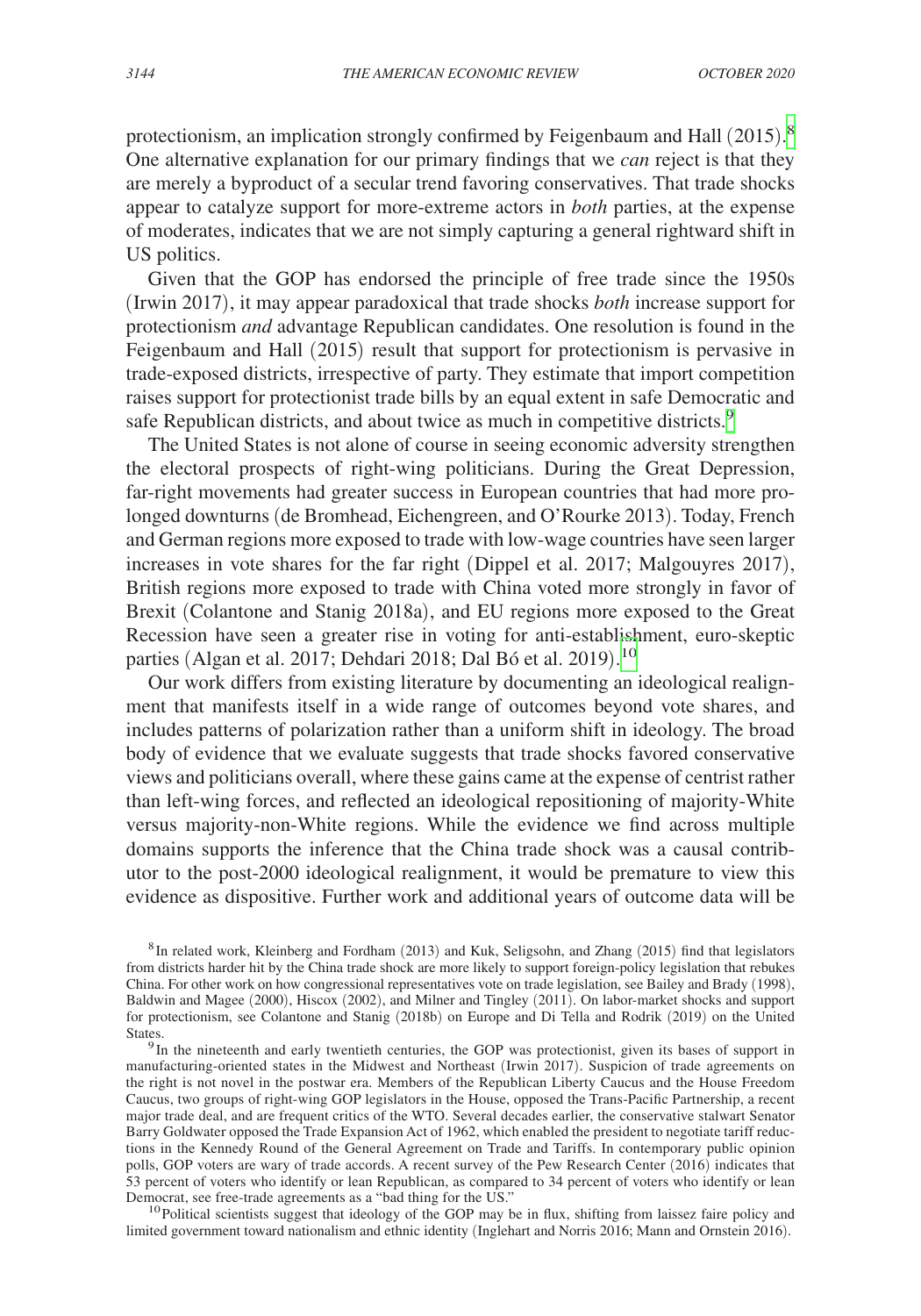required to ascertain whether these shifts to the extremes persist and cohere in the long run, or whether they prove transitory and perhaps incidental.

In Section I, we describe our data on political beliefs, media viewership, and campaign contributions, and next summarize our data on local labor markets, how we match these markets to congressional districts, and how we account for congressional redistricting in Section II. We present our empirical results on the impacts of trade shocks on political expression in Section III, on legislator ideology in Section IV, and on presidential voting in Section V. Section VI concludes.

### **I. National Trends in Political Expression and Partisanship**

We begin by considering how political expression in the United States has changed over time. To account for myriad forms of political engagement, we study three disparate types of expression. Surveys of public opinion from the Pew Research Center provide direct information on the political beliefs of potential voters; Nielsen data on the ratings of cable news networks capture the relative standing of right-leaning Fox News and more left-leaning MSNBC and CNN; and DIME measures of campaign contributions indicate how donor support for candidates has shifted along the ideological spectrum. These data reveal the demand side for ideology, which we will later use to examine which viewpoints and sentiments have been most emboldened by adverse trade shocks.

# A. *Changes in Voter Beliefs on Political Issues*

We use data from the Pew Research Center to measure changes in voter ideology over time (Pew Research Center 2014b, 2015). [11](#page-6-0) Pew periodically asks US adult survey participants a consistent set of questions about their political beliefs. In each of ten questions, participants choose which of two opposing statements on a topic, one left-leaning, one right-leaning, best reflects their opinion. Online Appendix Table S1 enumerates these questions.<sup>[12](#page-6-1)</sup> By coding agreement with left-leaning and right-leaning statements as  $-1$  and  $+1$ , respectively, Pew constructs a measure of the left–right distribution of political beliefs on the  $[-10, +10]$  interval, which we refer to as the Pew ideology score. We use data on political beliefs, rather than party identification, because beliefs directly reflect ideology whereas party attachment may not (Abramowitz and Webster 2016).<sup>13</sup> The data show both a rightward shift and a strong polarization in participant political beliefs over the 2000s. In panel A of [Table 1,](#page-7-0) which pools all respondents, the mean ideology score among

<span id="page-6-0"></span> $11$  Other surveys of political beliefs, including the American National Election Studies, the General Social Survey, and the Cooperative Congressional Election Survey, do not suit our purposes due to timing or limited sample size. <sup>12</sup>Other work that uses Pew data to study polarization includes Gentzkow, Shapiro, and Taddy (2019), while

<span id="page-6-1"></span>Gentzkow (2016) discusses alternative measures of political polarization used in the literature. Survey data that measure respondents' views of the other party rather than their views on specific issues indicate a sharp rise in polarization in the mid-1990s, suggesting an increase in party salience. Data that track polarization of specific issue positions, however, do not detect a rise of polarization until the mid-2000s (Gentzkow 2016).

<span id="page-6-2"></span><sup>&</sup>lt;sup>13</sup> We obtained from Pew unpublished geocoded microdata for its surveys in 2004, 2011, 2014, and 2015, yielding a pooled sample of 20,785 observations. We retain all survey respondents who reside in the 48 mainland states, and drop the 0.6 percent of observations that have incomplete demographic information. Microdata prior to 2004 were unavailable.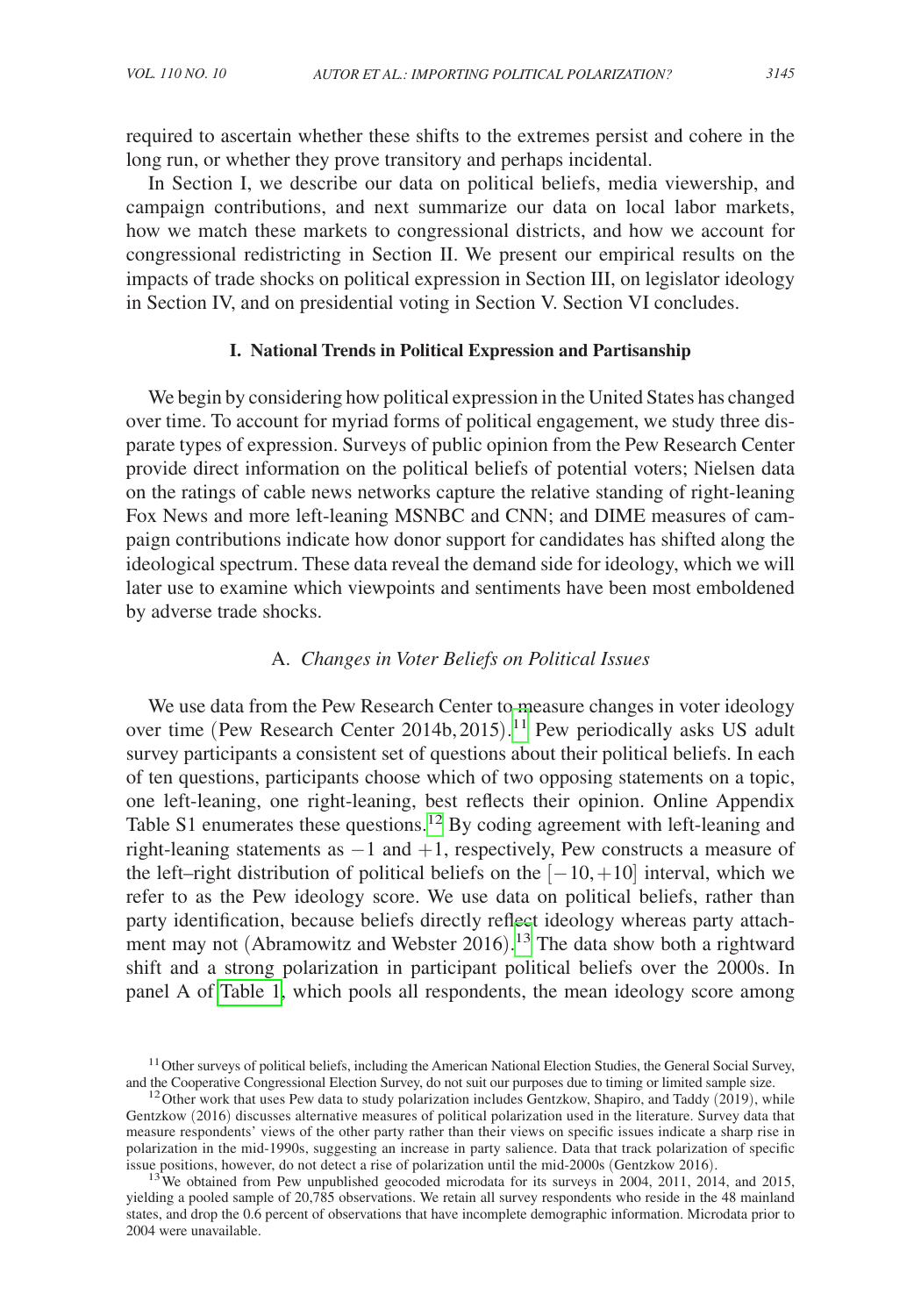|                                    | Mean score | Percent liberal | Percent moderate | Percent conservative |
|------------------------------------|------------|-----------------|------------------|----------------------|
|                                    | (1)        | (2)             | (3)              | (4)                  |
| Panel A. All races and ethnicities |            |                 |                  |                      |
| 2004                               | $-0.91$    | 32.6            | 48.7             | 18.6                 |
| 2011                               | $-0.30$    | 31.2            | 42.2             | 26.6                 |
| 2014                               | $-0.59$    | 34.5            | 39.3             | 26.2                 |
| 2015                               | $-0.61$    | 35.4            | 37.6             | 26.9                 |
| $\Delta$ 2004-2015                 | 0.30       | 2.8             | $-11.1$          | 8.3                  |
| Panel B. Non-Hispanic Whites       |            |                 |                  |                      |
| 2004                               | $-0.63$    | 30.9            | 46.9             | 22.2                 |
| 2011                               | 0.39       | 27.1            | 38.7             | 34.1                 |
| 2014                               | 0.02       | 30.9            | 36.0             | 33.1                 |
| 2015                               | 0.09       | 31.0            | 33.9             | 35.0                 |
| $\Delta$ 2004–2015                 | 0.71       | 0.1             | $-13.0$          | 12.9                 |
| Panel C. Hispanics and non-Whites  |            |                 |                  |                      |
| 2004                               | $-1.65$    | 37.3            | 53.5             | 9.2                  |
| 2011                               | $-1.83$    | 40.1            | 49.7             | 10.2                 |
| 2014                               | $-1.92$    | 42.3            | 46.5             | 11.3                 |
| 2015                               | $-1.97$    | 44.0            | 44.8             | 11.1                 |
| $\Delta$ 2004–2015                 | $-0.32$    | 6.7             | $-8.6$           | 1.9                  |

<span id="page-7-0"></span>Table 1—Levels of and Changes in Ideological Affiliations of US Residents, Overall and by White Non-Hispanic Status, between 2004 and 2015 Using Pew Ideology Score

*Notes:* The Pew Ideology score ranges from −10 (most liberal) to +10 (most conservative). Columns 2–4 define liberals as those with scores of  $-10$  to  $-3$ , moderates as those with scores from  $-2$  to 2, and conservatives as those with scores from 3 to 10. Sample sizes of survey respondents living in the 48 mainland states are 2,000 in 2004, 3,029 in 2011, 9,919 in 2014, and 5,966 in 2015. Observations are weighted by survey weights.

all respondents increased from −0.91 to −0.61 from 2004 to 2015, corresponding to one more survey item with a right-leaning answer for every seven respondents.<sup>14</sup> The fraction of participants whose ideology was centrist (Pew score of −2 to 2) fell from 48.7 percent in 2004 to 42.2 percent in 2011 and declined further to 37.6 percent in 2015. The fraction of participants whose ideology was mostly or strongly conservative (Pew score of 3 to 10) rose from 18.6 percent in 2004 to 26.9 percent in 2015, with most of this change occurring by 2011. The fraction whose ideology was mostly or strongly liberal (Pew score of  $-3$  to  $-10$ ) rose more modestly from 32.6 percent to 35.4 percent over the 2004–2015 time frame.

Panels B and C of Table 1 documents that both levels of and changes in political beliefs vary markedly by race and ethnicity. The rightward shift in ideology evident in panel A of the table is due almost entirely to the preferences of non-Hispanic Whites. Between 2004 and 2015, the share of Whites with conservative beliefs rose sharply from 22.2 percent to 35.0 percent, while among Hispanics and non-Whites, the prevalence of liberal beliefs increased from 37.3 percent to 44.0 percent. In both cases, the rise in the share of group members with strongly ideological affiliations (liberal or conservative) is fully offset by a reduction in those holding moderate views.<sup>15</sup> These patterns revealing increasing polarization of left-right beliefs

<span id="page-7-1"></span><sup>&</sup>lt;sup>14</sup>Changing a survey response from left-leaning to right-leaning raises the ideology score by 2 points  $(+1)$ instead of −1); the increase in average score by 0.30 corresponds to  $0.30/2 = 0.15$  additional right-leaning answers per person.

<span id="page-7-2"></span><sup>&</sup>lt;sup>15</sup>The mean ideology score of White non-Hispanics increased from  $-0.63$  to 0.09 from 2004 to 2015, corresponding to one more right-leaning answer for every three respondents. Simultaneously, the mean ideology score of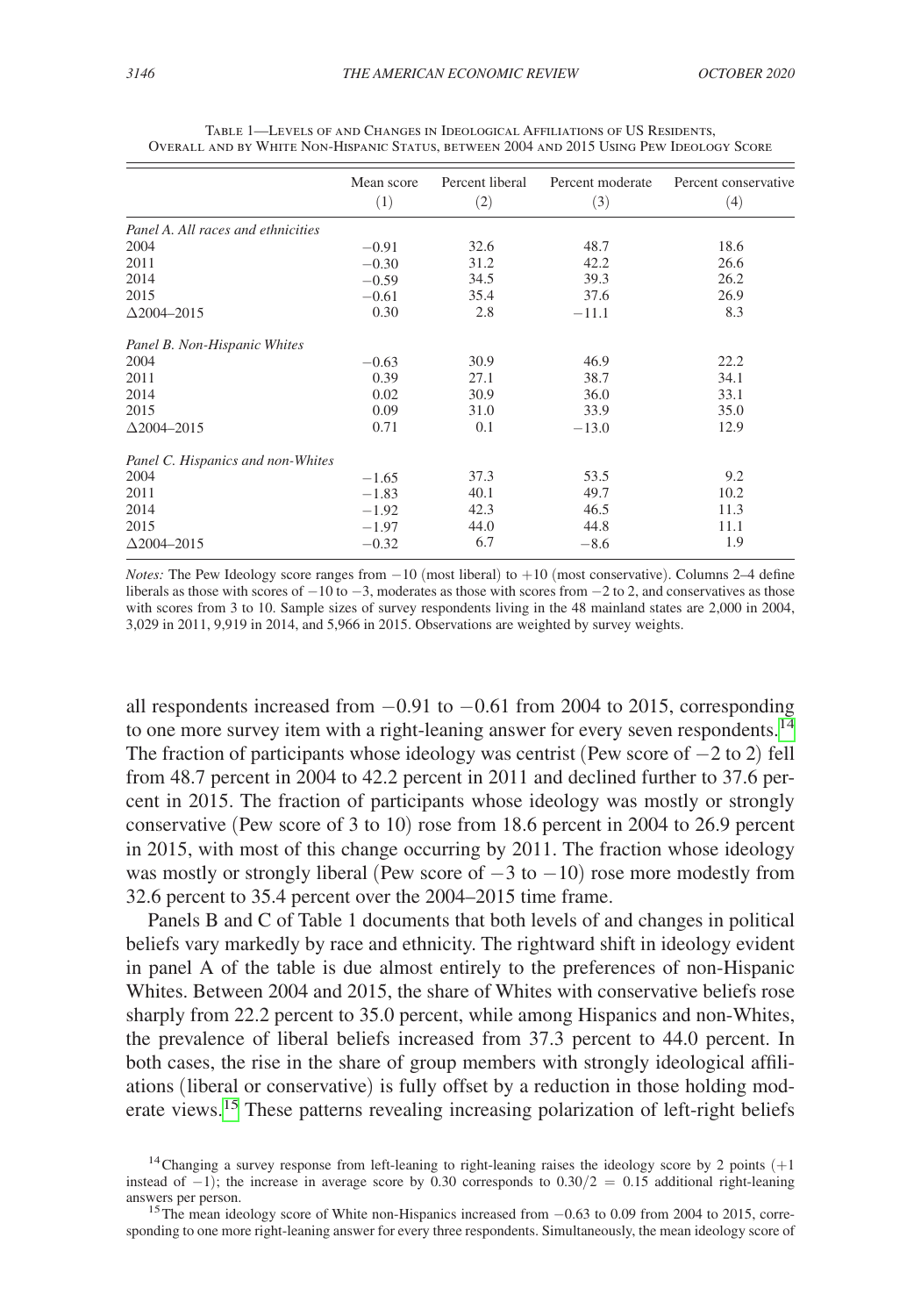between non-Hispanic Whites and other groups provide a key motivation for our subsequent exploration of the potentially divergent responses among minority and

# B. *Changes in Cable News Viewing Habits of Households*

non-minority residents in trade-exposed electoral districts.

As a second measure of the ideological orientation of the American public, we exploit the distinct role of the cable-TV Fox News Channel in national political life. In a break with long-standing convention in network TV programming, Fox News, since its launch in 1996, has openly supported Republican politicians and viewpoints and opposed Democratic ones. Based on the documented connection between Fox News and conservative politics (DellaVigna and Kaplan 2007; Martin and Yurukoglu 2017), we use viewership of the channel as an indication of house-hold demand for partisan media content.<sup>[16](#page-8-0)</sup> We compare ratings for Fox News with ratings for the other two large cable news networks, CNN and MSNBC. We focus on cable news networks rather than network TV news (ABC, CBS, NBC, and PBS) because cable news provides news programming during all or nearly all prime-time hours, whereas the other networks devote only a small share of their content and messaging to news (typically 30 minutes nightly).

Our ratings data are from Nielsen Local TV View (Nielsen Media Research 2018) which tracks TV viewing in US households. Nielsen measures the size of the audience for a given programming hour of a given TV show on a given network using electronic monitors attached to household TV sets and viewer diaries. Nielsen ratings indicate the fraction of all TV-owning households that are tuned to a particular program at a particular time. We obtained average ratings for the 5 pm to 11 pm time slot, Monday through Friday, which is prime-time for cable news programming. Our data cover 2004 to 2016, with underlying sample sizes ranging from 99,000 to 119,000 households in each month during which Nielsen conducts ratings "sweeps" (February, May, July, November). To align news viewership with the demand for political content, we focus on ratings for cable news in the month of November during presidential election years. Ratings for cable news spike during presidential election months, averaging 3.9 percent versus 2.7 percent in non-election months during our sample period. The data record average ratings for the households of each county, which we use in later analysis to examine how exposure to local trade shocks affects the viewership of cable news networks.

[Figure 1](#page-9-0) shows average national November ratings for the three major cable TV news channels. Aggregating the networks' viewing audience, overall ratings for cable TV news rose from 2.37 percent in 2004 to 3.86 percent in 2016, meaning that

Hispanics and non-Whites shifted leftward from −1.65 to −1.97, meaning one more left-leaning answer for every six respondents. Thus, the ideological distance between Whites and other groups roughly doubled.

<span id="page-8-0"></span> $16$ Using text analysis of TV news transcripts over 1998 to 2012 and the speech of congressional representatives with known ideological positions, Martin and Yurukoglu (2017) classifies the content of Fox News as strongly right of center, the content of CNN as modestly left of center, and the content of MSNBC as similar to CNN until 2009, and further left thereafter. Utilizing geographic variation in the post-1996 rollout of access to Fox News, DellaVigna and Kaplan (2007) finds that, relative to towns without Fox News access, towns exposed to the channel had larger 1996-to-2000 gains in votes shares for GOP presidential and senatorial candidates. Martin and Yurukoglu (2017) documents that over the 2000 to 2012 period, the conservative slant of Fox News intensified further, and its positive impact on voting for the GOP strengthened.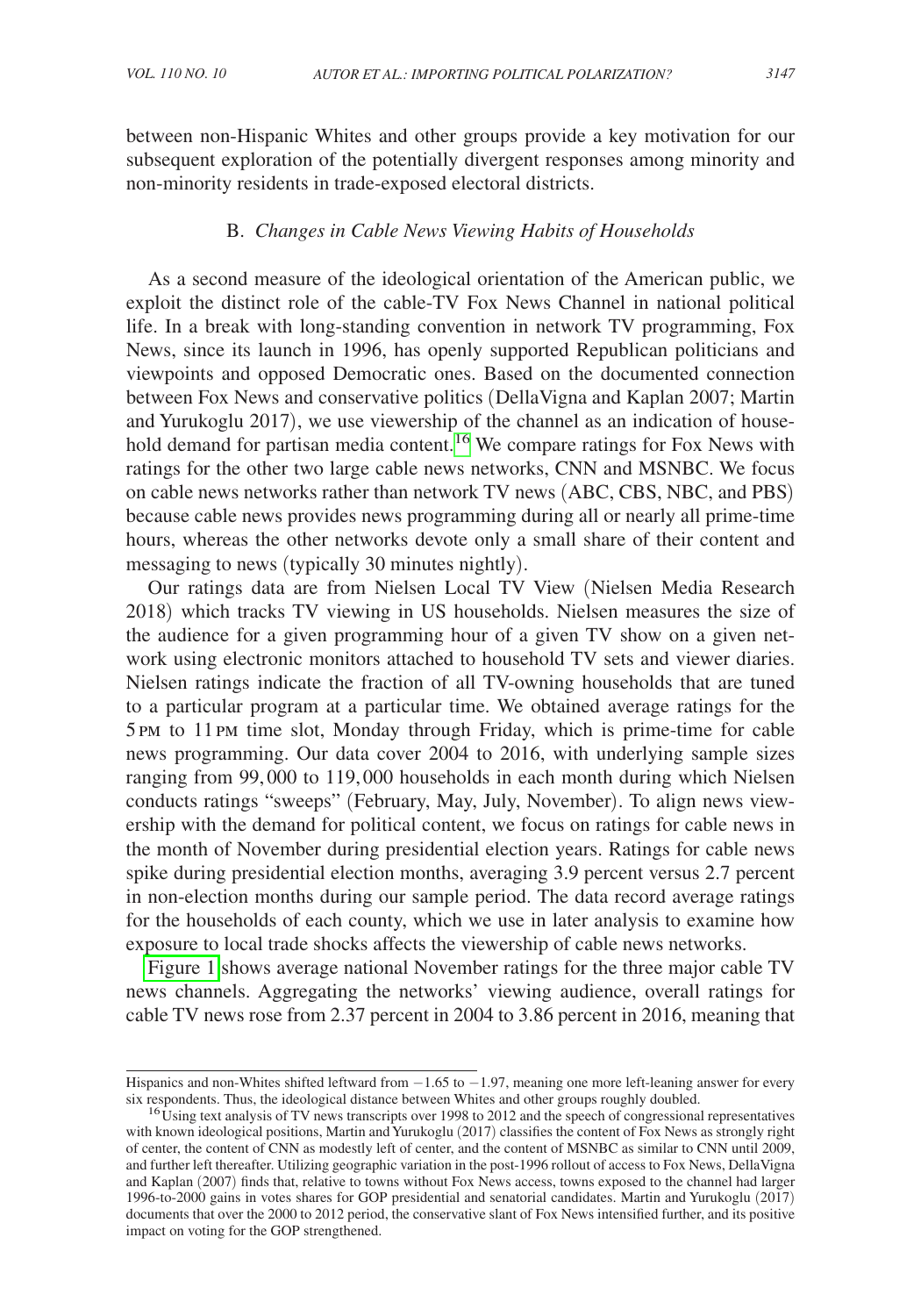<span id="page-9-0"></span>

Figure 1. November Nielsen Ratings for Cable TV News Networks, 2004–2016

the average fraction of households that were tuned to a cable news channel during prime-time hours in November rose by 1.5 percentage points in these 12 years. In all years, Fox News is the dominant network. Its ratings rose from 1.36 percent in 2004 to 2.04 percent in 2016, while its share of cable news viewers declined modestly from 57.5 percent in 2004 to 52.8 percent in 2016. Since 2004, the news viewing of the American public has modestly polarized. Ratings during presidential election months have increased more substantially for right-leaning Fox News  $(+0.7)$  percentage points) and left-leaning MSNBC  $(+0.5)$  percentage points) than for less stridently partisan CNN  $(+0.3)$  percentage points).

In online Appendix Figure S1, we separate Nielsen households according to the race and ethnicity of the household head and find further evidence of diverging political leaning between non-Hispanic Whites and other groups. The 2004 to 2016 Fox News gain in ratings is large among households headed by non-Hispanic Whites and negligible among households headed by non-Whites, relatively few of which are Fox viewers. For MSNBC, the ratings gains among White-headed households are slightly smaller than among non-White-headed households.

# C. *Changes in the Ideology of Campaign Contributors and Congress Members*

We use the Database on Ideology, Money in Politics, and Elections (DIME; Bonica 2013,2018) to measure the political ideology of campaign contributors and legislators. Based on reports mandated by the Federal Electoral Commission (FEC), DIME tabulates campaign contributions by donor and recipient for all amounts in excess of \$200. DIME encapsulates the ideology of campaign donors and electoral candidates in a campaign finance (CF) score, which is based on the solution to a spatial model of contributions. Bonica (2013) proposes that donors choose contributions to each

*Notes:* Nielsen ratings indicate the fraction of all TV-owning households that are tuned to a particular program at a particular time. Figure plots average ratings for the 5pm to 11pm time slot, Monday through Friday, during the month of November for years 2004 through 2016. Sample size for each November estimate ranges from 99,000 to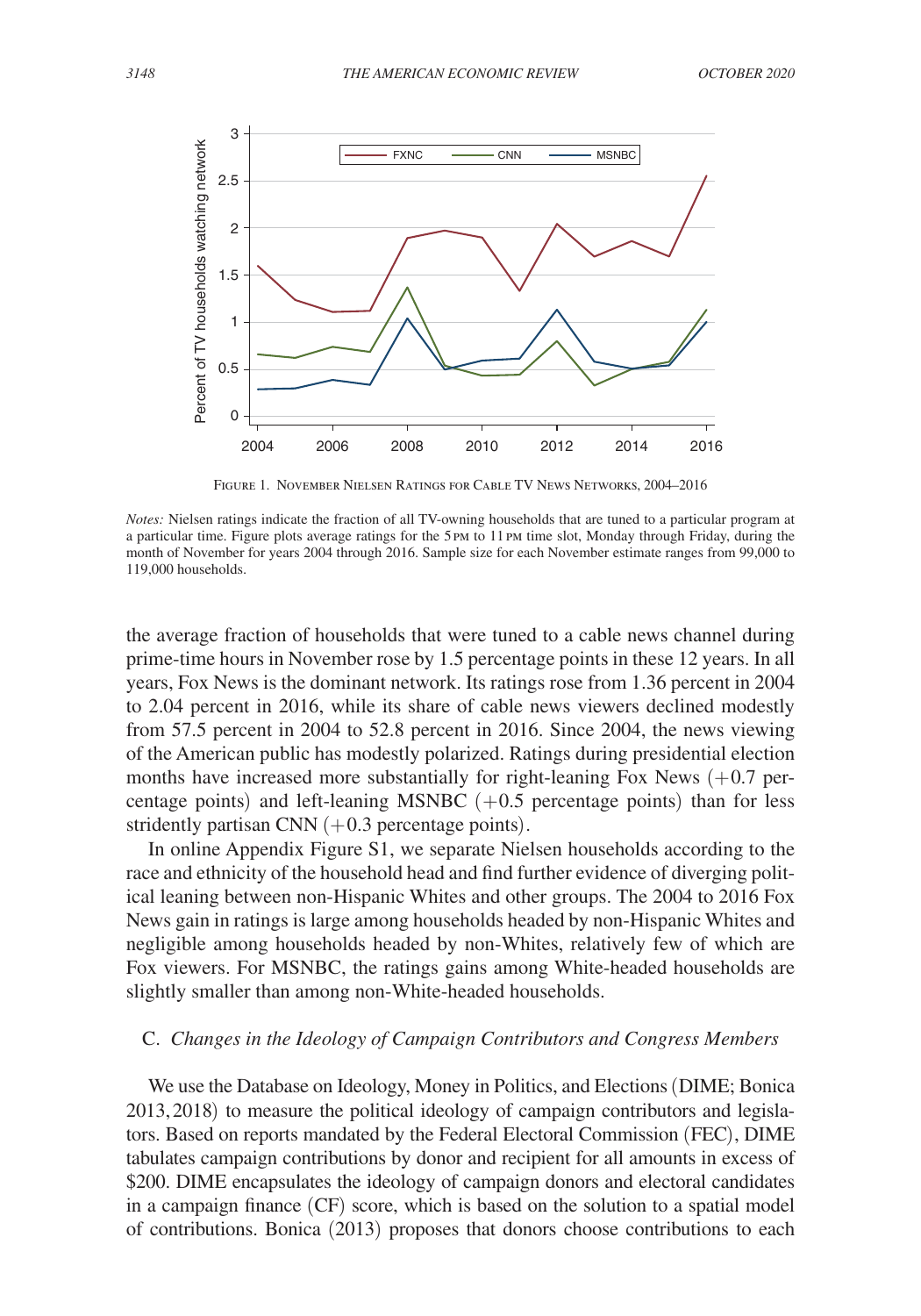candidate to maximize the difference between the net benefit they derive from giving to candidates in general and the loss they experience when giving to particular candidates whose ideological positions differ from their own. Applying the model to the universe of FEC-registered campaign donors and candidates for state and national electoral offices, he estimates the ideal points for each entity in the data (i.e., campaign donors and candidates for elected office), which are the CF scores.

Illustrating the operation of the spatial model, the largest conservative donors, measured by their CF score in the DIME database, include Associated Builders and Contractors (anti-environmental regulation), the National Rifle Association (pro-gun rights), and the National Right to Life Political Action Committee (anti-abortion); the largest liberal donors include the Association of Trial Lawyers of America (pro-plaintiff rights), the Service Employees International Union (pro-labor), and the American Federation of State, County, and Municipal Employees (pro-public sector). Because donors in the first group give to similar candidates, few if any of whom are supported by donors in the second group, and vice versa, the model solution will give extreme CF scores in one direction to donor-candidate combinations in the first group and extreme CF scores in the other direction to donor-candidate combinations in the second group.<sup>17</sup>

Evidence indicates that the CF measure has high construct validity. Even controlling for legislator party affiliation, CF scores for members of Congress are strongly positively correlated with the likelihood that a representative voted in favor of legislation deemed as conservative (e.g., stronger immigration enforcement) and strongly negatively correlated with the likelihood that a representative supported legislation deemed liberal (e.g., the Affordable Care Act): see Bonica (2019).<sup>[18](#page-10-1)</sup>

Basic versions of CF scores assume that a politician's ideology is time-invariant even over a decades-long tenure in Congress, which is unappealing for our analysis that studies changes in ideology over time. To address this limitation, we derive time-varying ideology scores for candidates by computing the contribution-weighted-average of the time-invariant CF donor scores of each candidate's donors in each electoral cycle.<sup>19</sup> In so doing, we follow the political science literature in interpreting a donor's choice of which candidates to support to be

<span id="page-10-0"></span><sup>17</sup> Donors who give widely to candidates, and candidates who receive contributions from a wide variety of donors will have intermediate CF scores. Moderate donors include corporate PACs intent on avoiding the appearance of undue partisanship, such as the National Auto Dealer's Association or the National Beer Wholesaler's Association.<br><sup>18</sup> Poole and Rosenthal (1985, 2007) pioneered the use of spatial models for measuring the ideology of political

<span id="page-10-1"></span>actors, an approach that has been widely emulated and extensively applied (see, e.g., Nokken and Poole 2004; McCarty, Poole, and Rosenthal 2016). Poole and Rosenthal's original measures of legislator ideology, the Nominate and DW-Nominate scores, are based on Congressional roll-call votes. Relative to Nominate scores, a key advantage of the Campaign Finance (CF) used in this paper is that it measures the ideological affiliations of both election winners (who subsequently cast votes in Congress) and for the entire pool of campaign donors (measuring partisan engagement), irrespective of whether their candidate prevails. This enables our study of the effect of trade exposure on the ideological affiliation of both donors and the candidates elected.

<span id="page-10-2"></span><sup>19</sup>The computation of legislator ideal points from roll-call votes faces the challenge that each Congress votes on a different set of bills that represent different topical issues to a varying degree (Bonica 2017). Comparing the ideology of legislators who have served in different Congresses and never cast votes on the same bills requires strong parametric restrictions on the change over time in ideology of legislators who served in multiple Congresses. The time-varying DW-Nominate score of Poole and Rosenthal (2007), which we studied in an earlier version of this paper (Autor et al. 2016), applies a linear time trend. During the period of 2002 to 2010, there is a high correlation of 0.66 between the change in the time-varying CF score and the change in the linear-trend DW-Nominate, and both legislator ideology scores yield similar results in our empirical analysis, as documented in Section IVB.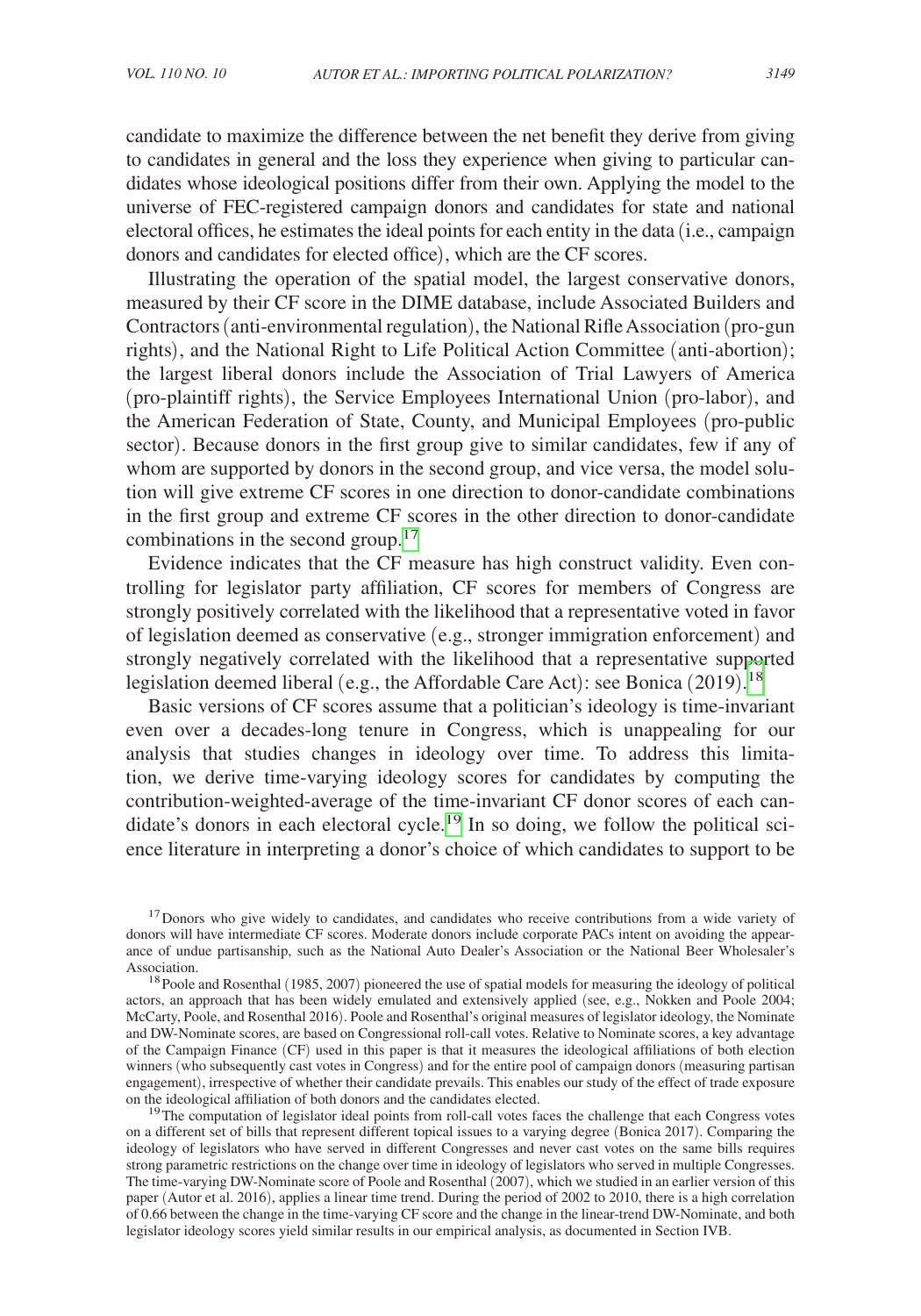

Figure 2. Polarization in Campaign Financing by Campaign Donor Type, 2002–2016

a genuine expression of the donor's ideology (Bonica 2013; McCarty, Poole, and Rosenthal 2016). Aggregating over contributions to candidates in a given election reveals the relative demand for ideology by donors in that election, and aggregating over the CF scores of donors to a particular candidate reveals the relative demand for that candidate's ideological position. For the Congress elected in 2002, the correlation between our time-varying legislator CF-score and the time-invariant CF-score of Bonica (2013) is 0.97, while the correlation with the time-varying DW-Nominate score of Poole and Rosenthal (2007) is 0.92.

Figure 2 summarizes campaign contributions to all candidates in primary and general congressional elections from 2002 to 2016, where we group donors based on terciles of CF scores in 2002. The first tercile comprises the most liberal donors, while the third tercile comprises the most conservative donors. By construction, each group accounts for one-third of contributions in the initial year, 2002. Over time, the contribution shares of each group will deviate from one-third, if contributing donors skew to the right and (or) to the left. Such skewing is abundantly evident: the share of contributions by conservative (third tercile) donors rises to 0.42 in 2010, a level maintained through 2016; the share of contributions by liberal (first tercile) donors first rises to 0.42 in 2008 and then declines to 0.35 in 2010, a level maintained through 2016. These changes imply that the share of contributions by centrist donors has declined over time, dropping to 0.23 in 2010 and remaining at that level through 2016. The composition of campaign contributions has thus become more polarized.

The DIME database identifies whether donors are individuals, corporations, or noncorporate organizations (e.g., labor unions; single-issue, single-candidate or single-party political action committees). Over 2002 to 2016, donations by individuals remained roughly stable at around one-half of all contributions, while the corporation share in contributions fell (from 27.9 percent to 11.0 percent) and the

*Notes:* Calculations based on Database on Ideology, Money in Politics, and Elections (DIME; Bonica 2013). Donor ideology is divided into ideology terciles based on campaign contributions in 2002 ranked by dollar-weighted CF scores. Liberal, moderate, and conservative donors have CF scores that respectively fall into the first, second, and third tercile of the CF score distribution. The height of each bar in each reported year reflects the share of all contributions (in dollars) falling within each 2002 ideology tercile.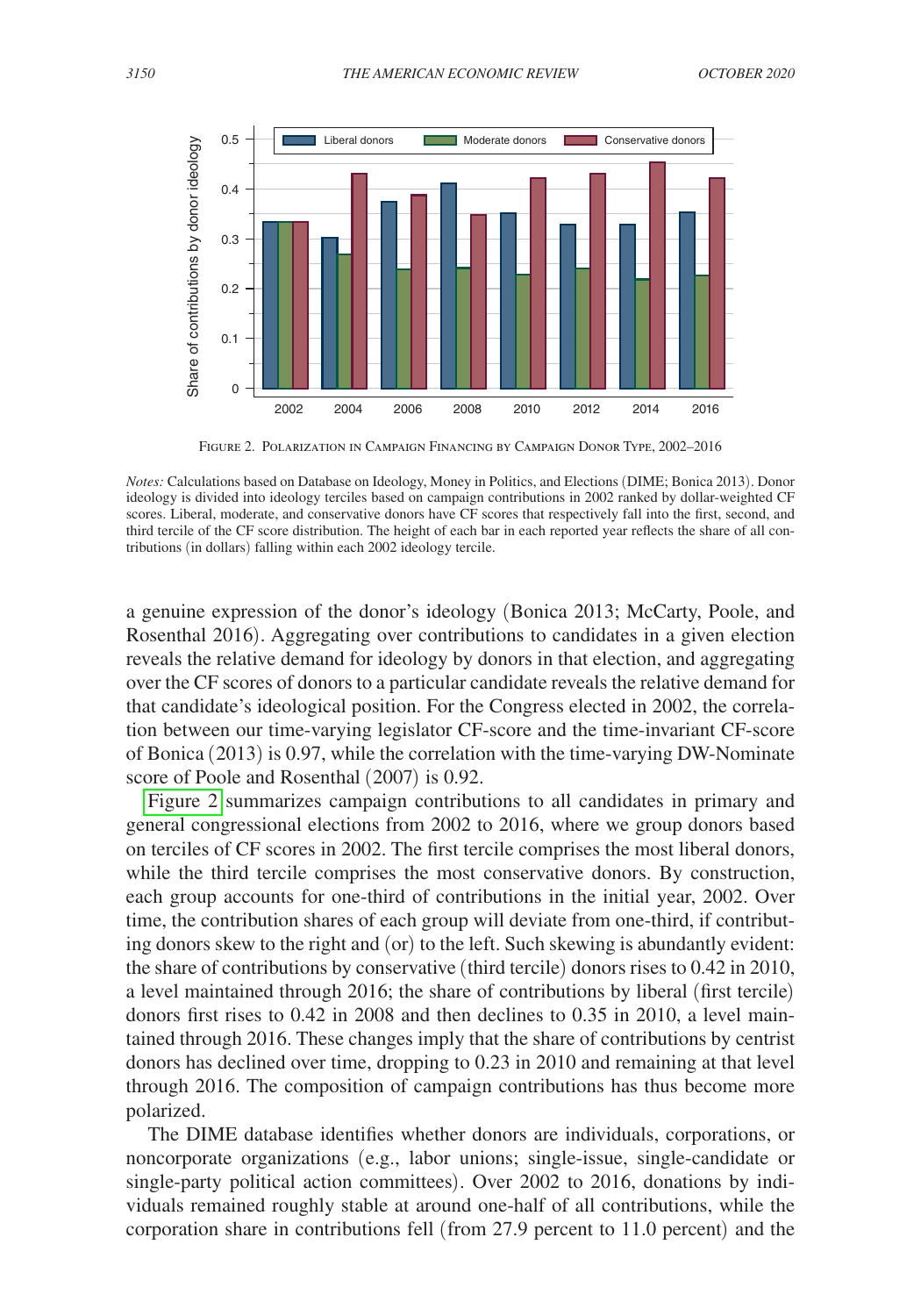

Figure 3. Polarization in Campaign Finance Scores for Congressional Legislators, 1992–2016

*Notes:* Figure reports the central tendency of contribution-weighted-average CF scores of campaign donors for Democratic and Republican congressional election winners from 1992 to 2016, where CF scores are normalized by the party-specific mean CF score in 1992. The initial mean CF score for congressional legislators was 0.40  $(\sigma = 0.26)$  and  $-0.23$  ( $\sigma = 0.20$ ) for Republicans and Democrats, respectively, in 1992.

noncorporate-organization share rose (from 19.9 percent to 37.7 percent). In online Appendix Figure S2, we decompose these contributions by donor type according to the same CF-score terciles used in Figure 2.<sup>20</sup> Online Appendix Figure S2 reveals cleavages in ideological positioning by donor type. While centrist donors dominate among corporations, perhaps reflecting the desire of business to remain in the good graces of whichever party is in control of Congress, liberals and conservatives dominate among individual and noncorporate donors.[21](#page-12-1) Over time, the share of moderates in contributions by type fell for both corporations and individuals, while it rose from low levels among noncorporate organizations. The share of conservatives in contributions rose most strongly for noncorporate organizations. In concert, rightward and leftward shifts in aggregate contributions by individual donors have combined with a rightward shift in noncorporate donors and a decline in (relatively moderate) corporate donations to generate the polarization of campaign finance seen in Figure 2.

Figure 3 depicts the well-known pattern of partisan polarization in the House of Representatives. We plot the central tendency of contribution-weighted-average CF scores for Democratic and Republican congressional election winners from 1992 to 2016, where we normalize CF scores by the party-specific mean CF score in 1992 in order to highlight between-party polarization. Ideological polarization is

<span id="page-12-0"></span><sup>&</sup>lt;sup>20</sup>We continue to define the boundaries of CF terciles across all donors to facilitate comparisons across donor categories. Consequently, donations by individuals, corporations, and organizations may be unequally distributed across these terciles, even in the initial year, 2002.<br><sup>21</sup>Bonica (2016) shows that whereas corporate political action committees tend to have moderate CF scores, the

<span id="page-12-1"></span>scores of corporate executives and directors are decidedly more ideological, with a strong majority of these elites giving to GOP candidates and having relatively high (i.e., conservative) CF scores. In the 2000s and 2010s, nearly all senior executives and directors of Fortune 500 companies gave to political campaigns.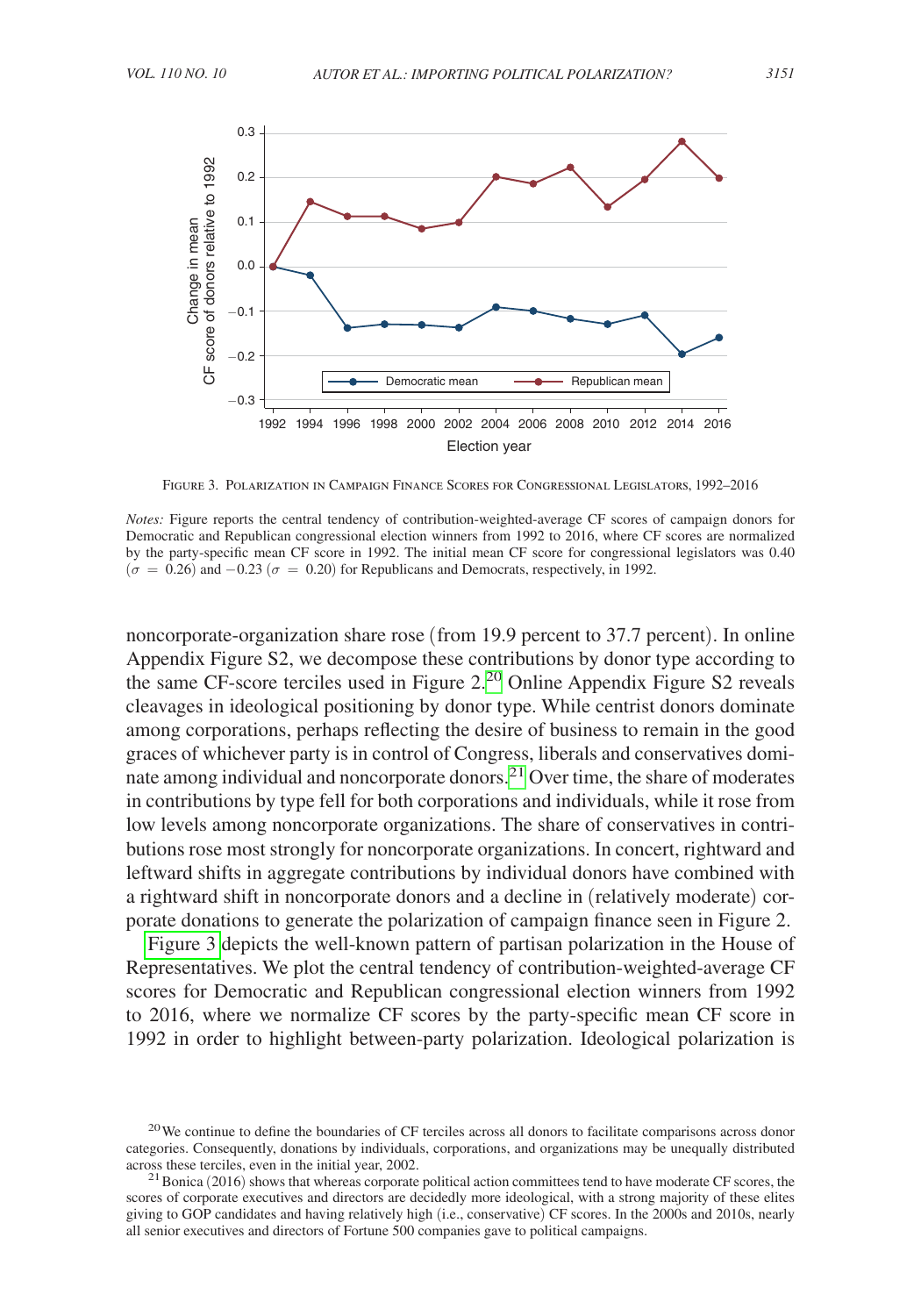thus evident whether we examine the ideological composition of campaign donors or average ideology by party among elected representatives.<sup>[22](#page-13-0)</sup>

# **II. Measuring Local Economic and Political Change**

In our analysis of Congressional elections, we examine changes over 2002 to 2016 in the ideological positioning of contributors to election campaigns and the candidates who win these elections. Within our period, the 2002 and 2010 elections are respectively the first and last whose congressional district boundaries are based on the 2000 Census. In 2012, states defined new districts, based on population counts in the 2010 Census and the constitutional mandate that each district contain approximately 1/435 of the US population. When analyzing 2002 to 2010, we study a period that spans the primary force of the China trade shock (Autor, Dorn, and Hanson 2016; Brandt et al. 2017), and within which district boundaries are largely stable. When extending our analysis beyond 2010, we address the longer run impacts of economic shocks on electoral outcomes, but must confront the measurement inconsistencies created by redistricting. To balance concerns over measurement error due to redistricting with interest in the persistence of shocks on our outcomes, we study both the 2002–2010 and 2002–2016 periods. In most cases, we omit observations spanning the 2010–2012 seam except for the small set of districts that retain consistent boundaries during this window.

### A. *Local Labor Market Exposure to Trade*

Our empirical analysis employs the specification of local trade exposure in commuting zones (CZs) derived by Autor et al. (2014) and Acemoglu et al. (2016). CZs are clusters of adjoining counties that have the commuting structure of a local labor market (Tolbert and Sizer 1996; Dorn 2009). For each CZ *j*, we measure the shock experienced by a local labor market as the average change in Chinese import penetration in that CZ's industries, weighted by the share of each industry  $k$  in the CZ's initial employment:

(1) 
$$
\Delta IP_{j\tau}^{cu} = \sum_{k} \frac{L_{jkt}}{L_{jt}} \Delta IP_{k\tau}^{cu}.
$$

In this expression,  $\Delta IP_{k\tau}^{cu} = \Delta M_{k\tau}^{cu}/(Y_{k0} + M_{k0} - X_{k0})$  is the growth of Chinese import penetration in the United States for an industry  $k$  over period  $\tau$ , computed as the growth in US imports from China during the outcome period,  $\Delta M_{kr}^{cu}$ , divided by initial absorption (US industry shipments plus net imports,  $Y_{k0} + M_{k0} - X_{k0}$ ) in

<span id="page-13-0"></span> $22$ Over 1992 to 2016, the mean CF score for congressional representatives is roughly centered on zero  $(\mu = 0.11, \sigma = 0.52$  in the average year). Naturally, parties already demonstrated strong ideological differences in 1992. The initial mean CF score for GOP congressional legislators was 0.40 ( $\sigma = 0.20$ ), whereas that for Democrats was  $-0.23$  ( $\sigma = 0.26$ ). Republican legislators have become more conservative in terms of the donors that support their elections, with their average CF score rising by 0.10 from 1992 to 2002 and by 0.10 again from 2002 to 2016, with the total 1992–2016 change equal to  $1$  ([0.60 – 0.40]/0.20) standard deviation of the Republican CF score in the initial year. Democrats have become more liberal, with average CF scores falling by 0.14 from 1992 to 2002 and by 0.02 from 2002 to in 2016, where the total drop equals nearly two-thirds  $([0.39 - 0.23]/0.26)$  of a standard deviation.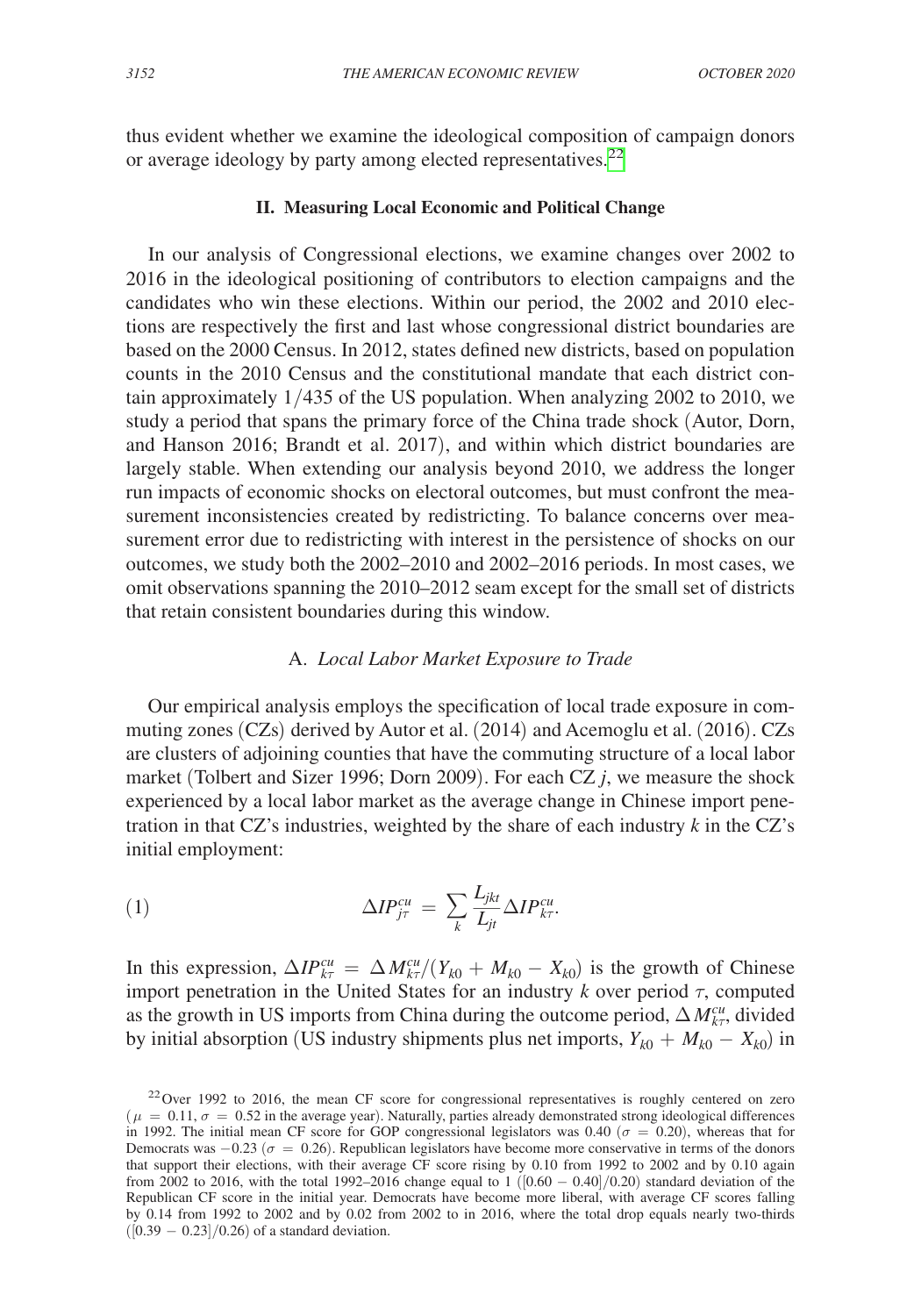the base period 1991, near the start of China's export boom. The fraction  $L_{ikt}/L_{it}$  is the share of industry  $k$  in CZ  $j$ 's total employment, as measured in County Business Patterns data prior to the outcome period in the year 2000.

In (1), the difference in  $\Delta IP_{j\tau}^{cu}$  across commuting zones stems from variation in local industry employment structure at the start of period *t*. This variation arises from two sources: differential concentration of employment in manufacturing versus nonmanufacturing activities and specialization in import-intensive industries within local manufacturing.<sup>23</sup> In our main specifications, we control for the start-of-period manufacturing share within CZs so as to focus on variation in exposure to trade arising from differences in industry mix within local manufacturing.

An issue for the estimation is that realized US imports from China in (1) may be correlated with industry import-demand shocks. In this case, OLS estimates of the relationship between changes in imports from China and changes in US manufacturing employment may understate the impact of the pure supply shock component of rising Chinese import competition, as both US employment and imports may rise simultaneously in the face of unobserved positive shocks to US product demand. To identify the causal effect of rising Chinese import exposure on local-level political outcomes, we employ an instrumental-variables strategy that accounts for the potential endogeneity of US trade exposure. We exploit the fact that during our sample period, much of the growth in Chinese imports stems from the rising competitiveness of Chinese manufacturers, which is a supply shock from the perspective of US producers. China's lowering of trade barriers (Bai, Krishna, and Ma 2017), dismantling of the constraints associated with central planning (Naughton 2007; Hsieh and Song 2015), and accession to the WTO (Pierce and Schott 2016; Handley and Limão 2017) have contributed to an immense increase in the country's manufacturing productivity and a concomitant rise in the country's manufacturing exports (Hsieh and Ossa 2016; Brandt et al. 2017).<sup>[24](#page-14-1)</sup> China's aggressive market opening appears to have ended in the late 2000s (Naughton 2018; Lardy 2019), after which point the government took a heavier hand in guiding the country's industrial development.

We identify the supply-driven component of Chinese imports by instrumenting for growth in Chinese imports to the United States using the contemporaneous composition and growth of Chinese imports in eight other developed countries.<sup>[25](#page-14-2)</sup> Specifically, we instrument the measured import-exposure variable  $\Delta IP_{j\tau}^{cu}$  with a non-US exposure variable  $\Delta IP_{j\tau}^{co}$  that is constructed using data on industry-level growth of Chinese exports to other high-income markets:

(2) 
$$
\Delta IP_{j\tau}^{co} = \sum_{k} \frac{L_{jkt-10}}{L_{j\tau-10}} \Delta IP_{k\tau}^{co}.
$$

This expression for non-US exposure to Chinese imports differs from the expression in equation (1) in two respects. In place of US imports by industry  $(\Delta M_{k\tau}^{cu})$  in the

<span id="page-14-0"></span><sup>&</sup>lt;sup>23</sup> Differences in manufacturing employment are not the primary source of variation. In a bivariate regression, the start-of-period manufacturing employment share explains less than 40 percent of the variation in  $\Delta IP_{j\tau}^{cu}$ 

<span id="page-14-1"></span> $^{24}$ China may have intentionally undervalued its exchange rate in the early 2000s, which may have contributed to its export growth in the first half of the decade (Bergsten and Gagnon 2017).

<span id="page-14-2"></span> $125$  These eight other high-income countries are those that have comparable trade data covering the full sample period: Australia, Denmark, Finland, Germany, Japan, New Zealand, Spain, and Switzerland.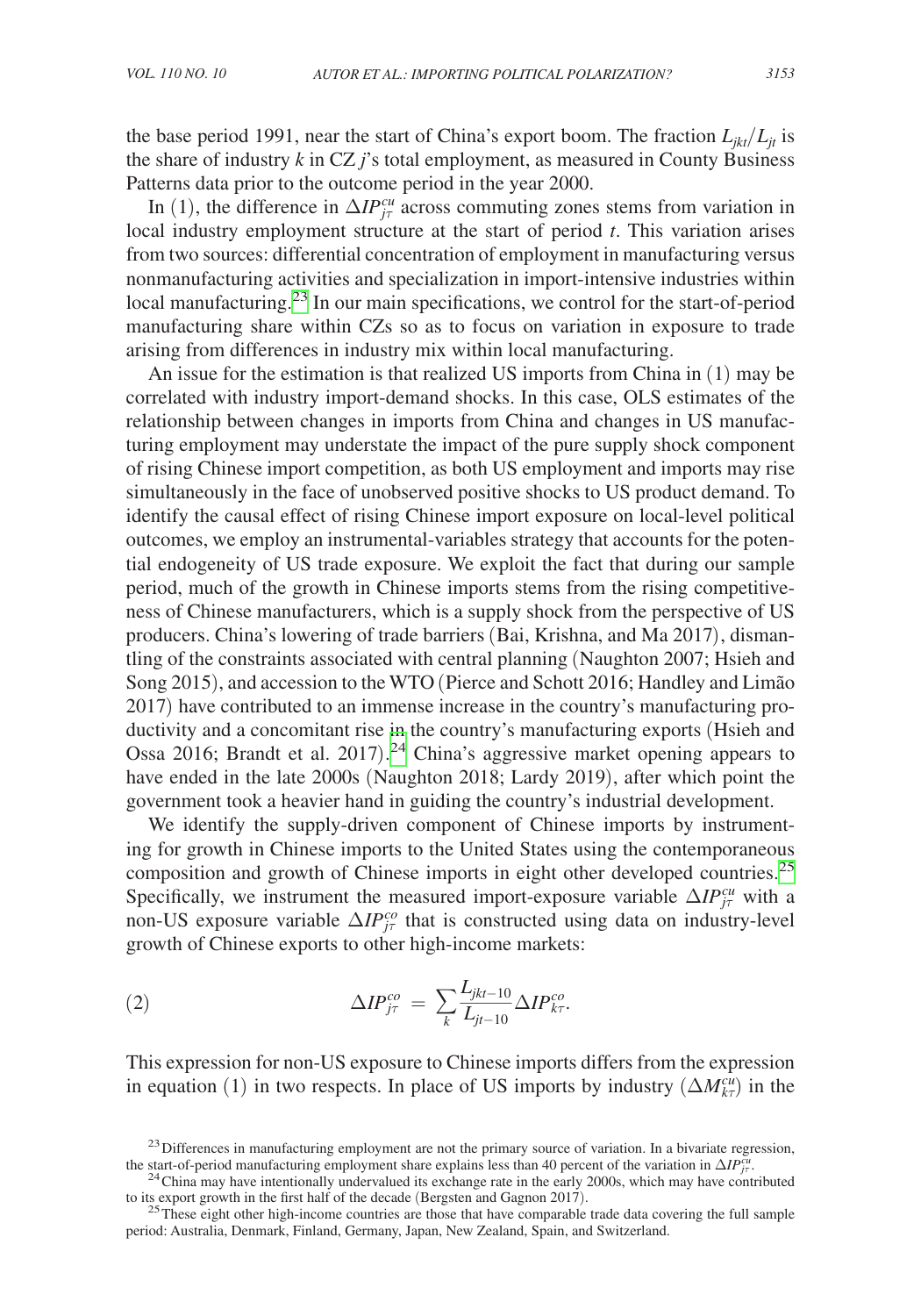computation of industry-level import penetration  $\Delta IP_{k\tau}^{cu}$ , it uses realized imports from China by other high-income markets  $(\Delta M_{k\tau}^{co})$  in  $\Delta IP_{k\tau}^{co}$ , and it replaces all other variables with lagged values to mitigate any simultaneity bias.<sup>26</sup> As documented by Autor, Dorn, and Hanson (2016), all eight comparison countries used for the instrumental variables analysis witnessed import growth from China in at least 343 of the 397 total set of four-digit SIC manufacturing industries. Moreover, cross-country, cross-industry patterns of imports are strongly correlated with the United States, with correlation coefficients ranging from 0.55 (Switzerland) to 0.96 (Australia). That China made comparable gains in penetration by detailed sector across numerous countries in the same time interval suggests that China's falling prices, rising quality, and declining trade costs in these surging sectors are root causes of its manufacturing export growth.<sup>27</sup> Because China's market-oriented reforms accelerated with its WTO accession in 2001 and had largely run their course by the end of the 2000s, we define our measure of the China trade shock in (1) and our instrument for this shock in (2) to span the period 2002 to 2010.

Data on international trade are from the UN Comtrade Database, which gives bilateral imports for six-digit HS products.<sup>[28](#page-15-2)</sup> To concord these data to four-digit SIC industries, we first apply the crosswalk in Pierce and Schott (2012), which assigns ten-digit HS products to four-digit SIC industries (at which level each HS product maps into a single SIC industry), and then aggregate to six-digit HS products and four-digit SIC industries (at which level some HS products map into multiple SIC entries). For this aggregation, we use data on US import values at the ten-digit HS level, averaged over 1995 to 2005. Dollar amounts are inflated to dollar values in 2015 using the PCE deflator. Data on CZ employment by industry from the County Business Patterns for the years 1990 and 2000 is used to compute employment shares by industry in  $(1)$  and  $(2)$ .

Online Appendix Table S2 summarizes trade exposure defined at the CZ level, which we then match to, variously, Nielsen households by CZ of residence, electoral outcomes in county-congressional district cells, and voting results by CZ in presidential elections. Through most of our analysis, we use the 2002 to 2010 period to characterize the rise in import competition from China.[29](#page-15-3) This period corresponds with China's post-WTO-accession productivity boom and its most intense increase in import penetration in the United States. On average, Chinese import penetration grew by 0.71 percentage points between 2002 and 2010 (column 1 of online Appendix Table S2). In Section III, we use the interquartile range of the increase in trade exposure as a metric to scale estimated treatments of trade exposure on

<span id="page-15-0"></span><sup>&</sup>lt;sup>26</sup> The start-of-period employment shares  $L_{jkt}/L_{jt}$  are replaced by their 10-year lag, while initial absorption in the

<span id="page-15-1"></span>expression for industry-level import penetration is replaced by its 3-year lag. <sup>27</sup>A potential concern for our analysis is that it ignores US exports to China, focusing instead on trade flows in the opposite direction. This focus is dictated by the fact that our instrument, by construction, has less predictive power for US exports to China. To a first approximation, China's economic growth during the 1990s and 2000s generated a substantial shock to the supply of US imports but only a modest change in the demand for US exports. During our sample period, imports from China were nearly five times as large as manufacturing exports from the

<span id="page-15-3"></span><span id="page-15-2"></span>

<sup>&</sup>lt;sup>28</sup> See [http://comtrade.un.org/db/default.aspx.](http://comtrade.un.org/db/default.aspx)<br><sup>29</sup>The 2002 to 2010 window is the initial outcome period for our analysis of congressional elections. We also study presidential elections starting from 2000 to 2008 and beyond, and correspondingly measure the growth of import competition over the period of 2000 to 2008 there.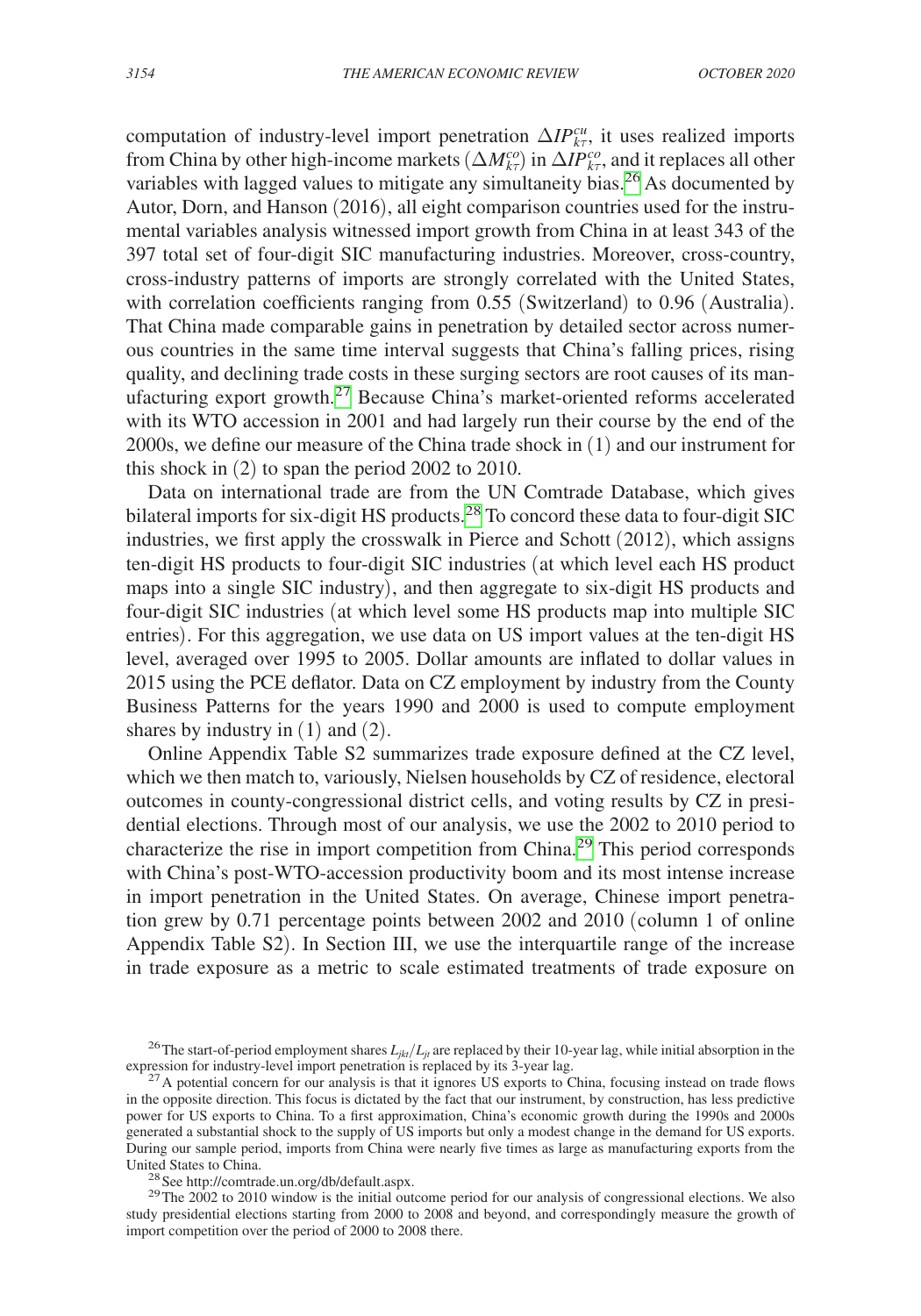political outcomes in more- versus less-exposed districts. This range is 0.49 percentage points across the full set of congressional districts in our analysis.

# B. *Political Outcomes in County-by-Congressional-District Cells*

To map economic outcomes in commuting zones to political outcomes in congressional districts, we define the geographic unit of our main analysis to be the county-by-congressional-district cell. The building blocks of congressional districts are census tracts, whose amalgamation allows officials to construct districts that meet the requirements of contiguity and equal population size within a state. The resulting map of congressional districts frequently splits counties and CZs between multiple districts. We overlay this map with the map of county boundaries to obtain county-by-district cells, which allow us to nest the geographies of economic and political outcomes. We ascribe to each county-district cell the CZ-level trade shock that corresponds to the county and weight each cell by its share of the voting-age population in the district, such that each congressional district has equal weight in the analysis. If a district spans multiple CZs, the economic factors that are mapped to the district will be a population-share-weighted average of the values in these  $CZs$ .<sup>[30](#page-16-0)</sup>

To illustrate how we construct country-by-congressional-district cells, consider North Carolina's 12th congressional district, which connects parts of the cities of Charlotte, Greensboro, and Winston-Salem along a narrow corridor (see online Appendix Figure S3). Rowan County overlaps with the 12th district in its center, but also with the 5th district in its northwest, and with the 8th district in its southeast. Our data contain a separate observation for each of these county-district cells. To each cell, we attach information on the elected representatives for the corresponding district (for cells in Rowan Country from the 5th, 8th, or 12th), and the economic conditions of the commuting zone (Charlotte) to which the county (Rowan) belongs. In our analysis, the weight attached to each cell equals the cell's share of the voting-age population in its corresponding congressional district.

Data on election outcomes in county-district cells are from Dave Leip's Atlas of US Elections (Leip 2017) which tracks votes received by Democratic, Republican, and other candidates for Congress in each county within each congressional district, and in each election year. We use these data to tabulate the shares of votes won by Democratic and GOP congressional candidates in each county-by-district cell in 2002, as well as the change in these values between 2002 and later years. The Leip data also provide the number of registered voters at the county level, which allows us to compute voter turnout by county.<sup>[31](#page-16-1)</sup> The information from the DIME database (Bonica 2013, 2014) on campaign contributions and the inferred ideology of congressional legislators matches into our county-by-district geography at the congressional district level.

<span id="page-16-0"></span><sup>&</sup>lt;sup>30</sup>From the full sample of 435 congressional districts, we omit Alaska's one congressional district and Hawaii's two congressional districts because CZs are difficult to define for these states. The resulting set of 3,772 county-district cells covers all 432 congressional districts on the US mainland.

<span id="page-16-1"></span><sup>&</sup>lt;sup>31</sup> Data on registered voters are missing in some years for Georgia, Mississippi, North Dakota, and Wisconsin. These four states are omitted from our empirical analysis of voter turnout.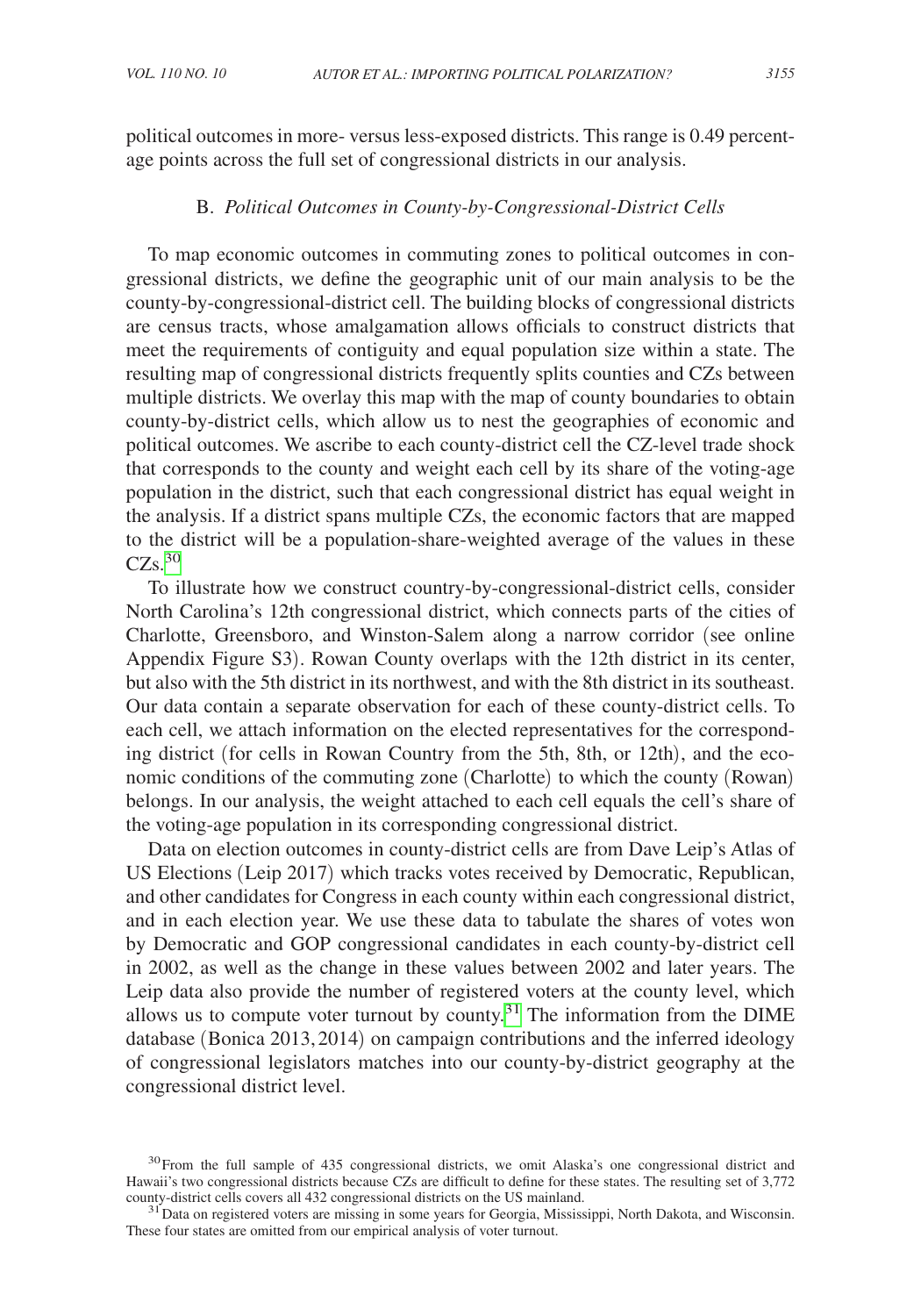In addition to our analysis of congressional elections, we also study Leip data on vote shares in presidential elections, Nielsen data on TV consumption, and survey responses from PEW. All of these data are reported at the level of counties, and do not depend on the (changing) boundaries of congressional districts. In our analysis of presidential voting, we use county-level vote shares for the nominees of the two major parties in 2000, 2008, and 2016.

# C. *Adjusting for Redistricting*

The initial period for our analysis of congressional elections is 2002 to 2010. This period encompasses the most rapid rise of import competition from China, and the measurement of changes in district-level outcomes is facilitated by stable district boundaries in almost all states. Appendix [Table A1](#page-40-0) shows the extent of redistricting in congressional elections from 2002 to 2016. In the period of 2002 to 2010, only four states implemented adjustments to their district boundaries. Between 2010 and 2012, however, nearly all districts on the US mainland (425 out of 432) changed boundaries. To extend our analysis beyond 2010 by including outcomes from congressional elections in 2012, 2014, and 2016, we thus need to account for the sweeping congressional redistricting of 2012.

To match county-by-congressional-district cells across time, we construct a new crosswalk that apportions county-district cells for the 113th Congress (elected in 2012), and the next two congresses, to county-district cells as defined for the 108th Congress (elected in 2002). We begin by splitting each county-district cell of the 113th Congress into Census Blocks of the 2010 Census. We next create a weighted crosswalk between 2010 Census Blocks and 2000 Census Blocks, which indicates the fraction of population of a 2000 Block that maps into the boundaries of a given 2010 Block. The 2000 Blocks in turn can be mapped to county-district cells for the 108th Congress. We finally aggregate the Block-to-Block crosswalk to the level of county-district cells, such that the final crosswalk indicates the fraction of population (measured in 2000) of a county-district cell for the 108th Congress whose location of residence falls into a given county-district cell for the 113th Congress. We also construct similar crosswalks to account for several intracensal period epi-sodes of redistricting of individual states in the elections of 2004, 2006, and 2016.<sup>[32](#page-17-0)</sup>

The crosswalks allow us to map outcomes from years following redistricting into the boundaries of the initial county-district cells for the 108th Congress. However, we need to additionally address the fact that redistricting elevates churning in political outcomes. Panel B of Appendix Table A1 indicates the fraction of congressional districts that replaced a Democratic representative with a Republican or vice versa, separately for districts that changed boundaries and those that did not. In each election following redistricting (in 2004, 2006, 2012, and 2016), districts with boundary changes experienced much greater levels of party churning than those whose geography remained unchanged. Averaging over these elections, 1 out of every 6 districts with boundary changes (15.7 percent) switched parties, while only 1 out of every 26 districts without boundary change (3.8 percent) did so. The much higher

<span id="page-17-0"></span><sup>&</sup>lt;sup>32</sup>To construct our crosswalks of county-district cells, we draw on data of the Census Bureau, the Missouri Census Data Center, and the IPUMS National Historical Geographic Information System.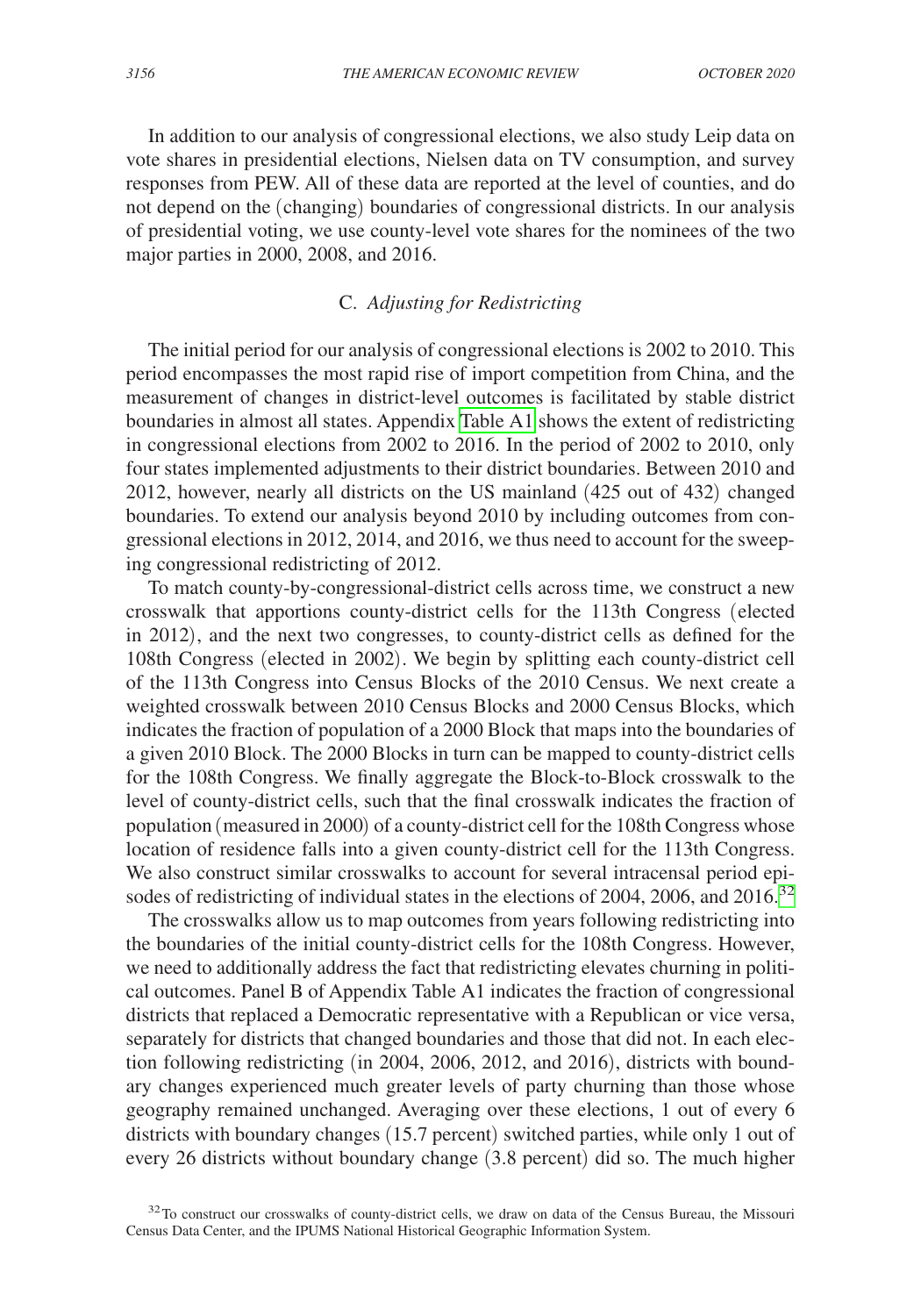churning in the former group of districts is likely a consequence of redistricting, rather than an expression of rapidly changing political preferences among voters in these districts.<sup>[33](#page-18-0)</sup>

To purge the considerable noise caused by redistricting, we compute changes in outcome variables that omit any two-year period during which a district changed its boundaries. Our outcome variables thus take the form

(3) 
$$
\Delta Y_{cd\tau}^r = \sum_{t \in \tau} (1 - R_{dt+2}) \left( \sum_{d'} \frac{p_{cdd'}}{p_{cd}} Y_{cd't+2} - \sum_{d'} \frac{p_{cdd'}}{p_{cd}} Y_{cd't} \right),
$$

where  $\Delta Y^r_{cd\tau}$  is the redistricting-adjusted change of an outcome *Y* over a period  $\tau$  for the cell of county *c* and district *d* of the 108th Congress. The variable  $Y_{cd't}$  indicates the level of the same outcome variable in a year *t* that is the start year of a two-year period contained in period  $\tau$ . It is measured for county *c* and the districts *d'* that are used during the election in year *t*. The fraction  $p_{cdd'}/p_{cd}$  indicates the population share of the initial county-district cell *cd* that maps to the new county-district cell *cd*′, and  $R_{dt+2}$  is an indicator variable that takes a value of 1 if district *d* experienced boundary changes in election year  $t + 2^{34}$  If a district experienced no boundary changes during outcome period  $\tau$ , then  $d' = d$ ,  $p_{cdd'}/p_{cd} = 1$ , and  $R_{dt+2} = 0$ , so that equation (3) simplifies to  $\Delta Y_{cd\tau}^r = \sum_{t \in \tau} (Y_{cdt+2} - Y_{cdt})$ . This sum of two-year changes contained in period  $\tau$  is equivalent to the first difference of outcome variable *Y* between the start and end of period  $\tau$ . Since there was little redistricting from 2002 to 2010, outcome variables during our main period of analysis correspond to simple first differences in most states. $35$ 

# **III. Impact of Trade Shocks on Political Expression**

We now evaluate how greater trade exposure affects political expression, resource mobilization for electoral campaigns, and the political orientation of candidates who

<span id="page-18-1"></span>redistricting, and not informative about changes in the political views of Montgomery County residents.<br><sup>34</sup> We restrict the value of  $\Delta Y_{cdr}^r$  to lie within the range of values that could be observed for a non-adjusted change of that outcome. For instance, adjusted changes in party vote shares are restricted to −100 percent or +100 percent in the rare cases where equation (3) yields an adjusted change of more than 100 percent.

<span id="page-18-2"></span> $35$  Consider the change in the Republican vote share over the period 2002 to 2016 for the overlap between Montgomery County and Alabama's 2nd district of the 108th Congress. Adding up over the four two-year periods from 2002 to 2010, the Republican vote share declined from 64 percent in 2002 to 41 percent in 2010 in this cell. We omit the two-year change during redistricting in 2010–2012, and then compute the subsequent change in Republican vote share from 2012 to 2016 as a weighted average of the change in the 85 percent overlap of the cell with the new 2nd district (where the Republican share increased from 47 percent in 2012 to 58 percent in 2016) and the 15 percent overlap the new 7th district (where the Republican vote share declined from 4 percent in 2012 to 0 percent in 2016). The redistricting-adjusted change in Republican vote share during the 2002 to 2016 period is thus  $(41\% - 64\%) + 0.85(58\% - 47\%) + 0.15(0\% - 4\%) = -14\%.$ 

<span id="page-18-0"></span><sup>&</sup>lt;sup>33</sup> Consider the example of Montgomery County, Alabama. From the 108th Congress (elected in 2002) to the 112th Congress (elected in 2010), the northwestern part of the county, which includes most of the state capital city of Montgomery, belonged to Alabama's 2nd district while the more rural southwestern part belonged to the 3rd district. Both districts elected GOP candidates in 2010, and after redistricting in 2012, the entire congressional delegation of Alabama was reelected. Despite this maximum stability in election outcomes from 2010 to 2012, some residents of Montgomery County were no longer represented by the same politician or even the by same party after the 2012 election. The 2012 redistricting moved large swaths of inner-city Montgomery from the 2nd and 3rd to the 7th district, which is Alabama's only district with a majority Black population. According to our county-district crosswalk, 15 percent of the Montgomery County residents who belonged to the 2nd district until 2010 found themselves in the Democrat-controlled 7th district as of 2012. This change in party is likely a mechanical outcome of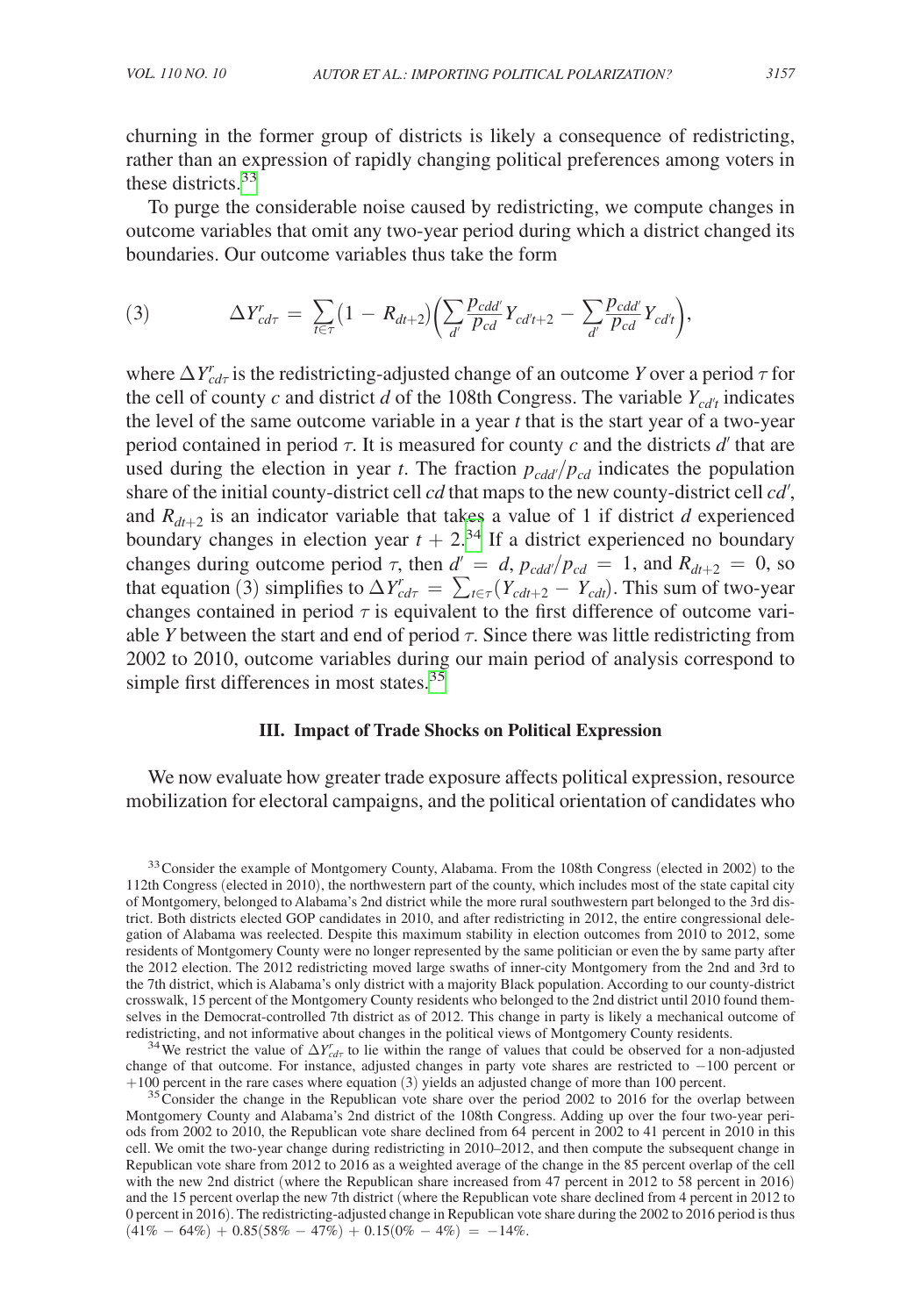win congressional elections and presidential contests. We proceed in three stages: by examining changes in media viewership and campaign contributions in this section; by considering congressional election outcomes in Section IV; and by assessing presidential voting in Section V.[36](#page-19-0)

# A. *Cable News Market Shares for Fox*, *CNN*, *and MSNBC*

We first assess how trade exposure affects political expression using Nielsen data on the cable-news-viewing habits of US households. The rankings of cable news channels indicate household relative demand for ideological content. According to [FiveThirtyEight.com](http://FiveThirtyEight.com), the percentage of Fox News viewers who voted for the GOP presidential candidate exceeded the percentage of viewers who voted for the Democratic candidate by the stunning margins of 62 percent in 2004 and 66 per-cent in 2016.<sup>[37](#page-19-1)</sup> Viewers of CNN and MSNBC tend to lean Democratic. CNN and MSNBC viewers favored the Democratic over the GOP presidential candidate by 32 percent and 28 percent, respectively, in 2004, and by the wider margins of 47 percent and 70 percent, respectively, in 2016.

Because the cross-sectional Nielsen data preclude longitudinal analysis of individual viewers, we aggregate data on households by CZ and age-race groups to study whether news viewership changed differentially in CZs that faced greater trade exposure. Specifically, we aggregate the Nielsen data to the level of CZ *i* by age-race group  $g$  (based on the household head ages 18–34, 35–54, 55+ for non-Hispanic Whites and those with other race/ethnicity) by time period *t* (weekday prime-time hours during 28-day windows in November of two presidential election years  $t = t_1$ and  $t = t_2$ ). The estimating equation is

(4) 
$$
Y_{jgt} = \gamma_j + \gamma_g + \gamma_t + \beta_1 \Delta IP_{j\tau}^{cu} \times \mathbf{1}[t = t_2] + \gamma_g \times \mathbf{1}[t = t_2] + \beta_2 X_{j t_1} \times \mathbf{1}[t = t_2] + \epsilon_{jgt}.
$$

The dependent variable  $Y_{jgt}$  is either the combined rating of the three major news channels or the cable-news market share of a given channel (both in percentage points), measured for each CZ and age-race group in two time periods (November 2004 and November 2008, 2012, or 2016). We control for CZ, age-race group and time-period main effects  $(\gamma_j, \gamma_g, \gamma_t)$  and interact the age-race-group indicators with the time dummy  $(\gamma_g \times \mathbf{1}[t] = t_2])$  to allow for time trends in TV preferences within these groups. The 2002–2010 import shock  $\Delta IP_{j\tau}^{cu}$  is interacted with a dummy variable  $1[t = t_2]$  indicating the end period of the analysis, and we allow for region-specific time trends in a vector of control variables  $X_{jt_1}$  via an interaction with the time dummy  $\mathbf{1}[t = t_2]$ . This control vector includes dummy variables for the Census geographic division to which CZ *j* belongs, start-of-period economic

<span id="page-19-0"></span><sup>&</sup>lt;sup>36</sup> In online Appendix Table S14, we explore the effect of import competition on changes in political beliefs at the CZ-level using data from the Pew survey summarized above. The results from this analysis qualitatively align with those from Section IIIA on cable news market shares, but they lack precision because the survey data contain only a small number of individual-level observations per CZ.

<span id="page-19-1"></span><sup>&</sup>lt;sup>37</sup> See Harry Enten, "How Roger Ailes Polarized TV News," *FiveThirtyEight*, May 19, 2017, [https://](https://fivethirtyeight.com/features/�how-roger-ailes-polarized-tv-news/) [fivethirtyeight.com/features/how-roger-ailes-polarized-tv-news/.](https://fivethirtyeight.com/features/�how-roger-ailes-polarized-tv-news/)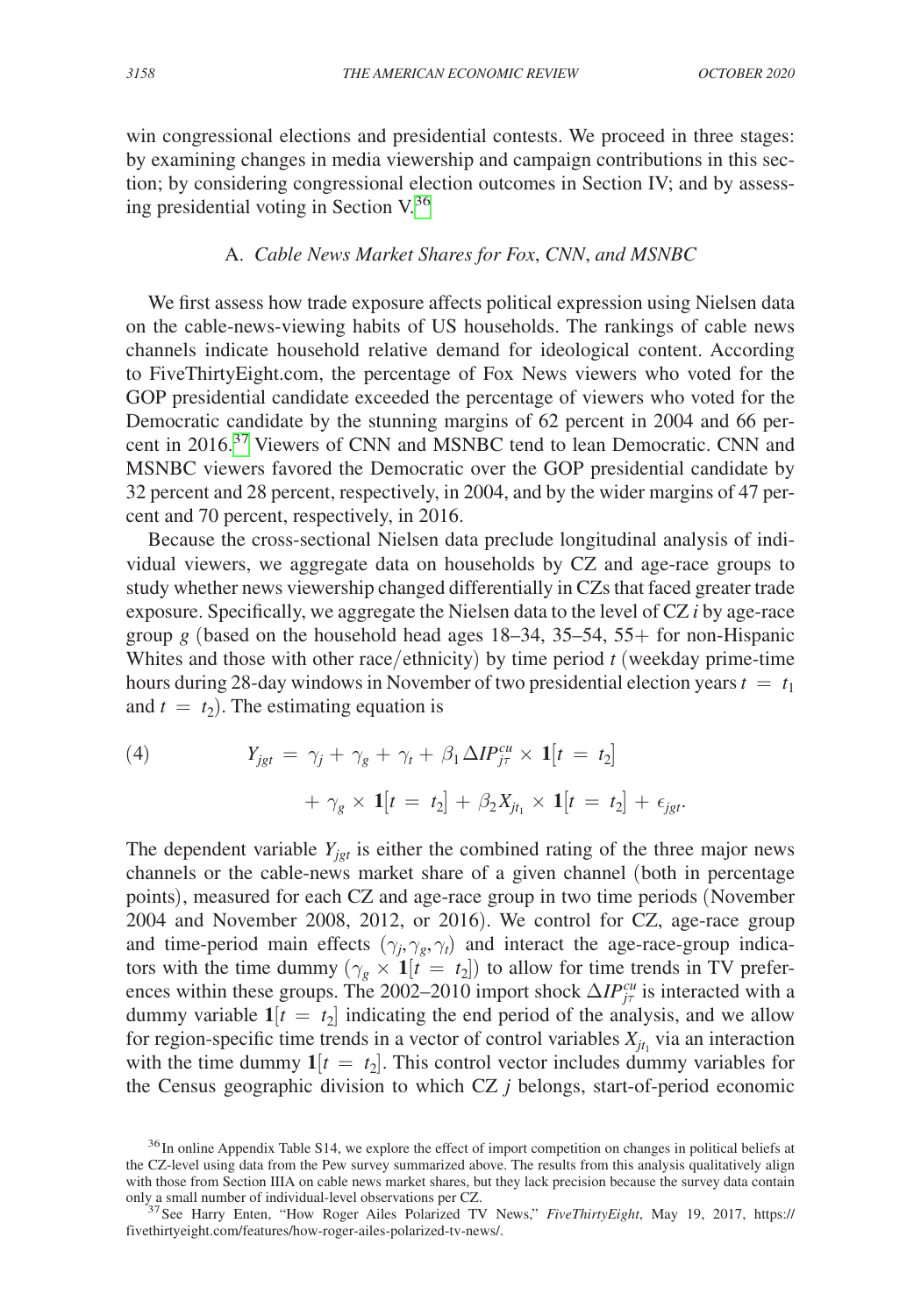|                                                        | (1)        | (2)     | (3)     | (4)     | (5)     | (6)     |
|--------------------------------------------------------|------------|---------|---------|---------|---------|---------|
| Panel A. Combined Nielsen rating of TV news networks   |            |         |         |         |         |         |
| $\Delta$ CZ import penetration $\times$ [ $t = 2012$ ] | $-0.18$    | $-0.10$ | 0.67    | 0.54    | 0.16    | 0.03    |
|                                                        | (0.09)     | (0.17)  | (0.37)  | (0.37)  | (0.40)  | (0.41)  |
| Panel B. Market share Fox News                         |            |         |         |         |         |         |
| $\Delta$ CZ import penetration $\times$ [ $t = 2012$ ] | 2.86       | 5.87    | 5.09    | 7.31    | 8.32    | 10.48   |
|                                                        | (1.49)     | (2.77)  | (5.03)  | (4.81)  | (5.21)  | (5.30)  |
| Panel C. Market share CNN                              |            |         |         |         |         |         |
| $\Delta$ CZ import penetration $\times$ [t = 2012]     | $-0.51$    | $-1.28$ | $-6.51$ | $-5.37$ | $-4.34$ | $-4.20$ |
|                                                        | (1.25)     | (2.03)  | (3.73)  | (3.44)  | (3.47)  | (3.36)  |
| Panel D. Market share MSNBC                            |            |         |         |         |         |         |
| $\Delta$ CZ import penetration $\times$ [t = 2012]     | $-2.34$    | $-4.58$ | 1.42    | $-1.95$ | $-3.98$ | $-6.28$ |
|                                                        | (1.47)     | (1.96)  | (3.94)  | (3.14)  | (3.46)  | (3.72)  |
| Estimation method                                      | <b>OLS</b> | 2SLS    | 2SLS    | 2SLS    | 2SLS    | 2SLS    |
| <i>F</i> -statistic first stage                        |            | 45.4    | 40.6    | 38.3    | 27.7    | 27.7    |
| CZ fixed effects                                       | Yes        | Yes     | Yes     | Yes     | Yes     | Yes     |
| Year fixed effects                                     | Yes        | Yes     | Yes     | Yes     | Yes     | Yes     |
| Age-race group fixed effects                           | Yes        | Yes     | Yes     | Yes     | Yes     | Yes     |
| CZ industry/occ $\times$ [ $t = 2012$ ]                |            |         | Yes     | Yes     | Yes     | Yes     |
| Presidential election controls $\times$ [t = 2012]     |            |         |         | Yes     | Yes     | Yes     |
| Census divisions $\times$ [t = 2012]                   |            |         |         |         | Yes     | Yes     |
| Age-race group fixed effects $\times$ [ $t = 2012$ ]   |            |         |         |         |         | Yes     |

Table 2—Exposure to Chinese Import Competition and Cable TV News Viewership, November 2004–November 2012

*Notes:* Dependent variables: change in TV rating or news channel market share (in percentage points). Observations  $= 6.923$  CZ-year-age-race cells in Panel A and observations  $= 5.079$  cells in panels B-D. The Combined Nielsen Rating in panel A indicates the percentage of households that own TVs that were watching one of the three major TV news networks. Panels B–D indicate the market share of each major TV news network in their combined market. In November 2004, the average combined rating was 2.5 percent, and the TV news market shares were 59.2 percent for Fox News, 27.7 percent for CNN, and 13.1 percent for MSNBC. All regressions control for commuting zone, year, and age-race (three age times two race groups) fixed effects. Industry and occupation controls in column 3 include the fraction of CZ employment in the manufacturing sector and the Autor and Dorn (2013) routine share and offshorability index of a CZ's occupations, all of which are measured in 2000 and interacted with the dummy for the 2012 period. Election controls in column 4 comprise the Republican two-party vote shares of the CZ in the presidential elections of 1996 and 2000, each interacted with the period dummy. Census division dummies interacted with the period dummy in column 5 allow for different time trends across the nine geographical Census divisions. Age-race-time interactions in column 6 allow for different time trends by age-race group. Observations are weighted by Nielsen's estimate of the number of TV households in each cell, and standard errors are clustered on CZs.

conditions in CZ  $j$  (the share of manufacturing in CZ employment, the offshorability index and the Autor and Dorn (2013) routine-task-intensity index for CZ occupations, each measured in 2000) and start-of-period political conditions in CZ *j* (the two-party vote share of the Republican nominee in the 1996 and 2000 presidential elections).

We first consider the years 2004 and 2012, a time period that overlaps with the  $2002$  to 2010 period for which we begin our analysis of congressional elections.<sup>38</sup> Panel A of Table 2 shows that greater exposure to import competition triggers little change in the combined rating of the three cable news channels. The coefficient on

<span id="page-20-0"></span><sup>38</sup>Nielsen data were not available prior to 2004.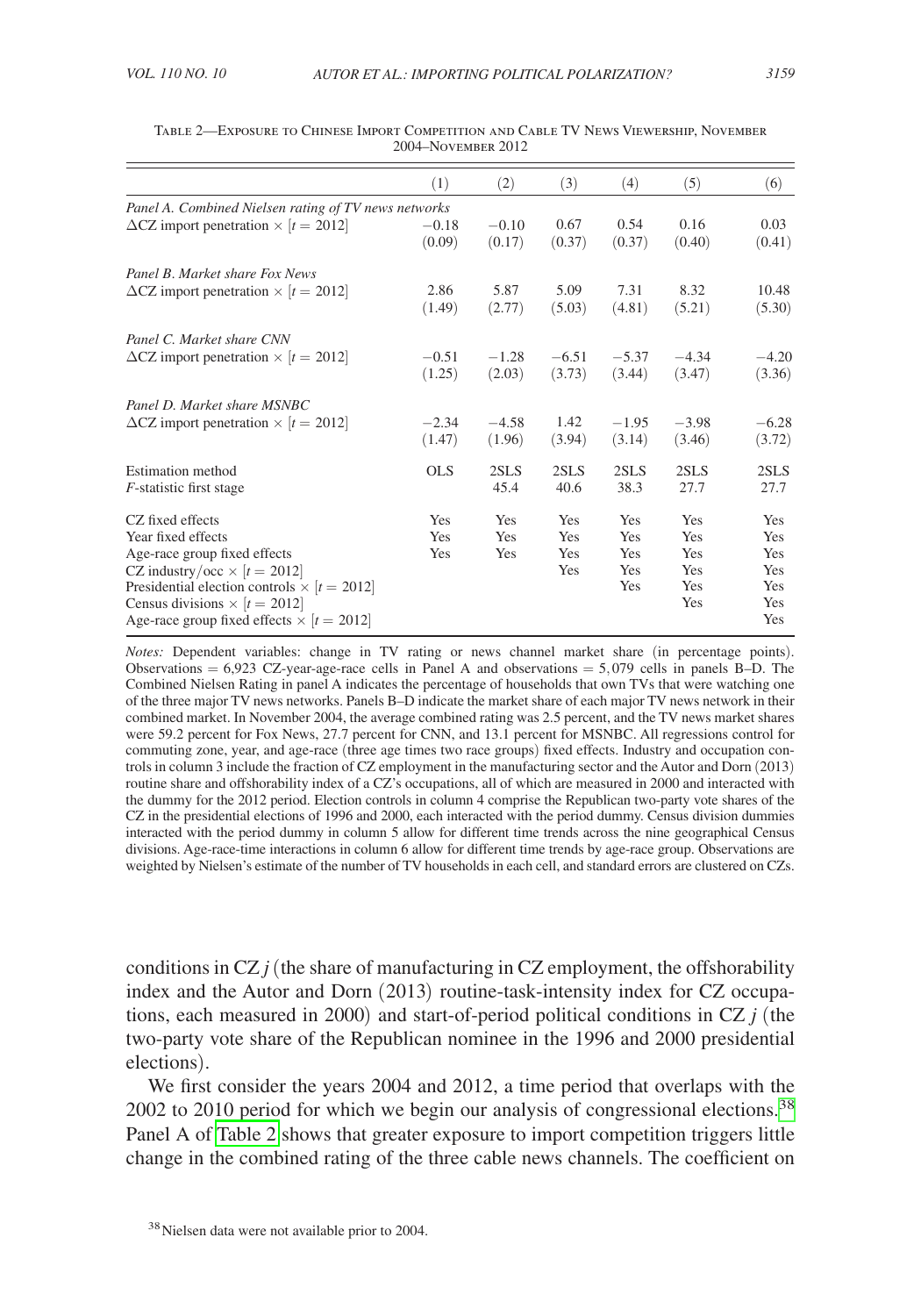the trade-shock, end-year interaction is positive and marginally significant in the column 3 regression only, and falls to near zero and becomes highly imprecisely estimated when full controls are added in column 6. These results indicate that there is no apparent effect of trade shocks on households' *overall* consumption of TV news, even though cable news viewership does rise in the aggregate across CZs during the sample period.

In panels B to D of Table 2, we examine how greater trade exposure affects the market share of individual cable-news channels. Consider the results for Fox News in panel B. In column 1, we estimate a parsimonious OLS regression that controls for CZ, age-race group, and year fixed effects only. The coefficient estimate is positive and significant at the 10 percent level  $(t = 1.92)$ . Turning to the 2SLS regression in column 2, the trade-shock coefficient estimate doubles in magnitude and becomes more precisely estimated  $(t = 2.12)$ . In the Autor, Dorn, and Hanson (2013a) analysis of the labor market impact of increased import competition from China, instrumental variables regressions consistently indicate more adverse impacts of trade than OLS regressions. To the extent that import shocks affect political beliefs via deteriorating labor market conditions, one would expect the greater impact of imports on ideology when moving from OLS in column 1 to 2SLS in column 2. The column 2 estimates indicate that CZs with a 1 percentage-point larger increase in trade exposure had a 5.9 percentage-point larger Fox News market share in 2012 relative to 2004, a period during which Fox News' presidential-election-month ratings rose but its market share fell modestly. Once we include the full set of controls for economic and political conditions in column 5, the trade-shock impact rises to 10.5 percentage points  $(t = 2.00)$ , which implies that when comparing CZs at the seventy-fifth versus twenty-fifth percentiles of trade exposure, the former would have a 5.2 percentage-point (10.5  $\times$  0.49) larger increase in the market share of Fox News.

That trade shocks have a positive impact on the Fox News market share implies that they must diminish market shares for CNN and (or) MSNBC, evidence for which we see in panels C and D of Table 2. The results in column 5 with full controls indicate that approximately three-fifths  $(-6.3/10.5)$  of the Fox News gain in market share in trade-impacted CZs was at the expense of MSNBC while two-fifths  $(-4.2/10.5)$  of the Fox gain was at the expense of CNN, although only the first impact reaches the 10 percent significance level  $(t = 1.70)$ .<sup>39</sup> We interpret these results to mean that greater regional exposure to import competition caused an increase in the relative demand for television news with a conservative political slant.

In online Appendix Figure S4, we expand the analysis to the 2004–2008 and 2004–2016 periods, using the specification in column 6 of Table 2 with full controls. The results in Table 2 are fully replicated for these alternative horizons. Greater exposure to import competition yields no change in cable-news viewership overall, while it does reallocate market share to Fox News from MSNBC and CNN.

<span id="page-21-0"></span><sup>&</sup>lt;sup>39</sup>In supplementary estimates, presented in online Appendix Table S4, we expand the sample to include all Nielsen ratings months (February, May, July, November). In the column 6 regression with full controls, we see that the impact of import competition on the Fox News market share has a slightly smaller magnitude and remains precisely estimated when we include non-presidential-election months in the analysis.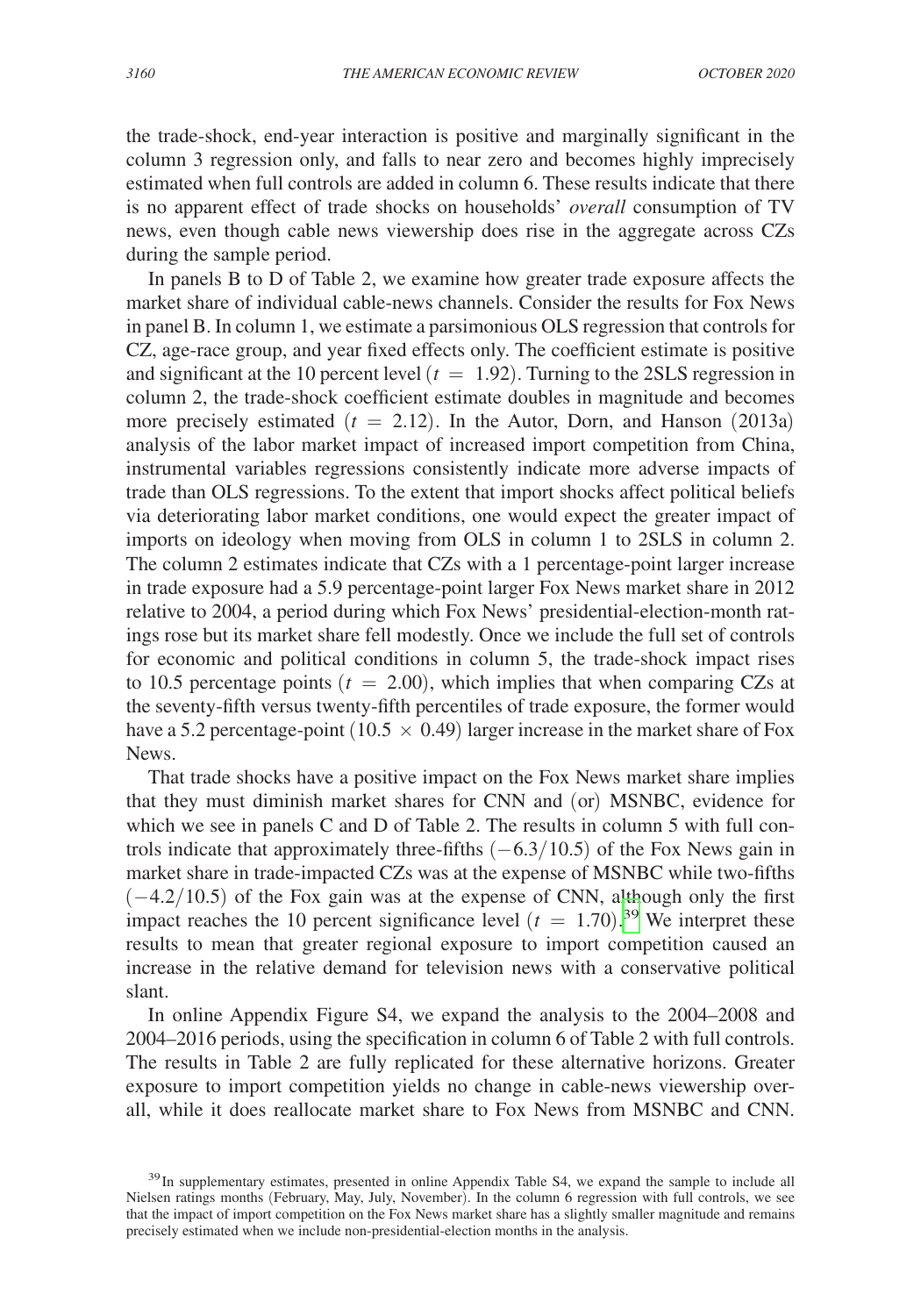The impact of the trade shock on Fox News market shares for the 2004–2008  $(\gamma_1 = 8.8, t = 2.1)$  and 2004–2016  $(\gamma_1 = 10.5, t = 2.7)$  time periods are similar to that for 2004–2012 ( $\gamma_1 = 10.5$ ,  $t = 2.0$ ), indicating that four-fifths of the long-run trade-shock-induced impact on Fox News was realized by 2008, by which point the China trade shock itself had almost entirely unfolded.

Motivated by the differential trends in cable news ratings according to race and ethnicity, seen in online Appendix Figure S1, we report in online Appendix Table S3 regressions in which we interact the trade shock with dummy variables for the six age-race groups, where the specifications are otherwise the same as in column 6 of Table 2. While the trade shock appears to spur an increase in the Fox News market share for most age-race groups, these gains tend to be larger and more precisely estimated for non-Hispanic Whites. For the 2004 to 2016 period, these impacts are two to three times larger for non-Hispanic Whites than for the corresponding Hispanic and non-White age groups.

In short, trade exposure moves the ideological needle of media consumption rightward among non-minority households. We do not classify this movement as polarization, however, since we detect no countervailing leftward shift among other groups. This is one of several instances where rightward shifts appear to be the overriding ideological and political response to trade exposure.

# B. *Ideology of Congressional Campaign Donors*

We next analyze the effect of rising trade exposure on political expression as represented by the contributions of campaign donors. Contributions reveal support for candidates that arises from their appeal to donors, where larger contributions indicate, in part, a stronger ideological match between the candidate and the donor (Bonica 2014; McCarty, Poole, and Rosenthal 2016). Because we know the ideology of donors via their CF scores, we can use the distribution of contributions across these scores to assess the total demand for candidates at different points along the ideological spectrum.

In this analysis, and in our later analysis of congressional and presidential elections, we estimate equations of the form:

(5) 
$$
\Delta Y_{cdj\tau} = \gamma + \beta_1 \Delta IP_{j\tau}^{cu} + X'_{cdjt} \beta_2 + e_{cdj\tau},
$$

where dependent variable  $\Delta Y_{cdj\tau}$  is the change in an outcome for time period  $\tau$  (2002 to 2010 in our baseline specifications) that corresponds to county-congressional-district cell *cd* in CZ *j*. To our trade-exposure measure  $\Delta IP_{j\tau}$ , we pair an expanded vector of regional controls  $X_{cdit}$ , which includes Census-division dummies and initial CZ economic and political conditions, as in regression equations (4) and (7), and now start-of-period demographic characteristics (population shares for nine age and four racial groups, shares of the population that are female, college-educated, foreign-born, and Hispanic, each measured at the county level).

We estimate  $(5)$  using as the dependent variable the change in campaign contributions for primary and general elections combined to capture the total demand for candidate ideology expressed during an electoral cycle. For the purpose of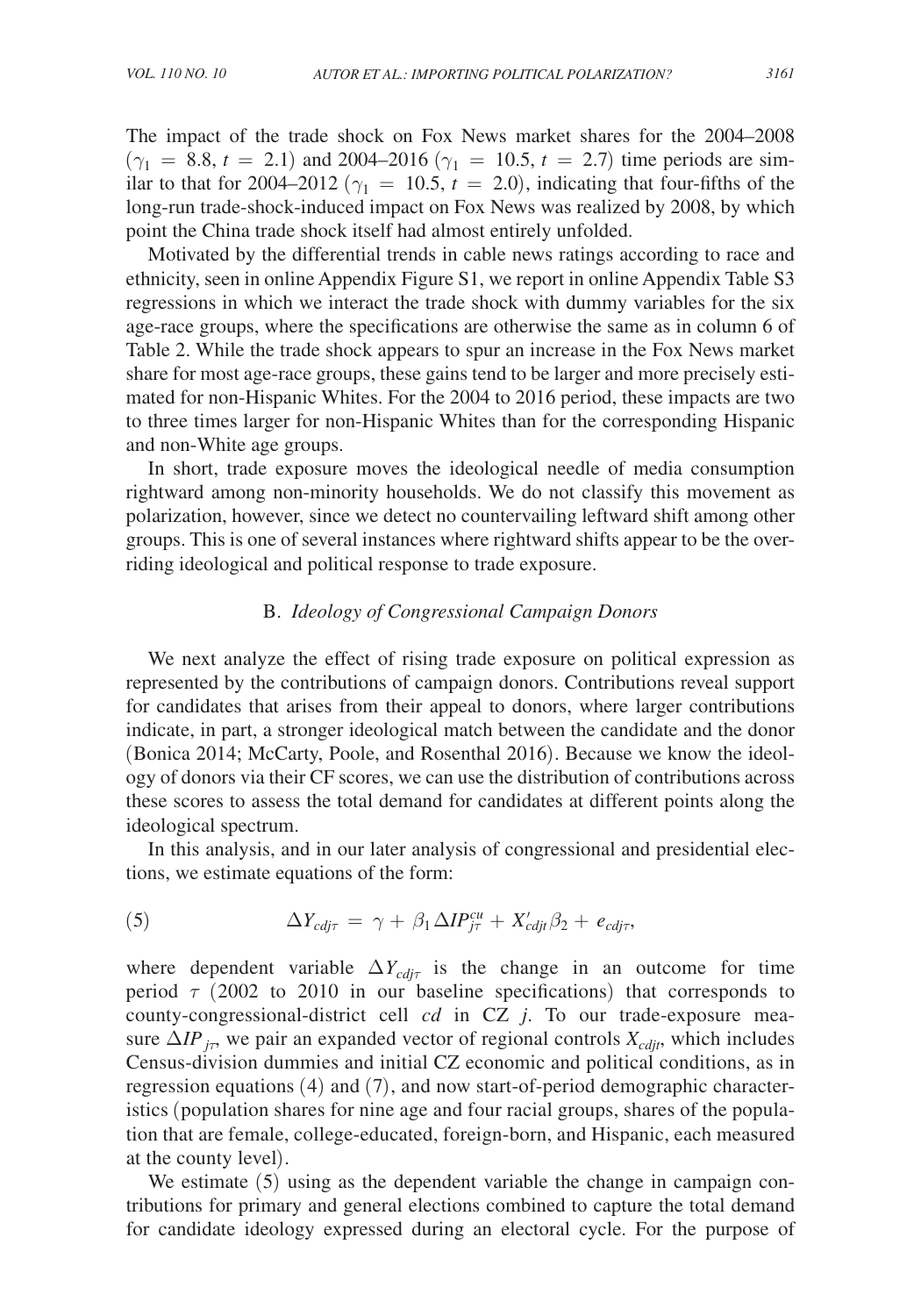|                                                                   | (1)     | (2)     | (3)     | (4)     | (5)        |
|-------------------------------------------------------------------|---------|---------|---------|---------|------------|
| Panel A. All contributions                                        |         |         |         |         |            |
| $\Delta$ CZ import penetration                                    | 15.84   | 28.69   | 33.30   | 38.97   | 37.23      |
|                                                                   | (9.24)  | (21.30) | (21.12) | (21.23) | (21.05)    |
| Panel B. Left-wing contributions (1st tercile of donor CF score)  |         |         |         |         |            |
| $\Delta$ CZ import penetration                                    | 25.22   | 58.26   | 64.68   | 71.05   | 71.00      |
|                                                                   | (11.69) | (27.75) | (31.31) | (31.10) | (31.06)    |
| Panel C. Moderate contributions (2nd tercile of donor CF score)   |         |         |         |         |            |
| $\Delta$ CZ import penetration                                    | 8.77    | 14.34   | 22.19   | 25.29   | 23.60      |
|                                                                   | (8.15)  | (18.73) | (18.62) | (19.70) | (19.63)    |
| Panel D. Right-wing contributions (3rd tercile of donor CF score) |         |         |         |         |            |
| $\Delta$ CZ import penetration                                    | 9.30    | 34.02   | 44.97   | 49.49   | 46.05      |
|                                                                   | (13.00) | (26.94) | (26.98) | (27.37) | (27.15)    |
| Estimation method                                                 | 2SLS    | 2SLS    | 2SLS    | 2SLS    | 2SLS       |
| <i>F</i> -statistic first stage                                   | 35.8    | 37.0    | 27.3    | 29.1    | 29.2       |
| 2000 industry/occ controls                                        |         | Yes     | Yes     | Yes     | Yes        |
| Census division dummies                                           |         |         | Yes     | Yes     | Yes        |
| 2000 demographic controls                                         |         |         |         | Yes     | <b>Yes</b> |
| 1996/2000 presidential election controls                          |         |         |         |         | Yes        |

Table 3—Exposure to Chinese Import Competition and Campaign Contributions, 2002–2010

*Notes:* Dependent variables: proportional change in contributions by donor ideology (in log points). Observations  $= 3,772$  county-district cells. Proportional changes are defined according to equation (6) and approximate a log change. Panels B to D indicate the change in contributions from donors whose CF score falls into the first, second, and third tercile of the dollar-weighted distribution of donor ideology in 2002. Industry and occupation controls in column 2 are measured at the CZ level and comprise the fraction of CZ employment in the manufacturing sector and the Autor and Dorn (2013) routine share and offshorability index of a CZ's occupations. Census division dummies in column 3 allow for different time trends across the nine geographical Census divisions. Demographic controls in column 4 comprise the percentage of a county's population in nine age and four racial groups, as well as the population shares that are female, college-educated, foreign-born, and Hispanic. Election controls in column 5 comprise the Republican two-party vote share in the presidential elections of 1992 and 1996, measured at the county level. Observations are weighted by a county-district cell's share in the total year-2000 voting age population of a district, so that each district has a total weight of 1. Standard errors are two-way clustered on CZs and congressional districts.

aggregation, we define bins based on quantiles for CF scores in 2002, match each donor to the bin to which the donor's CF score corresponds, and sum contributions across donors in each bin in each year for each district. To allow for zero values in some cells, we measure the change in contributions  $\Delta C_{bit}$  for bin *b* in district *d* between time periods  $t_1$  and  $t_2$  as

between time periods 
$$
t_1
$$
 and  $t_2$  as  
\n(6) 
$$
\Delta C_{bd\tau} = \frac{C_{bdt_2} - C_{bdt_1}}{0.5 \times \left[C_{bdt_2} + C_{bdt_1}\right]},
$$
\nwhich converges in the value

which approximates the log change in the value.

*Baseline Results for 2002*–*2010*.—We focus first on the 2002–2010 period because congressional district boundaries are stable in this interval. Panel A of Table 3 shows the impact of greater trade exposure on the 2002-to-2010 change in total campaign contributions across all donor types irrespective of ideological affiliation across primary and general congressional elections. In column 1 of panel A, which includes no controls, districts with larger increases in trade exposure have larger increases in contributions, where this impact is significant at the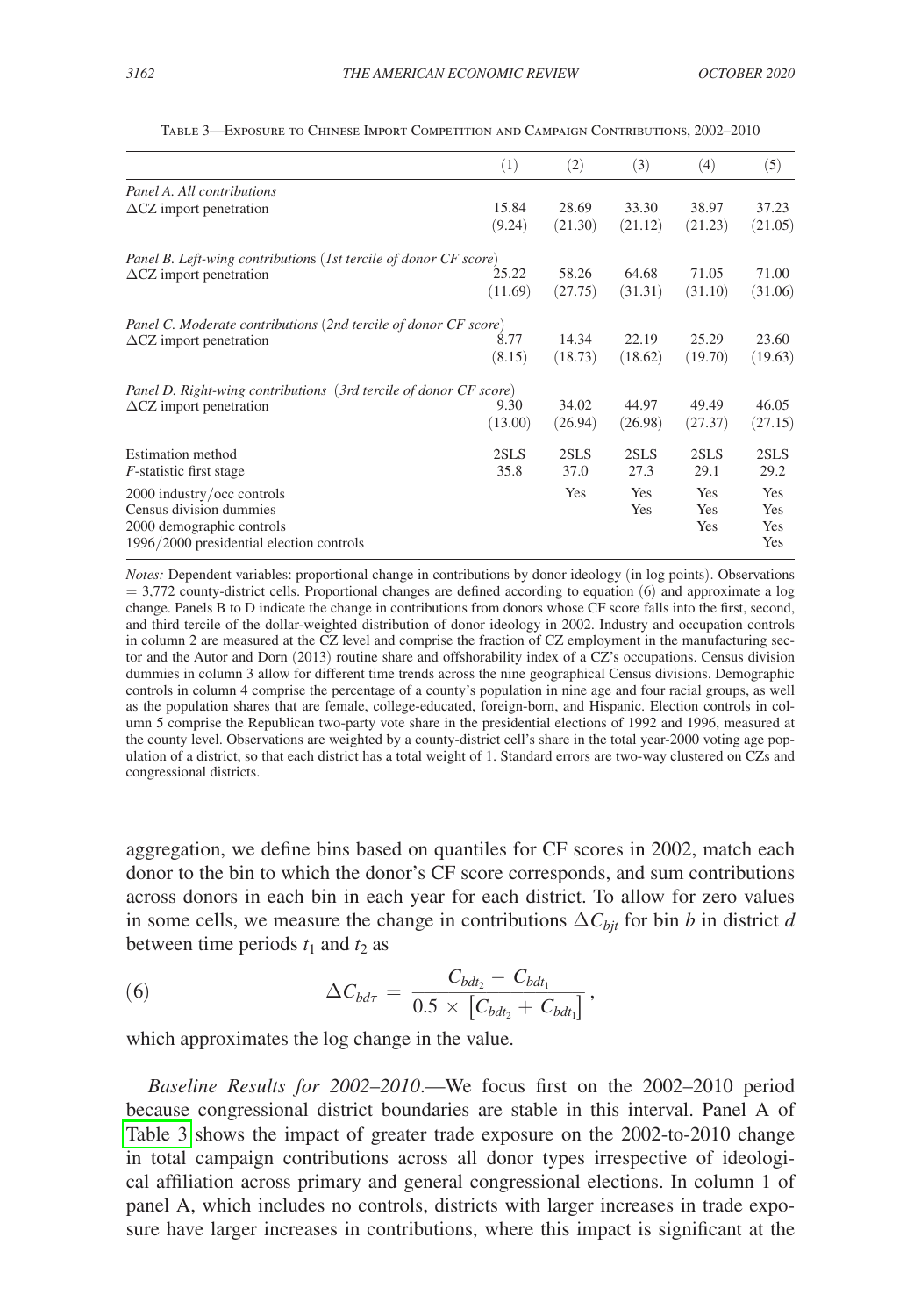10 percent level  $(t = 1.71)$ . As we add controls for initial economic conditions in column 2, geographic region in column 3, demographic characteristics in column 4, and political conditions in column 5, the coefficient estimate doubles in magnitude and remains marginally significant. The estimate with full controls in column 5 of panel A  $(t = 1.77)$  implies that if we compare congressional districts at the seventy-fifth versus twenty-fifth percentiles of trade exposure, the more-exposed district would have a 18.2 percent  $(37.2 \times 0.49)$  larger increase in campaign contributions. If higher donations indicate more fiercely contested campaigns, then these results suggest that greater trade exposure increases campaign intensity.

Distinct from panel A, the subsequent panels of Table 3 explore how trade shocks affect the *ideological composition* of campaign donations. Consider first panel C, which shows the impact of import competition on campaign contributions by relatively moderate donors, those whose CF scores fall in the middle tercile of CF scores as of 2002. In all specifications, the coefficient estimate is small relative to the panel A estimates, and imprecisely estimated  $(t = 1.20$  with full controls in column 5). By contrast, panel B shows that greater trade exposure increases contributions by left-leaning donors, defined as the sum of contributions by donors whose CF scores fall within the first tercile (most liberal) of 2002 CF scores. This impact is positive and precisely estimated in all 2SLS specifications. The coefficient estimate in column 5  $(t = 2.29)$  indicates that when comparing more-versus-less trade-exposed congressional districts, the more-exposed district would have an approximately 35 percent (71.0  $\times$  0.49) larger increase in campaign contributions by left-leaning donors. In panel D, we see a qualitatively similar pattern of impacts for contributions by right-leaning donors, defined as total contributions by donors whose CF scores fall within the third tercile (most conservative) of 2002 CF scores. In column 5, the marginally significant coefficient estimate  $(t = 1.70)$  indicates that when comparing more-versus-less trade-exposed districts, the more-exposed district is predicted to experience a 22.6 percent  $(46.1 \times 0.49)$  larger increase in contributions by right-leaning donors. These results provide our first evidence that greater trade exposure heightens *polarization*, specifically by increasing contributions among more-partisan donors on the left and right relative to contributions by moderate donors.

*Extended Results for 2002*–*2016*.—Using the specification with full controls in column 5 of Table 3, we next estimate regressions for time periods beginning in 2002 and ending in each congressional election year from 2004 to 2016. The dependent variables are those in panels B to D of Table 3, which represent changes in campaign contributions by 2002 terciles of donor CF scores. The trade shock variable in these regressions is the growth of Chinese import competition from 2002 to 2010, so that the results up to 2010 are informative about the timing of the changes in campaign contributions that Table 3 reported for the 2002–2010 period, while the results for subsequent years indicate the persistence of these effects. During 2002–2004 and 2002–2006, the full impact of the 2002–2010 China trade shock is yet to be felt; for the 2002–2008 and 2002–2010 periods forward, China's reform-driven export boom is largely complete. Up to 2010, congressional districts are stable and defined based on the distribution of population in the 2000 Census. The periods ending in 2012, 2014, and 2016 include elections based on congressional districts whose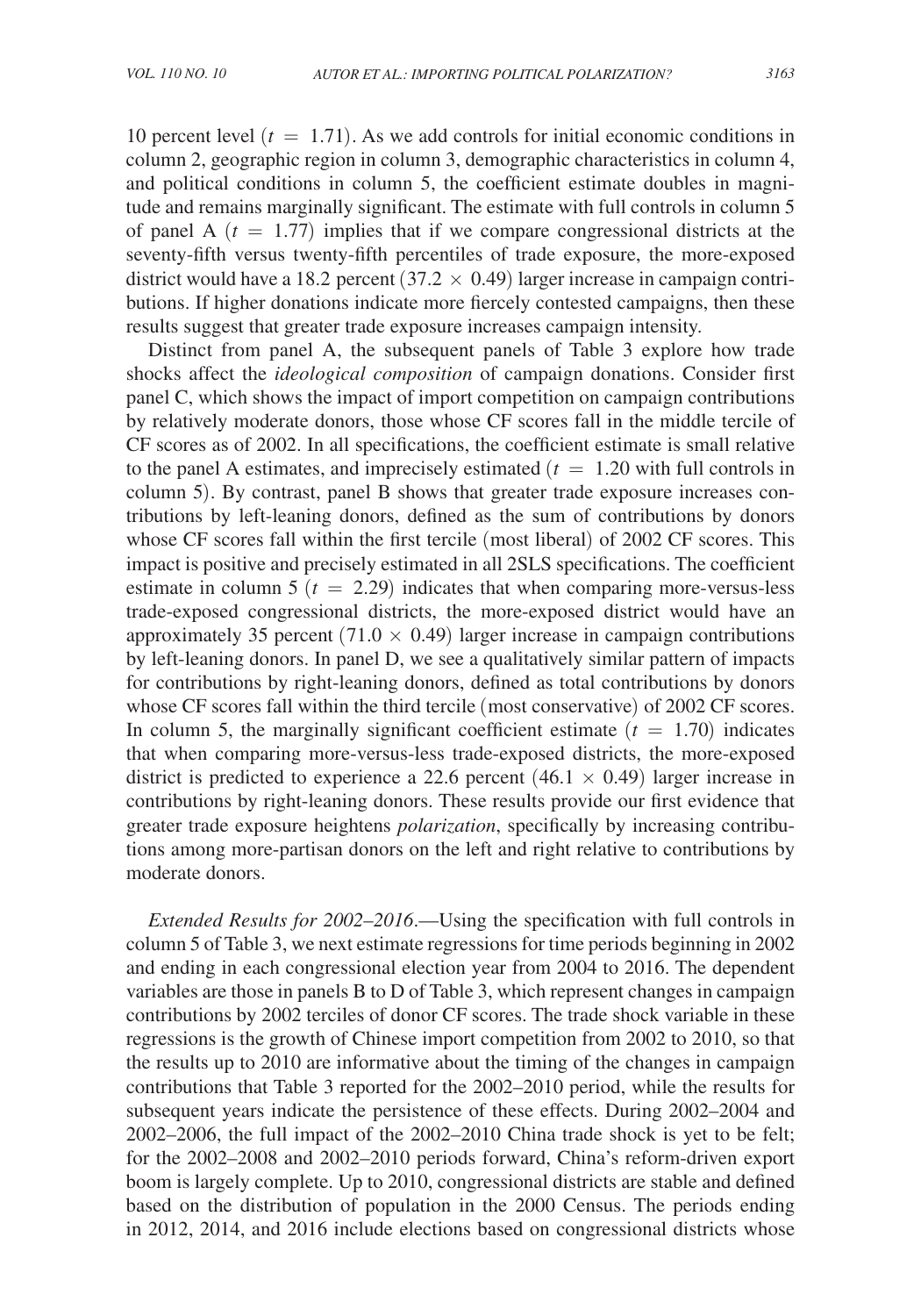

Figure 4. Exposure to Chinese Import Competition and Campaign Contributions, 2002–2004/2016

*Notes:* Dependent variables:  $100 \times$  proportional change in contributions by type of campaign donor. Figure reports estimates of equation (5) for the relationship between changes in China import exposure between 2002 and 2010 and  $100 \times$  proportional changes in campaign contributions within ideology terciles (based on 2002 contributions, as per Figure 2) across designated year pairs. Proportional changes are defined according to equation (6) and approximate a log change. Each bar represents a coefficient from a separate regression while whiskers indicate 95 percent confidence intervals. All regressions include the full vector of control variables from column 5 of Table 3. Observations are weighted by a county-district cell's share in the total year-2000 voting age population of a district, so that each district has a total weight of 1. Standard errors are two-way clustered on CZs and congressional districts. Full regression results are reported in online Appendix Table S8.

boundaries were redrawn after the 2010 Census. Because of the need to match county-congressional-district cells to CZs across periods of redistricting, as discussed in Section IIC, outcomes for these later time periods may be measured with more noise.<sup>40</sup>

Figure 4 summarizes these estimates. Each bar represents a coefficient from a separate regression while whiskers indicate 95 percent confidence intervals based on standard errors that are clustered both at the level of CZs and congressional districts.<sup>[41](#page-25-1)</sup> Consider first the impact of trade exposure for the middle tercile of centrist donors. In all periods except the first, 2002–2004, the impact is positive, but it is always small and imprecisely estimated. Congressional districts more exposed to import competition see no differential increase in campaign contributions from moderate donors at any time horizon. Consider next the impact of trade exposure on contributions by first-tercile liberal donors. These impacts are positive and precisely estimated in each time period.<sup>42</sup> They are small in the first two periods, roughly double in magnitude value in the middle three periods, 2002–2008, 2002–2010, and 2002–2012, and increase further in the final two periods. When examining the

<span id="page-25-0"></span> $^{40}$ As above, we discard the two-year change in districts in which redistricting occurs, as shown in equation (3). Results for 2002–2012 are accordingly very similar to those for 2002–2010 since a large majority of districts changed boundaries between 2010 and 2012.

<span id="page-25-2"></span><span id="page-25-1"></span>

<sup>&</sup>lt;sup>4T</sup> Full regression details appear in online Appendix Table S8.<br><sup>42</sup>The corresponding *t*-values for the change in import competition are 1.74 for 2002–2004, 1.85 for 2002–2006, 2.88 for 2002–2008, 2.29 for 2002–2010, 2.30 for 2002–2012, 2.66 for 2002–2014, and 2.59 for 2002–2016.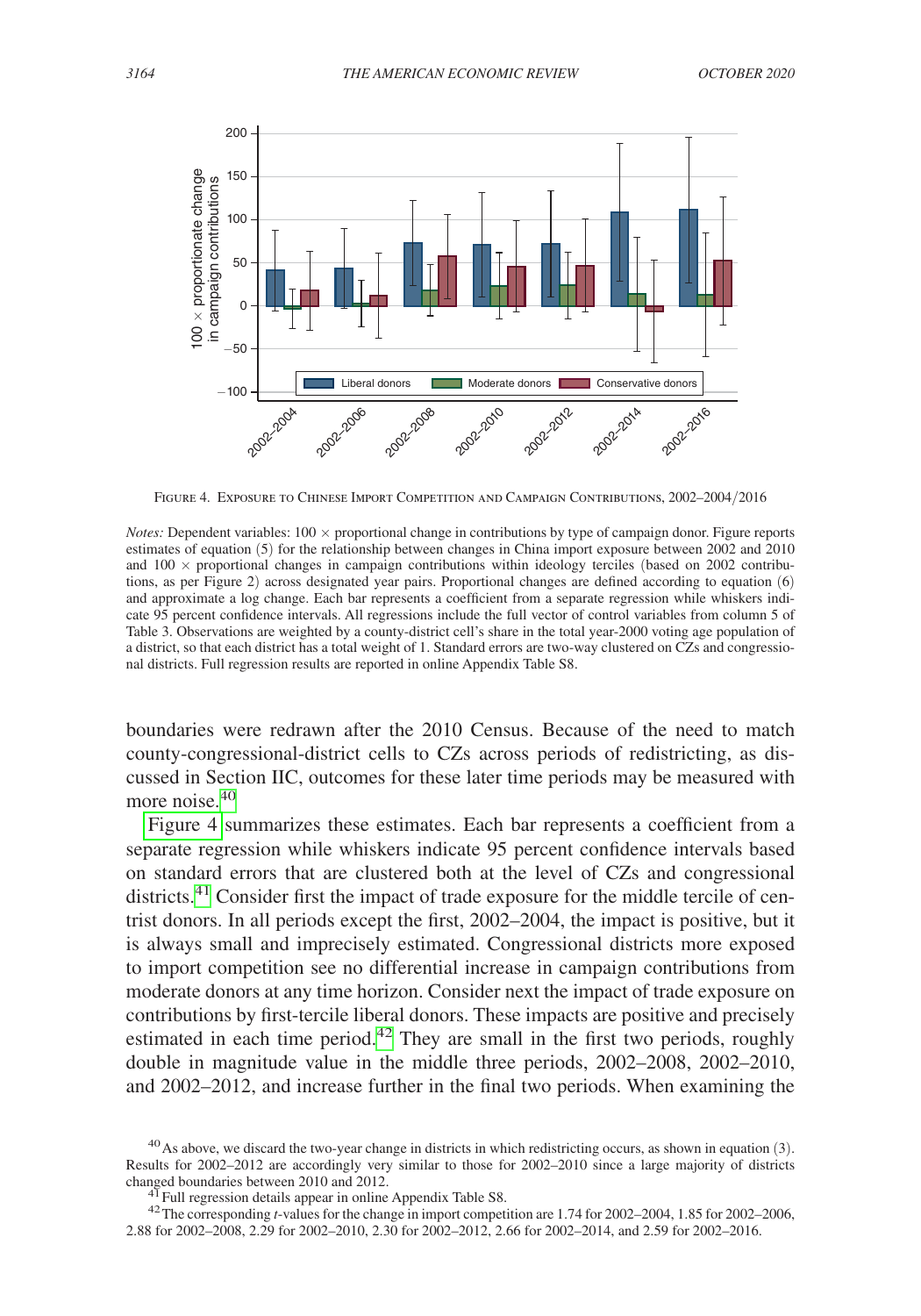long-period change,  $2002-2016$ , the coefficient estimate of 111.8 ( $t = 2.59$ ) indicates that when comparing more-versus-less trade-exposed congressional districts, the more-exposed one would have 54.8 percent (111.8  $\times$  0.49) higher campaign contributions by liberal first-tercile donors, equivalent to a 0.37 standard-deviation change in first-tercile contributions across districts over 2002 to 2016.

As with the 2002–2010 results, the impacts of trade exposure on campaign contributions by right-leaning donors are qualitatively similar to those for left-leaning donors when we expand the time horizon. Impacts of trade exposure on increased contributions by conservative donors are small and imprecise in the first two time periods. Coefficient estimates increase substantially in magnitude and become significant in the 2002–2008 period, and remain comparable in subsequent periods apart from a dip in  $2014<sup>43</sup>$  When examining the coefficient estimate for the full-period change, 2002–2016, the now less-precise coefficient estimate of 52.6  $(t = 1.39)$  indicates that when comparing more-versus-less trade-exposed districts, the more-exposed one would have 25.8 percent ( $52.6 \times 0.49$ ) higher campaign contributions by right-leaning donors, which is equivalent to a 0.17 standard-deviation change in third-tercile contributions across districts over 2002 to 2016. Overall, these results suggest that greater trade exposure induces a polarization in campaign contributions in the 2000s that is largely maintained through 2016. Contributions from liberal and conservative donors, but not from moderate donors, differentially expand in more-trade-exposed districts.

In Appendix [Figure A1,](#page-39-0) we revisit the results in Figure 4 by estimating regressions in which we split counties according to whether or not a majority of their voting-age residents were non-Hispanic Whites in the 2000 Census. We repeat the caveat that splitting on subcategories raises the risk of false positives. We believe this split is nevertheless justified by the clearly divergent ideological leanings and partisan news viewership habits of White non-Hispanics versus other groups (Section I). The lion's share of US county-district cells had a majority non-Hispanic White population in that year: 3,491 of 3,772 cells, corresponding to 370 of the 432 electoral districts (85.6 percent) that are used in our analysis. This demographic split is, not surprisingly, correlated with the political affiliation of elected representatives[.44](#page-26-1) For districts with a majority non-Hispanic White population in panel A, the polarization results in Figure 4 are preserved. When considering districts with majority-minority populations in panel B of Appendix Figure A1, a materially distinct pattern emerges. There is a positive and significant impact of trade exposure on contributions by liberal donors, which is precisely estimated for all end years from 2006 forward. Conversely, impacts on contributions by moderate and conservative donors are small and imprecisely estimated in all years.

Together, our results on political expression suggest that localized economic shocks stemming from rising trade pressure in the 2000s increased the relative

<span id="page-26-0"></span><sup>&</sup>lt;sup>43</sup> The corresponding *t*-values for the change in import competition are 0.77 for 2002–2004, 0.48 for 2002–2006, 2.30 for 2002–2008, 1.70 for 2002–2010, 1.71 for 2002–2012, -0.20 for 2002–2014, and 1.39 for 2002–2016.

<span id="page-26-1"></span><sup>&</sup>lt;sup>44</sup> Our sample comprises 3,108 counties, of which 2,924 are majority-White. Minority-dominated counties are more populous on average, so that the reported fraction of minority-dominated districts is larger than the fraction of minority-dominated counties. Majority- and minority-dominated areas have an average trade shock value of 0.71. 58.5 percent of the population in majority-White counties was represented by a Republican in 2002; conversely, 76.8 percent of the population in minority-dominated areas was represented by a Democrat in 2002.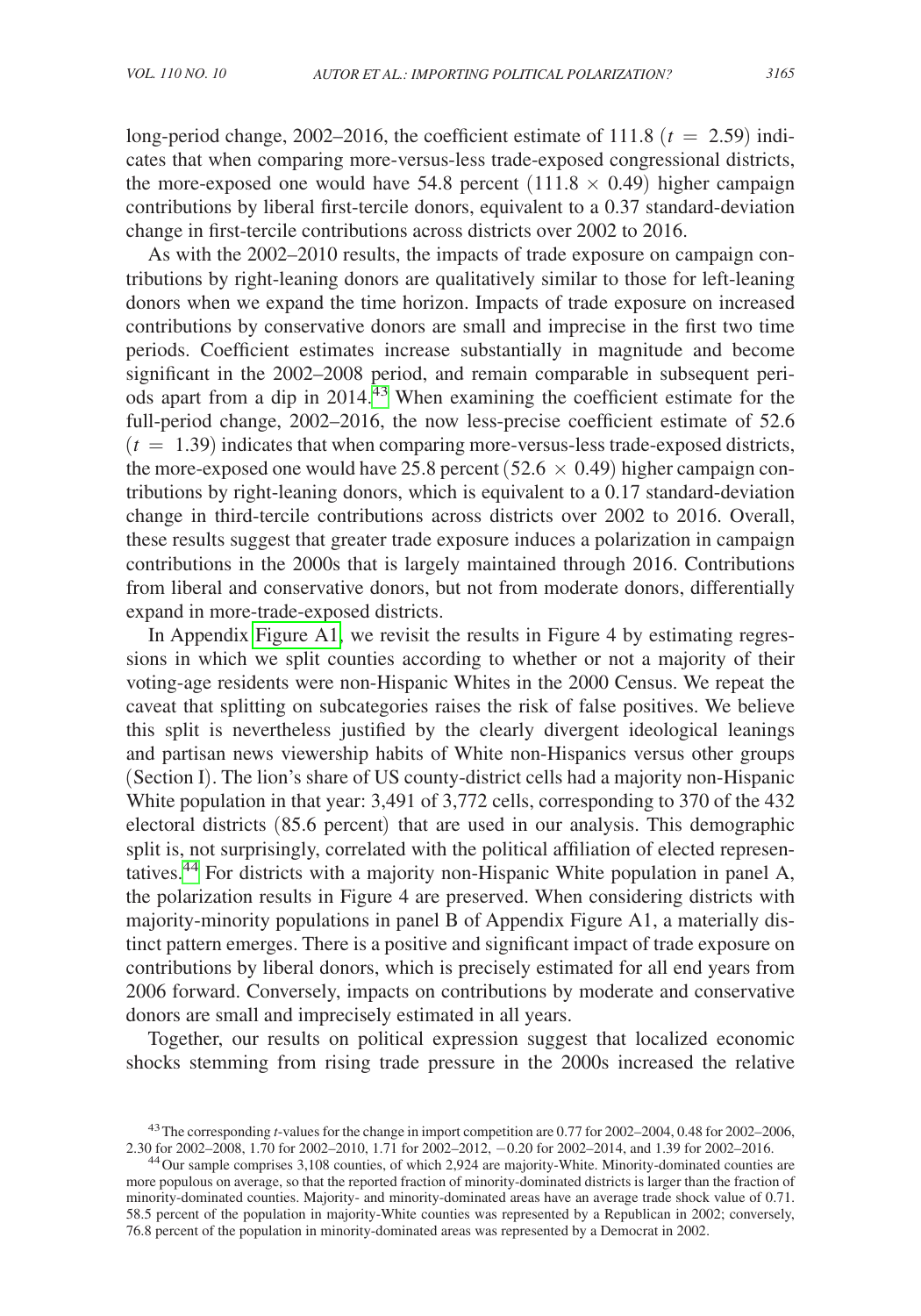demand for conservative media content, support for conservative viewpoints, and campaign contributions by more ideologically extreme donors. Distinct from the media viewership data, we see clear polarization in political contributions in trade-exposed districts. Our evidence on the ideological composition of campaign donors supports the inference that a broad political realignment occurred in trade-exposed locations in the first decade of the 2000s, as trade pressure was rising, and that it persisted through 2016. In all outcomes we have considered, these rightward shifts are concentrated among non-Hispanic Whites, with small, zero, or countervailing effects among Hispanics and non-Whites. We do not, however, have a preferred explanation for why the political realignment we identify manifests in polarization in the case of campaign donations versus rightward shifts in the case of media consumption.

# **IV. Impact of Trade Shocks on Congressional Election Outcomes**

We now shift focus from political expression to electoral outcomes for the US Congress. We first consider the impact of import exposure on the standard election measures of voter turnout and party vote shares in congressional elections, which allows us to square our results with current literature. We then examine how trade shocks have affected the composition of election winners, measured by party affiliation and ideological orientation.

# A. *Campaign Competitiveness*, *Party Vote Shares*, *and Party Win Percentages*

We initially consider how rising exposure to import competition affects the number of registered voters who cast ballots and the share of votes cast captured by the GOP in congressional elections. In column 1 of [Table 4,](#page-28-0) the dependent variable is the change in fraction of registered voters who turn out to vote in the general congressional election, where outcomes are for the  $2002$  to  $2010$  period.<sup>45</sup> In all regressions we include the full set of controls for initial economic conditions, political conditions, and demographic characteristics, matching the specification in column 5 of Table 3. Voter turnout is higher in congressional districts subject to larger increases in trade exposure in their corresponding CZs. The coefficient estimate of 5.27  $(t = 2.72)$  implies that when comparing districts at the seventy-fifth versus twenty-fifth percentiles of trade exposure, the more exposed district would have a 2.6 percentage-point  $(5.27 \times 0.49)$  larger increase in voter turnout, relative to mean turnout in 2002 of 46.7 percent and a mean 2002–2010 change in turnout of 3.3 percentage points.<sup>46</sup> These results accord with the findings of Table 3 suggesting that rising trade exposure increases the intensity of electoral campaigns, as seen in elevated campaign contributions and voter participation.

To test whether the trade-induced increase in electoral competitiveness tends to favor one political party, we report in column 2 of Table 4 an estimate for the change

<span id="page-27-1"></span><span id="page-27-0"></span>

<sup>&</sup>lt;sup>45</sup>We continue to use regression specification (5).<br><sup>46</sup>This finding is consistent with the classic quiescence hypothesis in political science (Edelman 1971), which views low voter turnout as indicative of voter satisfaction, and conversely, implies that rising voter dissatisfaction will spur turnout. Charles and Stephens (2013) shows that US counties with lower growth of employment and wages experience greater electoral turnout.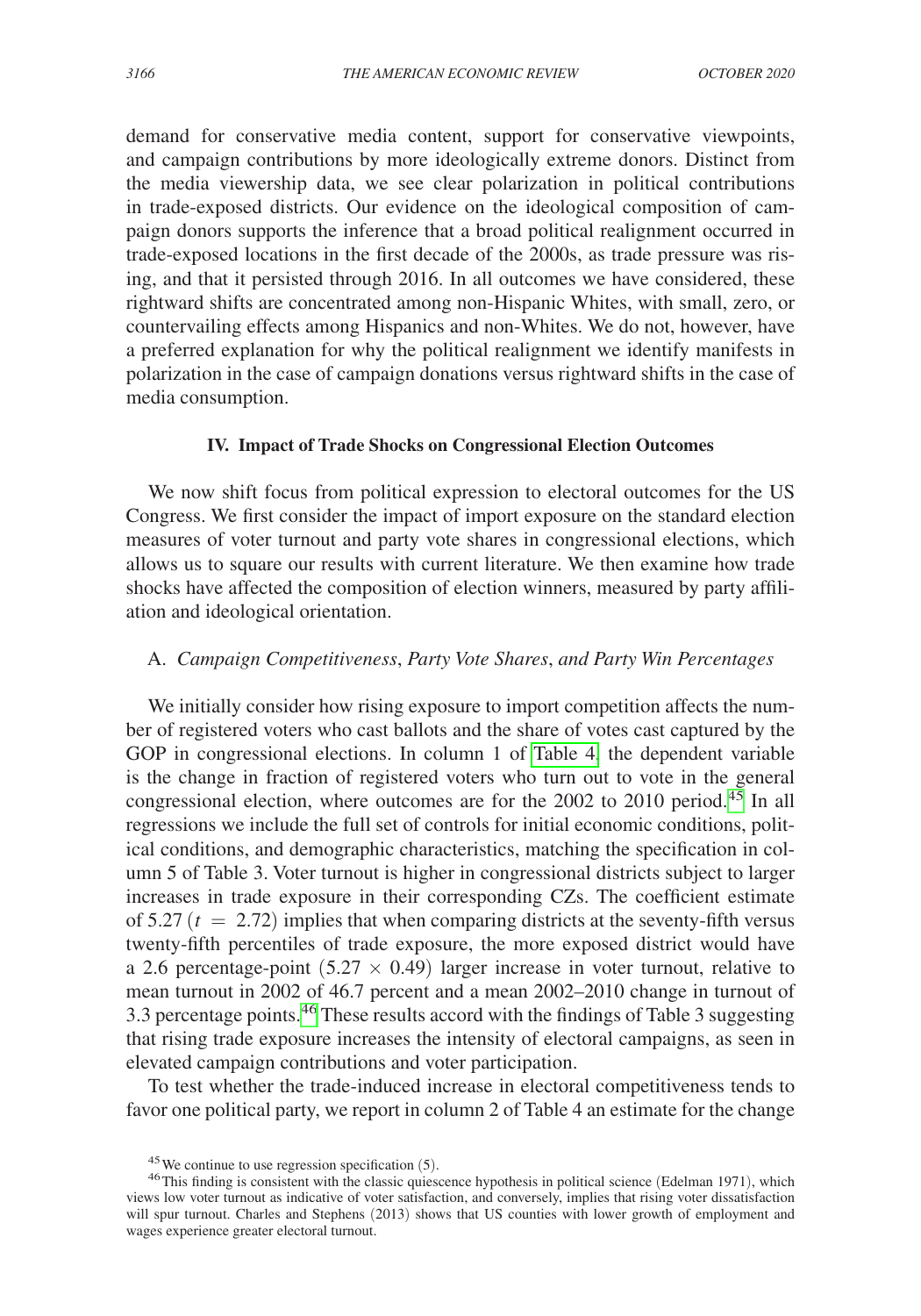<span id="page-28-0"></span>

|                                | Turnout in                |                         | Two-party Republican vote share by district sample |                         |                     |                                             |
|--------------------------------|---------------------------|-------------------------|----------------------------------------------------|-------------------------|---------------------|---------------------------------------------|
|                                | percent of<br>reg. voters | All<br>districts<br>(2) | Solid<br>Democrat<br>(3)                           | Competitive<br>$^{(4)}$ | Solid<br>Republican | Probability<br>Republican<br>elected<br>(6) |
| $\Delta$ CZ import penetration | 5.27<br>(1.94)            | $-1.08$<br>(5.98)       | $-0.95$<br>(1.80)                                  | 6.10<br>(4.93)          | $-6.24$<br>(3.93)   | 24.08<br>(12.07)                            |

Table 4—Exposure to Chinese Import Competition and Electoral Results, 2002–2010

*Notes:* Dependent variables: change in turnout among registered voters, change in Republican two-party vote share, or change in Republican win probability (in percentage points). Observations = 3,772 county-district cells, except  $observation = 2,772$  in column 1. Turnout among registered voters is measured at the county level and excludes counties in districts with uncontested elections in 2002 or 2010, as well as district that were redistricted in 2004 or 2006. The Republican two-party vote share is the ratio of Republican votes to the sum of Democratic and Republican votes. Column 3 indicates the change in vote share in the 129 districts where the Democratic party maintained a two-party vote share  $> 55$  percent in every election from 2002 to 2010. Its sets the outcome variable to 0 for all districts where this condition was not met. Column 5 correspondingly indicates the change in vote share in the 124 districts where the Republican party maintained a two-party vote share  $> 55$  percent in every election from 2002 to 2010, while column 4 comprises the 179 remaining districts. All regressions include the full vector of control variables from column 5 of Table 3. Observations are weighted by a county-district cell's share in the total year-2000 voting age population of a district, so that each district has a total weight of 1. Standard errors are twoway clustered on CZs and congressional districts.

in the GOP share of two-party vote in the general congressional election.<sup>[47](#page-28-1)</sup> Trade exposure has a modest negative impact on the Republican vote share, where the coefficient estimate is small  $(-1.1)$  percentage points per percentage-point change in trade exposure) and imprecise. These results are broadly in line with Che et al. (2016), which documents vote share gains for Democrats in counties with greater exposure to Chinese import competition from 2002 to 2010.

Further analysis at the county-district level allows us to identify the districts that accounted for these vote share gains by the Democratic party. In columns 3 to 5, we split districts into "safe districts" that were consistently held by the same party with vote shares of 55 percent or higher in each election from 2002 to 2010, and "competitive" districts where neither party consistently attained at least 55 percent of the vote. This classification yields 129 "safe Democratic" districts, 124 "safe Republican" districts, and 179 "competitive" districts. Columns 3 to 5 respectively interact the vote share outcome of column 2 with dummies for safe Democratic, competitive, and safe Republican districts, such that the regression coefficients across these columns add up to the total effect in column 2. The results from columns 3 and 5 indicate that the Democratic party increased its vote share in trade-exposed districts that remained under safe control of the incumbent party. Column 4 shows that the Republican party gained in trade-exposed districts where both parties were competitive. While none of the results from columns 2 through 5 are precisely estimated, the coefficient pattern suggests that modest overall vote share gains for the Democratic party masks gains for the Republican party in the electorally consequential subset of districts that were not firmly controlled by one party. Indeed, column 6 shows that

<span id="page-28-1"></span><sup>&</sup>lt;sup>47</sup>The Republican two-party vote share is the share of Republican votes among the total of Republican and Democratic votes. We count as a Democrat the lone independent member of Congress, Bernie Sanders of Vermont. On two occasions, Sanders later sought the presidential nomination of the Democratic Party.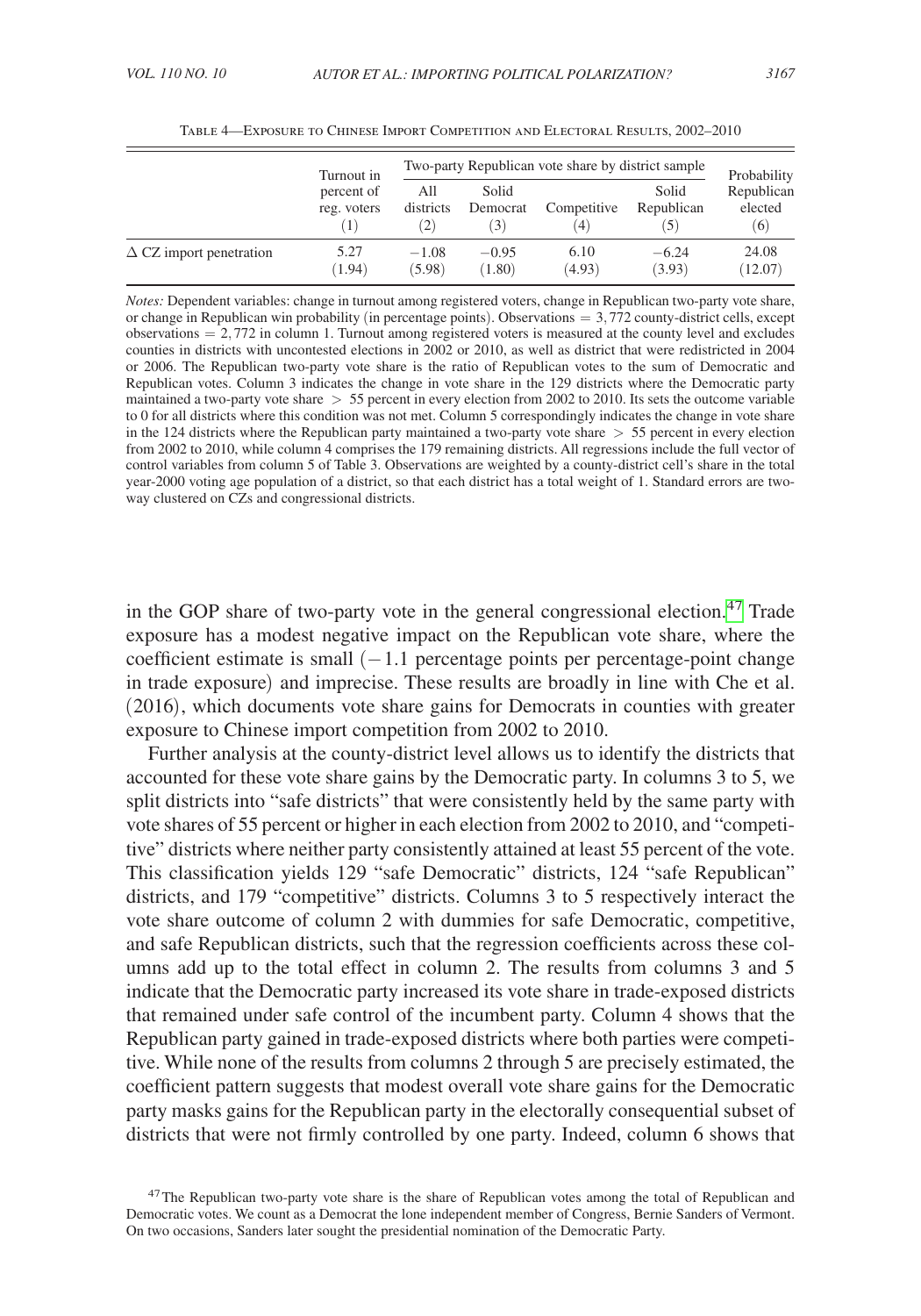

<span id="page-29-0"></span>Panel A. Change in probability Republican is elected





Figure 5. Exposure to Chinese Import Competition and Electoral Results, 2002–2004/2016

*Notes:* Dependent variables: change in Republican win probability and change in Republican two-party vote share (in percentage points). Estimates of equation (5) for the relationship between the change in China import exposure between 2002 and 2010 and (panel A) the change in the probability that a Republican is elected, and (panel B) the change in the Republican two-party vote share, both measured in percentage points. Each bar represents a coefficient from a separate regression while whiskers indicate 95 percent confidence intervals. All regressions include the full vector of control variables from column 5 of Table 3. Observations are weighted by a county-district cell's share in the total year-2000 voting age population of a district, so that each district has a total weight of 1. Standard errors are two-way clustered on CZs and congressional districts. Full regression results are reported in online Appendix Table S9.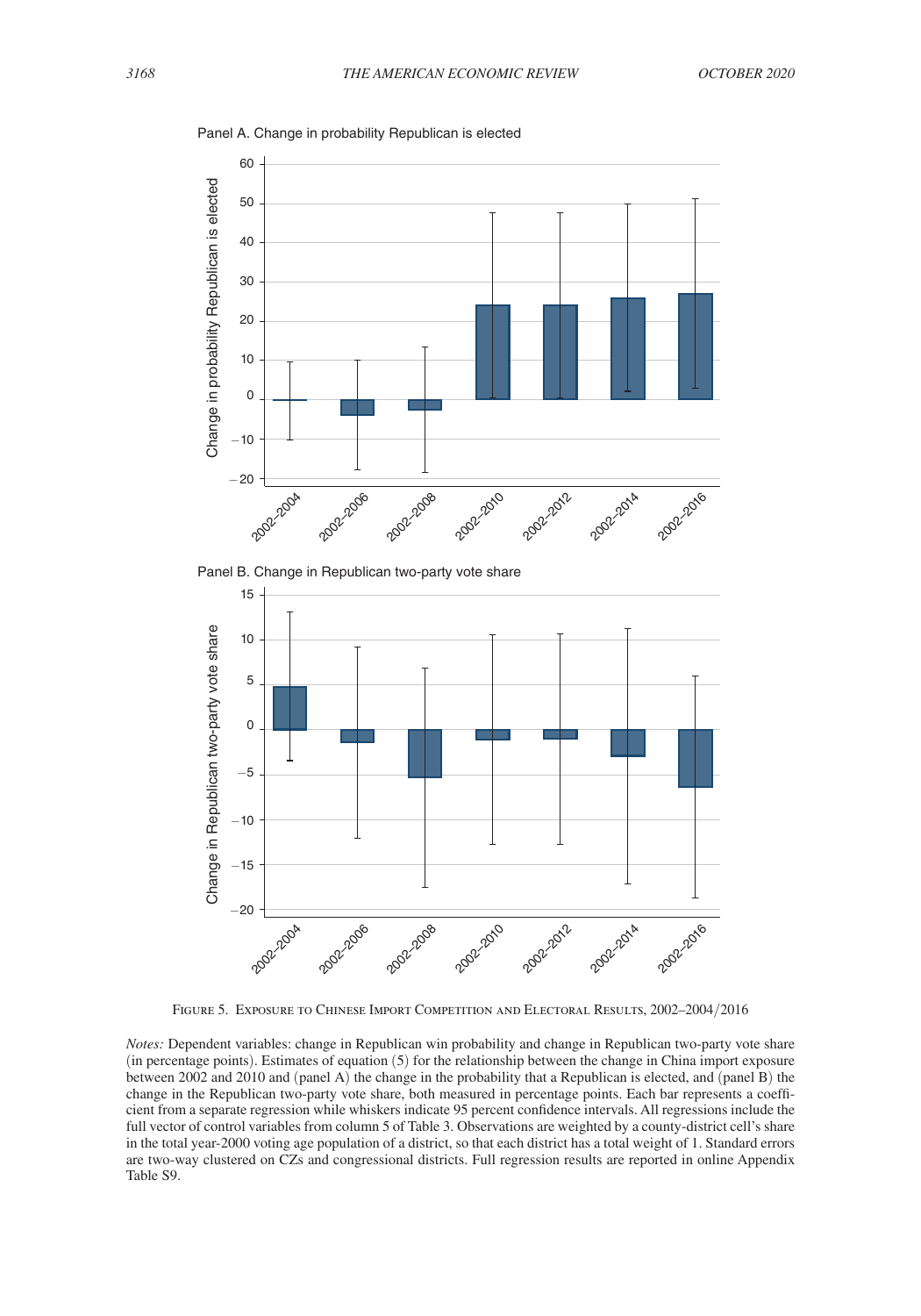districts more exposed to import competition became more likely to elect a GOP legislator, where this impact is significant at the 5 percent level  $(t = 2.00)$ . Comparing more-versus-less trade-exposed congressional districts, the more exposed district would have a substantial 11.8 percentage-point  $(24.08 \times 0.49)$  larger increase in the probability of electing a Republican.

Consistent with Feigenbaum and Hall (2015), we find that the contribution of trade shocks to GOP electoral odds did not manifest during the 2002 to 2008 period. In panel A of [Figure 5,](#page-29-0) import competition has little effect on the party balance in Congress prior to 2010, as captured by its null impacts on the change in probability that a GOP legislator is elected over the 2002 to 2004, 2006, and 2008 time periods.<sup>[48](#page-30-0)</sup> Electoral gains for the GOP emerge in the 2010 mid-term election, which brought many Tea Party Republicans into Congress, and persist thereafter. In panel A, over the 2002–2012, 2002–2014, and 2002–2016 time periods, greater trade exposure had positive and precisely estimated impacts on the incremental probability that a GOP candidate won the election, where the coefficient magnitudes for these later-ending periods are similar to those for 2002–2010. Over these same time horizons, panel B shows that the trade-exposure impact on the GOP vote share is small, negative, and highly imprecisely estimated, as is the case for 2002 to 2006, 2008, and 2010.<sup>[49](#page-30-1)</sup>

How do we reconcile trade shocks weakly lowering the GOP vote shares in panel B of Figure 5 while raising GOP win probabilities in panel A? Column 4 of Table 4 offers suggestive evidence that the Republican party may have improved its electoral results in the competitive districts where a few additional percentage points of the vote share can prove decisive for victory. In supplemental analysis, we indeed find that greater trade exposure has a positive impact on the likelihood that Republicans win an election with a relatively narrow GOP vote margin of up to 20 percent, while reducing the likelihood of a dominant GOP victory with a margin exceeding 20 percent. These outcomes accord with the results in Tables 3 and 4 on how trade shocks increase campaign intensity.

More competitive elections could be the consequence of parties running more centrist candidates against each other, who, because they compete for similar groups of voters, realize narrower electoral margins. Alternatively, Glaeser, Ponzetto, and Shapiro (2005) suggests that greater competitiveness of elections could result from more extreme candidates who exploit wedge issues to catalyze voter turnout and financial contributions among their core supporters. In the models in Grossman and Helpman (2018) and Gennaioli and Tabellini (2019), inflaming wedge issues is the rough equivalent of strengthening group identity, such as Tea Party acolytes

<span id="page-30-0"></span><sup>&</sup>lt;sup>48</sup> See online Appendix Table S9 for regression details. Feigenbaum and Hall (2015) reports that through the Congress elected in 2008, trade-exposed districts had no greater likelihood of a contested primary, no greater likelihood of a loss by the incumbent candidate, and no lower vote share for the incumbent candidate. While the paper did not study the electoral success of the Democratic and Republican parties in those districts, the authors observe that elected legislators did not systematically adjust their voting behavior in Congress apart from greater support for protectionist bills. <sup>49</sup>In online Appendix Table S5, we explore the sensitivity of the results in panel A and panel B to varying the set

<span id="page-30-1"></span>of controls included in the regression, while focusing on the time periods 2002 to 2010 and 2002 to 2016. In both periods, the impact of trade shocks on the change in GOP win probability increases in magnitude with the addition of industry and occupation controls and census division dummies, and becomes precisely estimated once the latter geographic variables are included. The addition of controls for initial demographic conditions and earlier presidential voting patterns has little further impact on the results. In both time periods and in all specifications, there is a highly imprecise relationship between trade shocks and the change in GOP vote shares.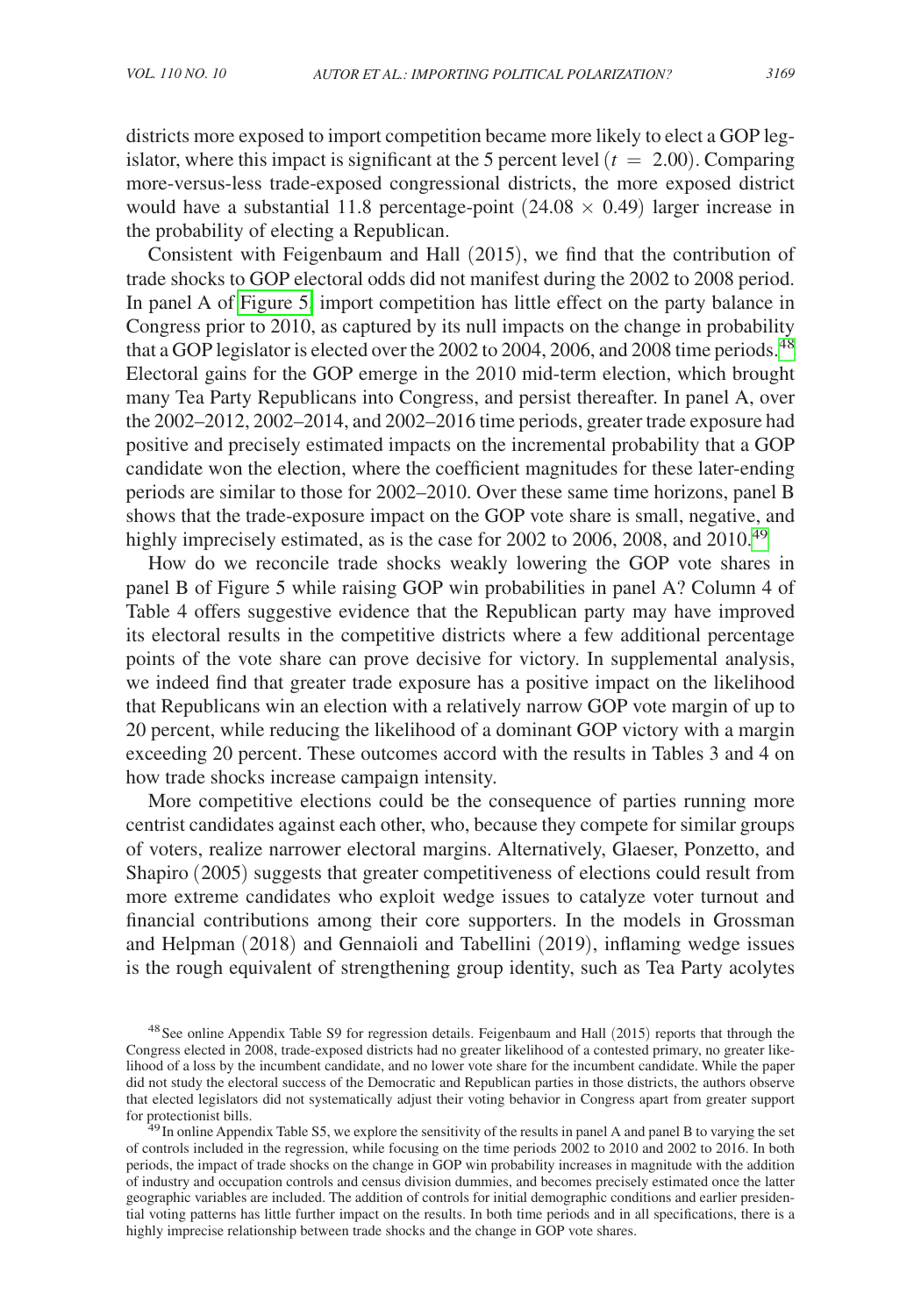declaring their opposition to immigration, affirmative action, and social protections for disadvantaged groups. In either case, extreme candidates, by virtue of their extremism, may be more likely to win elections narrowly when they prevail.

Under the plausible supposition that wedge issues in the United States divide voters along racial and ethnic lines, this latter interpretation suggests that the impact of trade exposure on GOP vote gains should vary systematically with districts' racial and ethnic composition. We explore this possibility in online Appendix Figure S5. The positive impact of trade exposure on GOP electoral odds from 2002–2010 onward stems entirely from majority non-Hispanic-White counties, shown in panel A of online Appendix Figure S5. In trade-exposed majority-minority areas, Republicans achieved some gains until the 2002–2008 period, but faced small and imprecisely estimated losses in 2002–2010 or any subsequent period, shown in panel B of Figure 5. This set of results suggests, though does not prove, that the net electoral gains of the GOP realized in trade-impacted districts, often with narrow margins of victory, are likely built on socially divisive rather than centrist campaign platforms.

In summary, greater trade exposure leads to sizable increases in the likelihood of GOP victory in majority-White non-Hispanic congressional districts from 2002–2010 forward but not in majority-minority districts. As with earlier results on news viewership and partisan political contributions, the rightward shifts we detect are concentrated among non-Hispanic Whites.

# B. *Ideology of Congressional Election Winners*

Party affiliation is an incomplete measure of ideological orientation. For instance, when a Tea-Party-affiliated representative replaces a mainstream Republican, this event does not register on the GOP win/lose outcome variable considered above. To probe these deeper distinctions, we characterize the impact of rising trade exposure on congressional elections according to the political party *and* ideological orientation of those elected, where the ideology of winners is measured by the contribution-weighted-average CF score of the donors to their election campaign. We define "moderate Democrats" and "moderate Republicans" as legislators whose contribution-weighted-average CF score would place them in the more centrist half of their party's legislators in 2002. By contrast, "liberal Democrats" have an ideology score below the median of their party in 2002, while "conservative Republicans" have an ideology score above the 2002 party median.<sup>[50](#page-31-0)</sup>

[Figure 6](#page-32-0) displays estimates of the impact of trade exposure on the probability that candidates from equal ideological partitions are elected to the House of Representatives for time periods ranging from 2002–2004 to 2002–2016. The specification is that in equation (5), with full controls for initial economic conditions, political conditions, and demographic characteristics. Each bar represents a separate regression in which the dependent variable is the change in the likelihood

<span id="page-31-0"></span><sup>50</sup>DIME records campaign contributions for 96.2 percent of all election winners from 2002 to 2016. In the rare cases where a winner received no contributions during an electoral cycle, we impute the winner's ideology value using the next previous or subsequent election in which the same candidate obtained contributions, or absent that, from other same-party election winners of the same district or state. These imputations do not materially affect our results.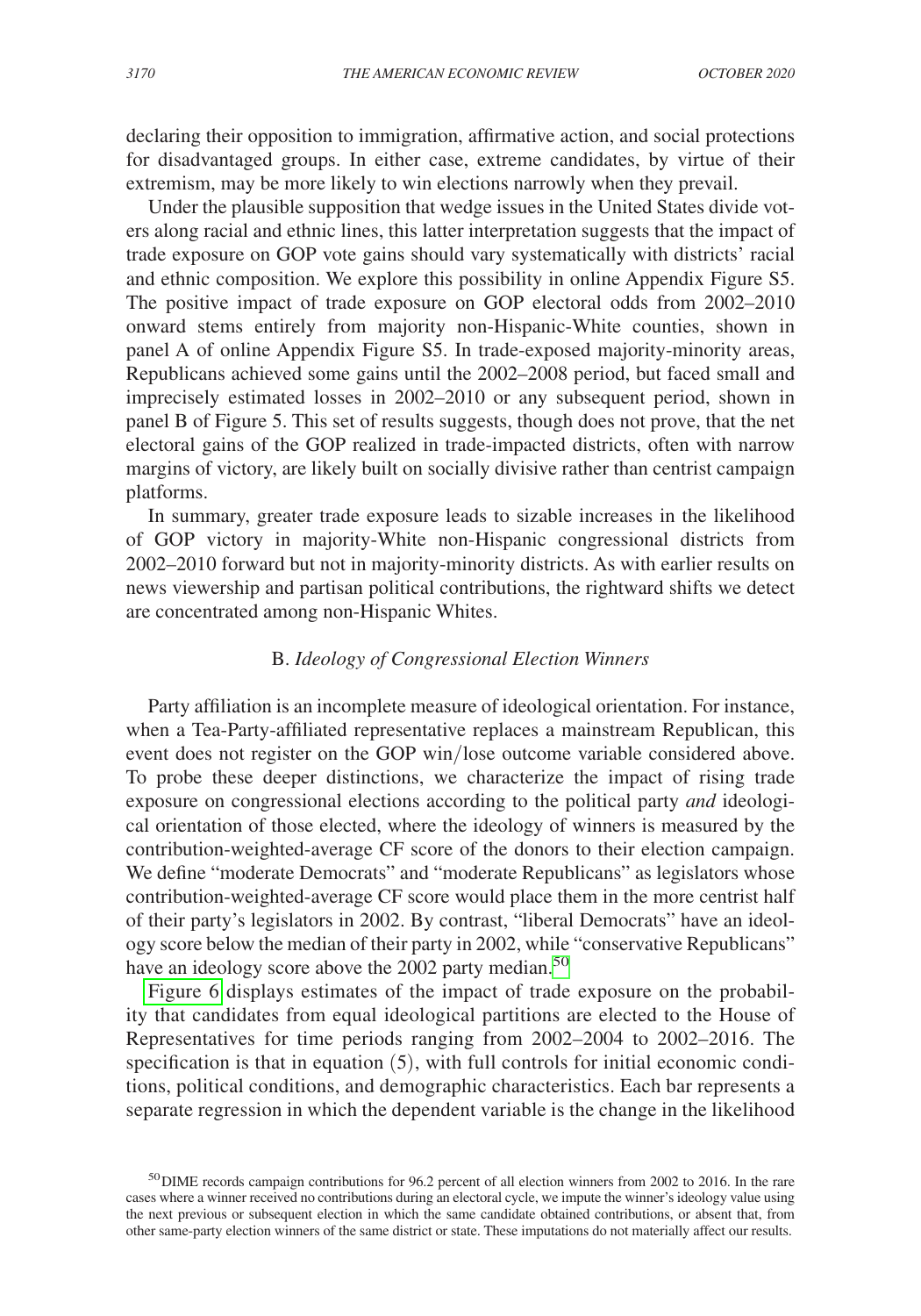<span id="page-32-0"></span>

Figure 6. Exposure to Chinese Import Competition and Ideological Position of Election Winner, 2002–2004/2016

*Notes:* Dependent variables: 100  $\times$  change in indicators for election of politician by party and political position. Figure reports estimates of equation (5) for the relationship between the change in China import exposure between 2002 and 2010 and the probability that a candidate of an indicated party and political position is elected (in percentage points). The four categories, liberal Democrat, moderate Democrat, moderate Republican, and conservative Republican, are exhaustive and mutually exclusive. Each bar represents a coefficient from a separate regression while whiskers indicate 95 percent confidence intervals. All regressions include the full vector of control variables from column 5 of Table 3. Observations are weighted by a county-district cell's share in the total year-2000 voting age population of a district, so that each district has a total weight of 1. Standard errors are two-way clustered on

that a given type of candidate wins the election. Because the four categories (liberal Democrat, moderate Democrat, moderate Republican, conservative Republican) are exhaustive and mutually exclusive, the heights of the four bars sum to 0 within each time period, except for small deviations caused by the redistricting adjustments of Section IIIC. Regression details appear in online Appendix Table S10.

Consider first electoral outcomes for conservative Republicans. In all time horizons from 2002–2010 onward, districts subject to greater import competition became substantially more likely to elect a GOP conservative. This effect is significant at the 10 percent level in 2002–2010 ( $t = 1.88$ ), 2002–2012 ( $t = 1.88$ ), 2002–2014  $(t = 1.95)$ , and 2002–2016  $(t = 1.72)$  for which the coefficient magnitude falls in the narrow range of 29.9 to 26.8. Using results for the 2002 to 2016 period, when comparing a more-versus-less trade-exposed district, the former would have a 13.2 percentage-point (26.8  $\times$  0.49) higher likelihood of electing a conservative Republican.

These improvements in electoral prospects for GOP conservatives in tradeexposed districts necessarily come at the expense of other candidate types. For 2002–2010 onward, the impacts of greater import competition on the election probabilities of each of the other three candidate types is negative, though none is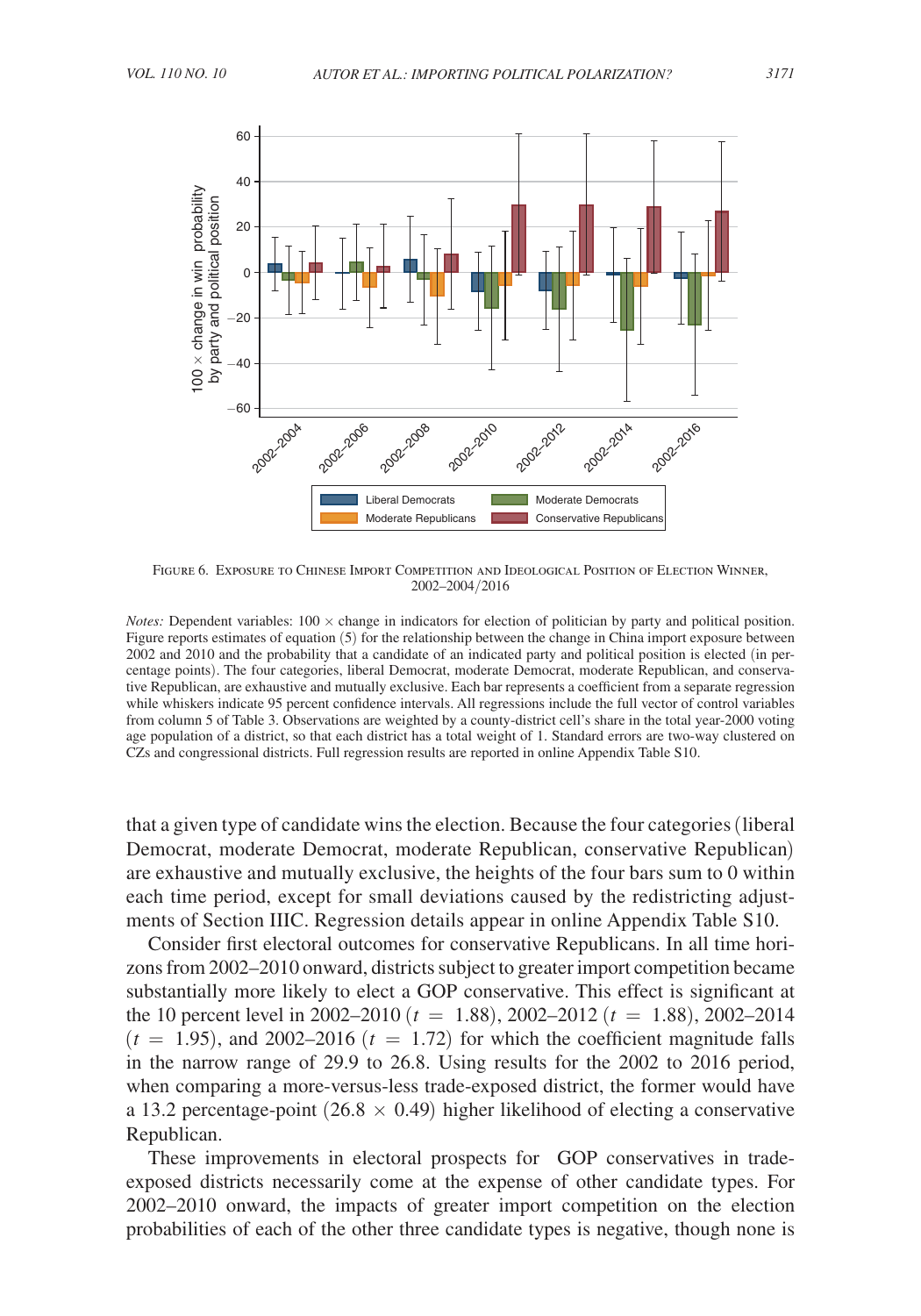precisely estimated. The pattern of results indicates that trade shocks do not cause a monotone shift toward the political right. Instead, moderate politicians experience the largest decline in election probability in each period. In 2002–2010 and later periods, the relative losses of moderates *within each party* coincide with the overall shift in favor of the Republican party shown in panel A of Figure 5. Both of these developments leave *moderate Democrats* as the group that accounts for the bulk of the losses from conservative GOP gains from 2010 onward. For 2002–2010, the shock-induced decline in election probability for moderate Democrats is 52.3 percent  $(-15.6/29.9)$  of the gain for GOP conservatives, a fraction that reaches 85.9 percent (−23.1/26.8) for 2002–2016. Moderate Republicans suffer small declines in election probability in each period of the analysis, and thus underperform relative to conservatives in their party, while liberal Democrats' similarly small declines outperform the much larger losses suffered by moderate Democrats. These results align with the noted demise of moderate congressional legislators in recent decades (e.g., Layman et al. 2006). [51](#page-33-0)

To further scrutinize these non-monotone shifts in electoral success, we again split the sample based on whether the majority of voting-age residents in a county were White non-Hispanics in the year 2000. These estimates are summarized in [Figure 7,](#page-34-0) while regression details appear in online Appendix Table S11. Panel A of Figure 7 shows that in counties with majority non-Hispanic White populations, trade exposure catalyzed movements toward GOP conservatives in 2002–2010 and all later periods. The impacts are marginally significant for 2002–2010, 2002–2012, and 2002–2014 ( $t$ -values  $t = 1.8$ , 1.82, and 1.93, respectively) and slightly less precise for  $2002-2016$  ( $t = 1.61$ ). Focusing attention on the balance of counties where less than one-half of the voting-age population is non-Hispanic White (panel B), we find a largely complementary pattern: liberal Democrats made strong gains in these locations in the probability of taking office for 2002–2010 and later periods. For the full sample period of 2002–2016, the standardized effect size is a 21.5 percentage-point  $(t = 2.74)$  increase in the probability that a liberal Democrat wins office. These gains came largely at the expense of moderate Democrats, whose standardized loss in win probability is 21.1 percentage points  $(t = 3.25)$ .

These results support the reasoning above: in locations with a White non-Hispanic majority voter pool, GOP conservatives who gain at moderates' expense pull support across party lines and thereby increase the likelihood of a GOP win; in locations with a majority non-White and Hispanic electorate, liberal Democrats pull support from moderates of their own party, meaning that wins by liberal Democrats do not increase Democrat win rates overall. The net result is that although more ideologically extreme members of both parties gain office, it is the GOP that gains seats.

An emerging political economy literature, discussed in the introduction, hypothesizes that economic shocks have the potential to amplify the political salience of

<span id="page-33-0"></span> $51$ In online Appendix Table S6, we explore the sensitivity of the results in Figure 6 to varying the set of controls included in the regression, while focusing on the time periods 2002 to 2010 and 2002 to 2016. Throughout all specification and periods, the import shock reduces the electoral success of moderate Democrats relative to all other groups, while conservative Republicans reap much of the offsetting electoral gains. The addition of industry and occupation controls and census division dummies increases the magnitude of these effects but lowers their precision, with some estimates attaining marginal statistical significance for both outcomes. The estimates for liberal Democrats and moderate Republicans are smaller in magnitude, unevenly signed, and highly insignificant.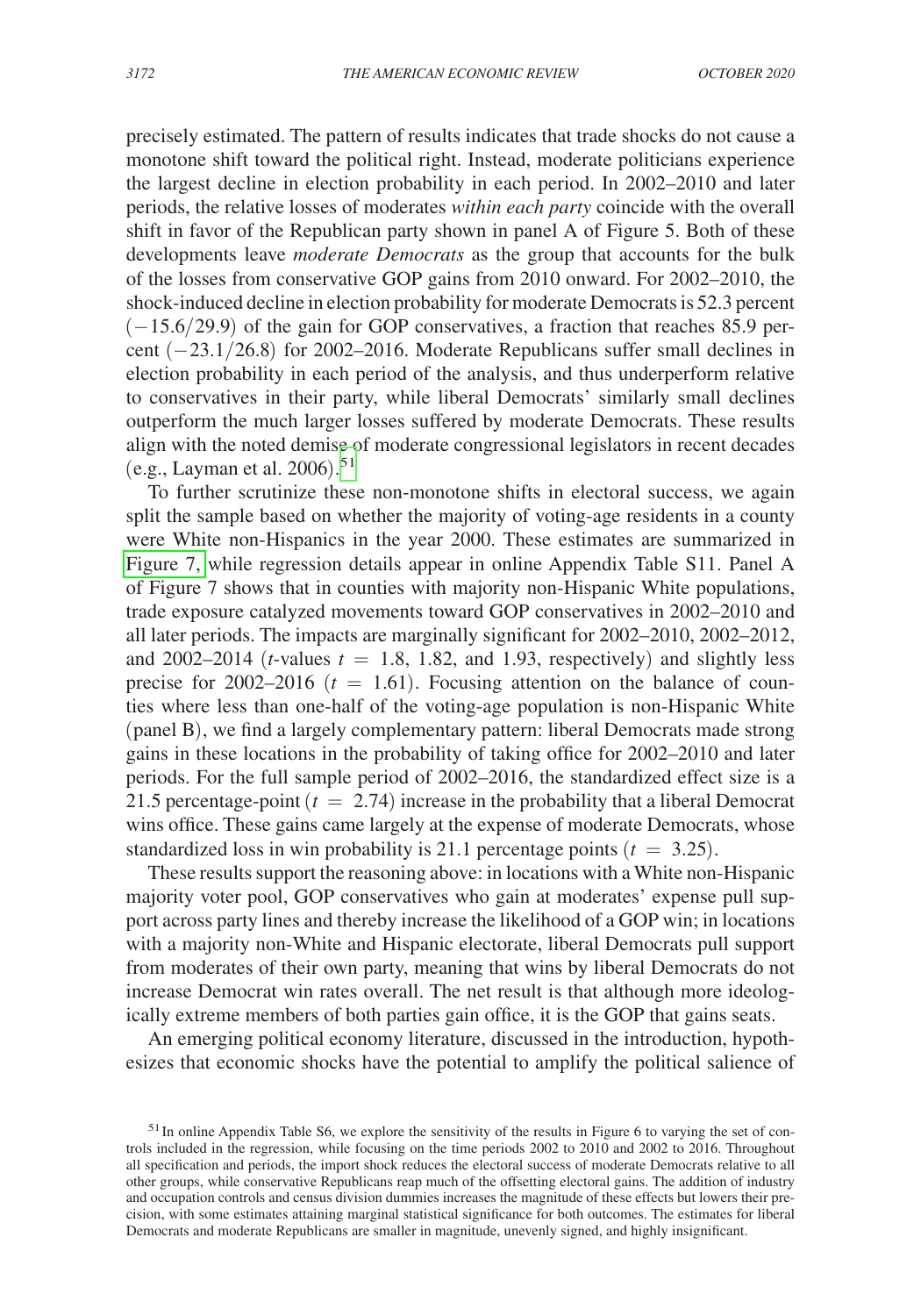

<span id="page-34-0"></span>Panel A. Counties with majority non-Hispanic White population in 2000





Figure 7. Exposure to Chinese Import Competition and Ideological Position of Election Winner, 2002–2004/2016. Heterogeneity by Initial Local Racial Composition

*Notes:* Dependent variables: 100 x change in indicators for election of politician by party and political position. Figure reports estimates of equation (5), with full controls for initial economic conditions, political conditions, and demographic characteristics. Each bar represents a separate regression in which the dependent variable is the change in the likelihood that a given type of candidate wins the election. The four categories, liberal Democrat, moderate Democrat, moderate Republican, and conservative Republican, are exhaustive and mutually exclusive. By definition, one-half of each party's representatives in 2002 are considered moderates. Whiskers indicate 95 percent confidence intervals. Panel A presents estimates for counties with majority non-Hispanic White populations in 2000, while panel B presents estimates for the complementary set. Observations are weighted by a county-district cell's share in the total year-2000 voting age population of a district, so that each district has a total weight of 1. Standard errors are two-way clustered on CZs and congressional districts. Regression details appear in online Appendix Table S11.

racial and ethnic identity, yielding divergent responses to trade (or other) shocks among race and ethnic groups, even conditional on economic status (Grossman and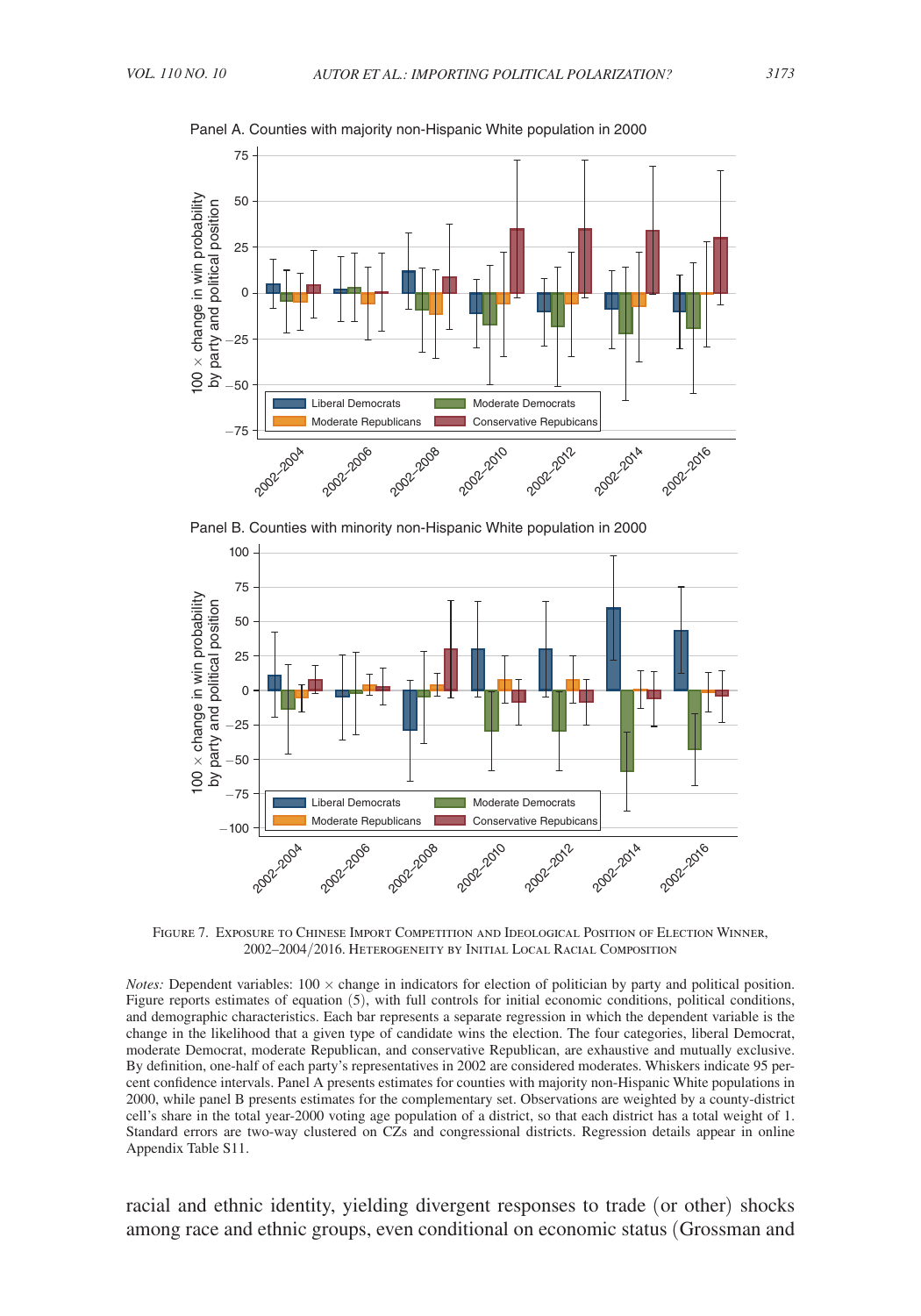Helpman 2018; Gennaioli and Tabellini 2019). We read our evidence above as supporting the interpretation that trade shocks have intensified political partisanship: raising both voter turnout and individual-level campaign contributions, and spurring majority- and minority-dominated areas to respond in ideologically opposing directions, seen both in campaign contributions and votes for non-centrist candidates.

Before proceeding to results for presidential elections, we briefly consider the robustness of the measure of ideological affiliation used in the analysis, the Campaign Finance (CF) measure. While this measure is increasingly used in political science, it is newer and less commonly applied than the DW-Nominate score, which is based on roll call votes in Congress. In an earlier version of this paper examining a shorter time span (Autor et al. 2016), we also employed DW-Nominate. Unfortunately, the DW-Nominate series which allows each legislator's ideology to evolve according to a linear trend has not been updated beyond 2012, and we were not able to consistently recreate and extend these data ourselves.<sup>52</sup> We accordingly deploy the CF score (Bonica 2013), which is consistently constructed for the time period we study. As noted above, CF scores permit us to examine both the ideology of donors and the ideology of those elected to office.<sup>[53](#page-35-1)</sup>

To probe the robustness of the results to the choice of ideology measure, we have classified the ideology of elected legislators using DW-Nominate scores for the time period of 2002–2010. In Appendix [Table A2,](#page-40-0) we show similar impacts of import competition on the electoral success of moderate and non-moderate Democrats and Republicans over the 2002–2010 period, whether classified using CF or DW-Nominate scores.<sup>54</sup> An additional robustness check indicates that the trade shock had a sizable positive but imprecisely measured impact on the electoral success of legislators who are connected to the Tea Party movement.<sup>[55](#page-35-3)</sup>

<span id="page-35-1"></span>over time.<br><sup>53</sup>Whereas contribution-weighted donor CF scores allow legislator ideology to evolve flexibly over time, the<br>DW-Nominate scores we used impose a linear time trend on legislator ideology.

<span id="page-35-2"></span> $<sup>54</sup>$  In panel A of Appendix Table A2, we define moderate politicians as those whose average campaign donor CF</sup> score would place them into the more centrist half of their party's congressional delegation in 2002. In panel B, we implement the same split based on DW-Nominate scores. With either classification, we find that a CZ at the seventy-fifth percentile of import exposure has a substantially increased likelihood of electing a conservative Republican compared to a CZ at the twenty-fifth percentile of exposure: a 14.6 percentage-point (29.88  $\times$  0.49) increase in panel A based on DIME and a 17.5 percentage-point  $(35.76 \times 0.49)$  increase in panel B based on DW-Nominate. With either classification, a majority of the gains for conservative Republicans come at the expense of moderate Democrats, and within either party, moderates perform worse than non-moderates.

<span id="page-35-3"></span> $55$  We classified legislators as connected to the Tea Party movement if they had a known affiliation at any time with one of the following far-right caucuses of the House: Tea Party Caucus, Liberty Caucus, and Freedom Caucus, which respectively formed in the congressional periods that commenced in 2010, 2012, and 2014. While these caucuses do not publish official membership lists, Wikipedia compiles lists of individuals who self-identified or were identified by others as members. We pooled these lists from the Wikipedia entries of May 2011, 2013, 2015, and 2017, which we accessed via the Wayback Machine Internet Archive. According to this definition, there were 77 Tea Party Republicans in the 2010 Congress, nearly three-quarters of which were conservative Republicans according to the CF score measure. According to untabulated regression results for the 2002–2010 period, the standardized effect size of the import shock is a 9.0 percentage-point  $(t = 1.50)$  increase in the likelihood of electing a Tea Party Republican.

<span id="page-35-0"></span><sup>&</sup>lt;sup>52</sup> Another version of Nominate scores forces legislator ideology to be constant over the full tenure of a legislator in Congress, which is arguably less appealing for studying changes in the ideological composition of Congress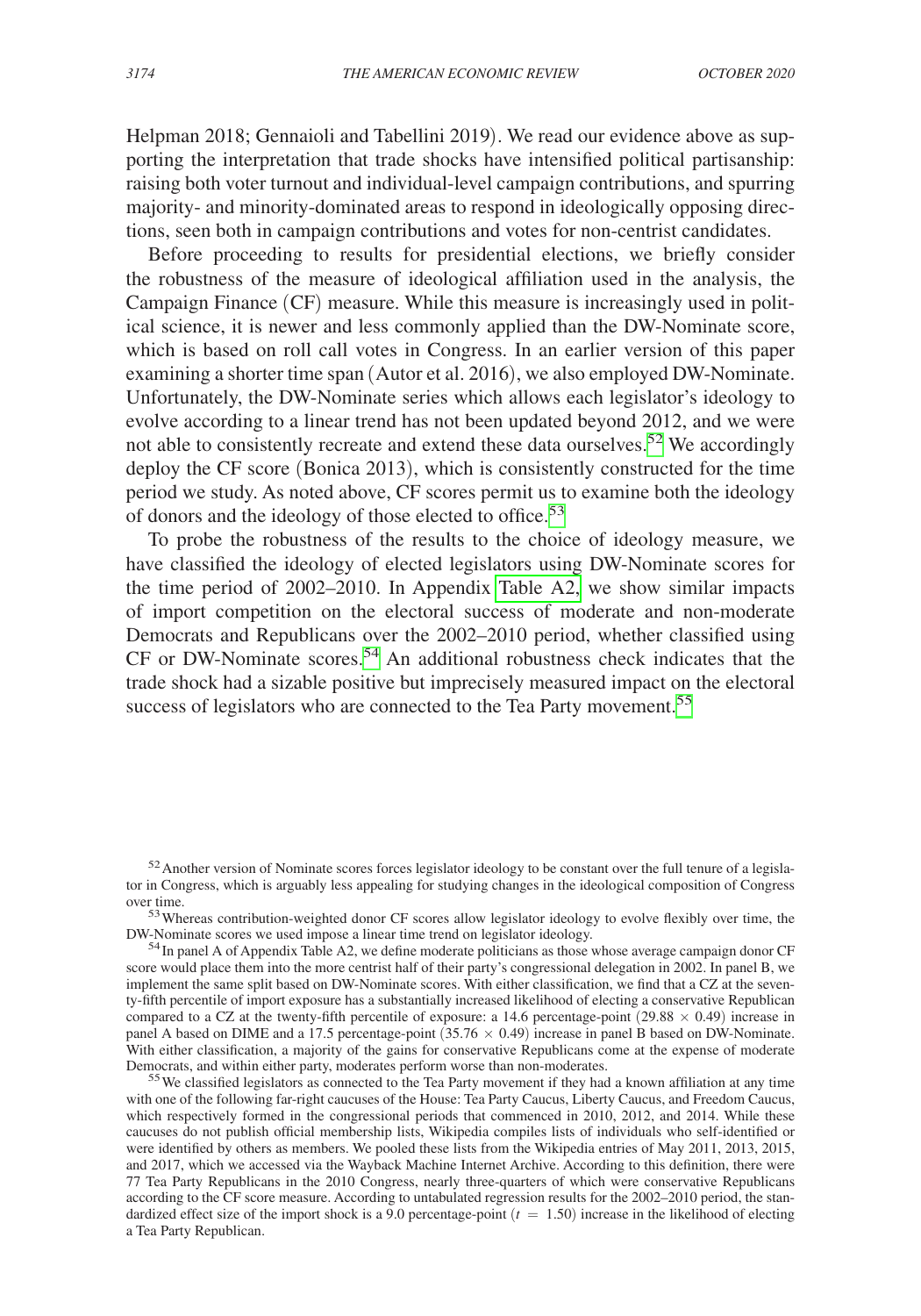### **V. Impact of Trade Shocks on Presidential Elections**

Because each congressional district chooses among a disparate set of candidates, votes cast for a candidate from the same political party in different districts are not necessarily votes cast in favor of a legislator with the same ideological position relative to local alternatives. Presidential elections by contrast provide a setting in which all localities simultaneously choose among the same set of candidates. This fact motivates our examination of the effect of trade exposure on presidential vote outcomes. A side benefit of examining voting in presidential contests is that the time-varying geographic structure of congressional districts does not apply to presidential elections. Hence, we can analyze county-level changes of party vote shares in presidential elections for a longer time period without confronting the vagaries of redistricting.

In [Table 5,](#page-37-0) we estimate the impact of trade exposure on the change in the county-level GOP vote share between the 2000 and 2008 and the 2000 and 2016 presidential elections. These highly competitive elections bracket the time period of our analysis of congressional elections. The three years considered, 2000, 2008, and 2016, correspond to elections in which a two-term incumbent (Bill Clinton, George W. Bush, Barack Obama, respectively) was stepping down from office, and thus represent common positions in the political cycle.<sup>56</sup> Our measure of trade exposure is that used in equation (5), now defined over the period 2000 to 2008, while the instrumentation strategy continues to follow that in Section IIA.<sup>[57](#page-36-1)</sup>

The 2SLS estimates reported in panel A of Table 5 find a positive and marginally statistically significant impact  $(t = 1.87)$  of rising Chinese import competition on the share of votes going to the GOP presidential candidate between 2000 and 2008. The point estimate for the column 6 regression, which includes full controls, implies that the Republican two-party vote share rose by nearly a full percentage point for an interquartile range increase in import penetration  $(1.59 \times 0.58 = 0.91)$ . Panel B indicates that the trade-induced shift in party vote share persisted after 2008. Counties that had been more exposed to import competition during the Chinese import boom continued to favor the Republican candidate in the 2016 election, where the impact with full controls in column 6 is larger in magnitude  $(1.71)$  and slightly more precisely estimated  $(t = 1.90)$  than for the 2000–2008 period.[58](#page-36-2) These results on presidential elections appear to corroborate

<span id="page-36-0"></span><sup>&</sup>lt;sup>56</sup>Because voting patterns in incumbency elections tend to be skewed toward the party of the sitting president, they are not closely comparable to elections where the president is ineligible (or not running) for reelection. Historically, the party holding the presidency has won two out of every three elections when the incumbent pres-<br>ident was running, but only one-half of the elections when the incumbent was stepping down (Mayhew 2008).

<span id="page-36-1"></span> $57$  The sequentially added control variables follow the specification used for congressional elections, except that we lag controls for electoral outcomes in presidential elections by an additional four years to avoid a mechanical correlation with the outcome variables.<br><sup>58</sup>In a related research note (Autor et al. 2017), we also find a significant positive impact on the change in GOP

<span id="page-36-2"></span>presidential county vote shares over 2000 to 2016 for a CZ-level trade shock that extends from 2000 to 2014, the last year for which we have trade data (where most of the increase in Chinese import penetration occurred by 2008). We calculate that a 50.0 percent ceteris paribus reduction in the China trade shock between 2000–2014 would have tipped the narrow Republican voter majority in the states of Pennsylvania, Wisconsin, and Michigan, leading to an Electoral College victory for Hillary Clinton, instead of a victory for Donald Trump. This notional exercise highlights the relevance of a trade-induced shift in party vote shares in presidential elections, which are more closely contested than most congressional elections. It however corresponds to a restrictive scenario where local exposure to the China shock affects the 2016 US presidential general election exclusively through its effect on the local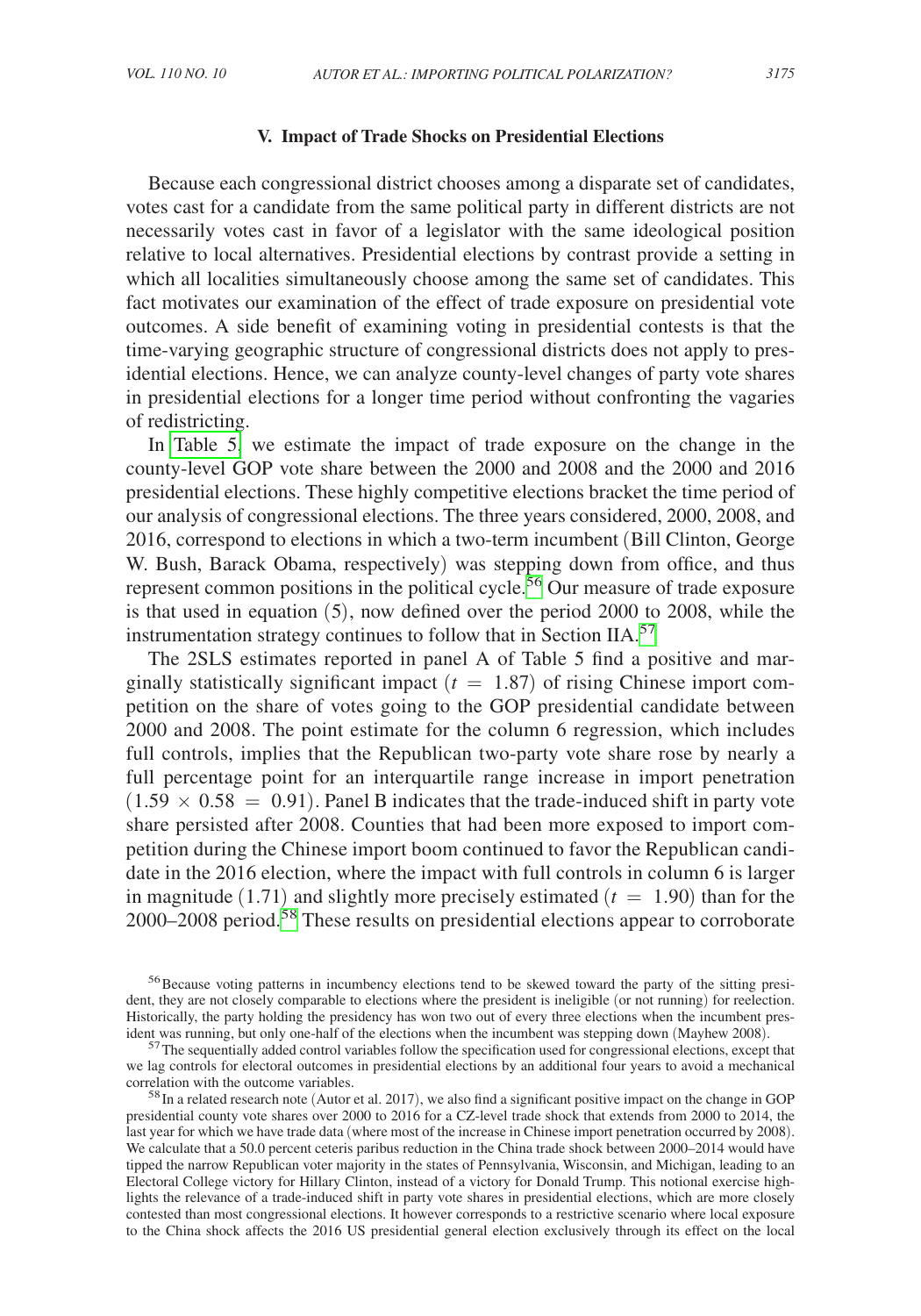|                                                        | $^{(1)}$ | (2)    | (3)    | (4)        | (5)        |
|--------------------------------------------------------|----------|--------|--------|------------|------------|
| Panel A. $\Delta$ Net Republican vote share, 2000–2008 |          |        |        |            |            |
| $\Delta$ CZ import penetration, 2000–2008              | 1.54     | 5.60   | 2.38   | 1.75       | 1.59       |
|                                                        | (0.73)   | (1.41) | (1.24) | (0.86)     | (0.85)     |
| Panel B. $\Delta$ Net Republican vote share, 2000–2016 |          |        |        |            |            |
| $\Delta$ CZ import penetration, 2000–2008              | 3.86     | 3.98   | 1.72   | 1.99       | 1.71       |
|                                                        | (1.48)   | (1.69) | (1.71) | (0.97)     | (0.90)     |
| Estimation method                                      | 2SLS     | 2SLS   | 2SLS   | 2SLS       | 2SLS       |
| <i>F</i> -statistic first stage                        | 63.7     | 50.2   | 46.4   | 48.1       | 48.0       |
| 2000 ind/occ controls                                  |          | Yes    | Yes    | Yes        | <b>Yes</b> |
| Census division dummies                                |          |        | Yes    | <b>Yes</b> | Yes        |
| 2000 demography controls                               |          |        |        | Yes        | Yes        |
| 1992/1996 election controls                            |          |        |        |            | Yes        |
|                                                        |          |        |        |            |            |

<span id="page-37-0"></span>Table 5—Exposure to Chinese Import Competition and Presidential Election Vote Shares, 2000–2008 and 2000–2016, 2SLS Estimates

*Notes:* Dependent variable: change in percentage of two-party vote obtained by Republican candidate, 2008 (McCain) or 2016 (Trump) versus 2000 (Bush). Observations = 3,107 counties, excluding Alaska and Hawaii. The mean change in net Republican vote share is −3.50 (standard deviation 5.69) between 2000 and 2008 and is −0.74 (standard deviation 9.95) between 2000 and 2016. All regressions are estimated by 2SLS. Observations are weighted by counties' total votes in the 2000 presidential election, and standard errors are clustered by CZ. Industry and occupation controls in column 2 are measured at the CZ level and comprise the fraction of CZ employment in the manufacturing sector and the Autor and Dorn (2013) routine share and offshorability index of a CZ's occupations. Census division dummies in column 3 allow for different time trends across the nine geographical Census divisions. Demographic controls in column 5 comprise the percentage of a county's population in nine age and four racial groups, as well as the population shares that are female, college-educated, foreign-born, and Hispanic. Election controls in column 5 comprise the Republican two-party vote share in the presidential elections of 1992 and 1996, measured at the county level.

our finding from congressional elections that greater trade exposure induces a net shift in favor of candidates on the right.<sup>[59](#page-37-1)</sup>

### **VI. Concluding Remarks**

The polarization of national politics has been one of the defining developments of American discourse of the last several decades. The coincidence of intensifying political partisanship and rising income inequality has led many to conjecture that economic changes are at least partly responsible for greater political divisiveness. Indeed, political actors have frequently suggested a connection between changes in the US economy and the growing ideological divide in Congress. In the 2016 US presidential campaign, candidates from both parties singled out China's rise as an

Republican two-party vote share. Our results above show that the China shock altered the ideological composition of the House prior to 2016, and those representatives' political activities may have subsequently contributed to the

<span id="page-37-1"></span><sup>2016</sup> election outcome.<br><sup>59</sup>In related work, Che et al. (2016) reports that increases in county-level trade exposure stemming from the US grant of Permanent Normal Trading Relations (PNTR) to China in 2000 seems to disadvantage Republican presidential candidates, which is opposite in spirit to our results above. Despite similarities, we do not believe this finding directly bears on our results. Che et al. pool data on each presidential election between 1992 to 2008 and thus study an earlier time window than ours, while combining both elections with and without an incumbent president who was seeking reelection. Since their paper is focused on Congressional rather than presidential elections, it reports only a single regression estimate for the latter. Because this estimate derives from a very demanding regression specification that controls for multiple measures of import exposure and covariates interacted with a post-PNTR indicator, it is challenging to interpret and evaluate its relationship to our results without further elaboration.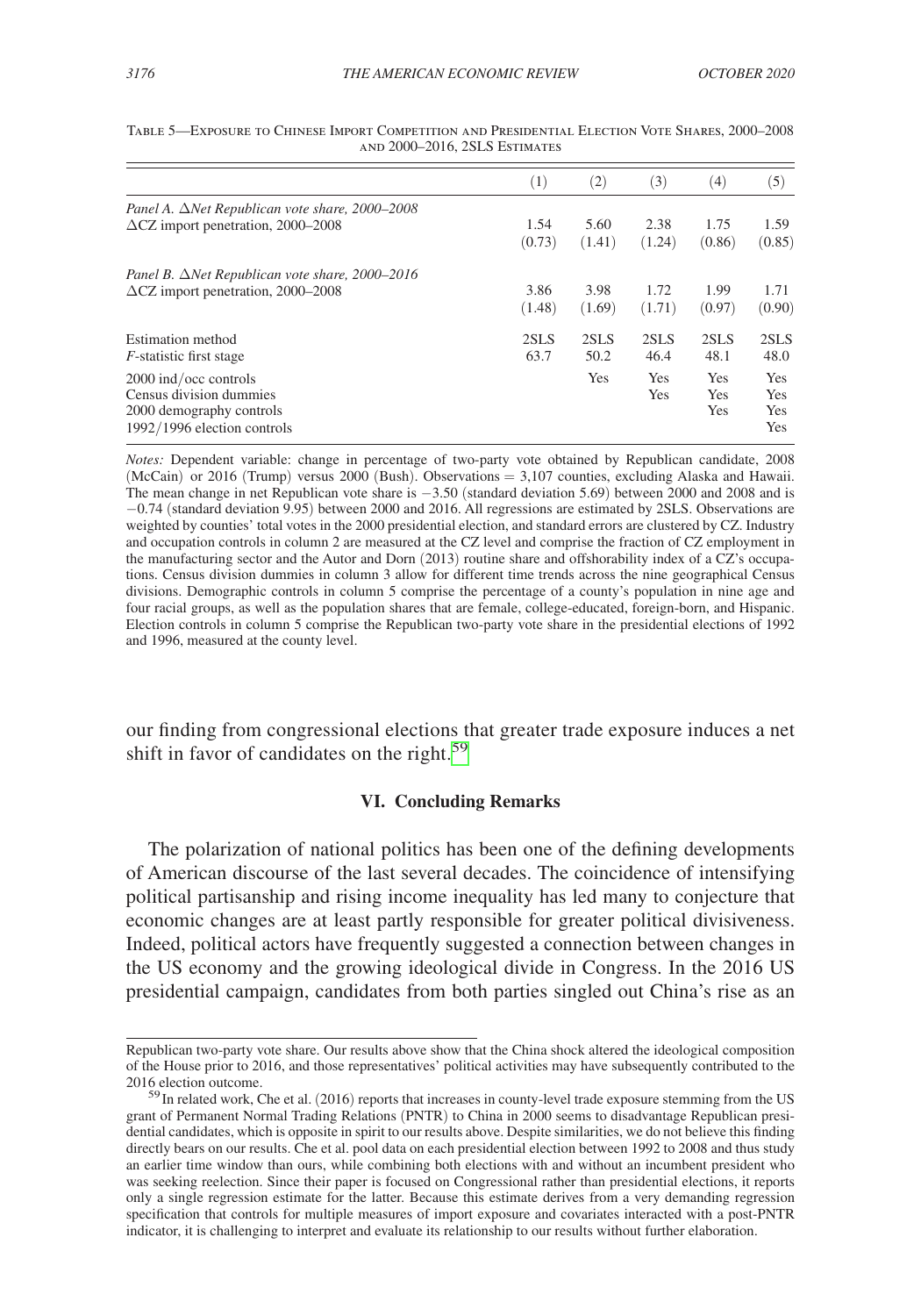international competitor as a principal cause of US economic malaise. Yet, there is a paucity of previous evidence that substantiates a causal impact of specific economic shocks on political polarization.

Our contribution in this paper is to document that this vitriolic campaign rhetoric is indicative of underlying economic pressures that find voice in electoral contests. Across a broad range of outcomes, growing import competition from China has contributed either to a shift to the political right, or to a polarization where both liberal and conservative forces gain relative to moderates. These patterns manifest in a rightward shift of the media-viewing habits of US adults, greater polarization in the ideological orientation of campaign contributors, and net gains in the number of conservative GOP representatives, which come largely at the cost of moderate Democrats. During the two most recent non-incumbent presidential elections, 2008 and 2016, trade shocks also appeared to modestly increase the vote share of the Republican candidate.

For all of the outcomes that we study, rightward shifts in ideological affiliation and voting patterns are concentrated among or driven by non-Hispanic Whites, with small, zero, or countervailing effects evident among Hispanics and non-Whites. But the consequences for electoral outcomes are nuanced. In districts dominated by Whites, the political beneficiaries of these economic forces are Republicans, particularly from the far right, whereas minority-dominated districts experience shifts to the left end of the spectrum. In both majority-White and majority-minority locations, however, these polarizing ideological shifts come primarily at the electoral expense of moderate Democrats, meaning that the net gain in seats accrues primarily to the Republican Party. The paradox of converging popular beliefs about the source of economic challenges accompanied by diverging beliefs about appropriate political responses is consistent with theoretical models that connect economic adversity to in-group/out-group identification, as motivated in part by group-based resource competition or opportunistic use of political extremism by political entrepreneurs.

What may distinguish trade in terms of its impact on political outcomes is that its disruptive effects are so concentrated demographically and geographically. The loss of manufacturing jobs has represented a major contraction in high-wage earning opportunities, especially for less-educated males (Autor, Dorn, and Hanson 2019). Further, whereas exposure to technological change in the labor market has affected both wealthy cities populated by white-collar professionals and factory towns populated by blue-collar workers, rising import penetration from low-wage countries disproportionately bears on local labor markets that historically specialized in labor-intensive manufacturing (Autor, Dorn, and Hanson 2013b). The combination of these features enhances the salience of the labor-market impacts of trade and therefore their political resonance (Margalit 2011). While it would be unwarranted based on this evidence to conclude that the China trade shock is the original or fundamental cause of three decades of growing US political polarization, our analysis of the China trade shock highlights a nuance masked by aggregate trends: the connection between economic and political polarization may arise not entirely from overarching secular changes in the US economy that affect skill demands nationally, but also from shocks whose disruptive force falls heavily on an identifiable set of voters who in turn respond with concentrated vehemence at the polls.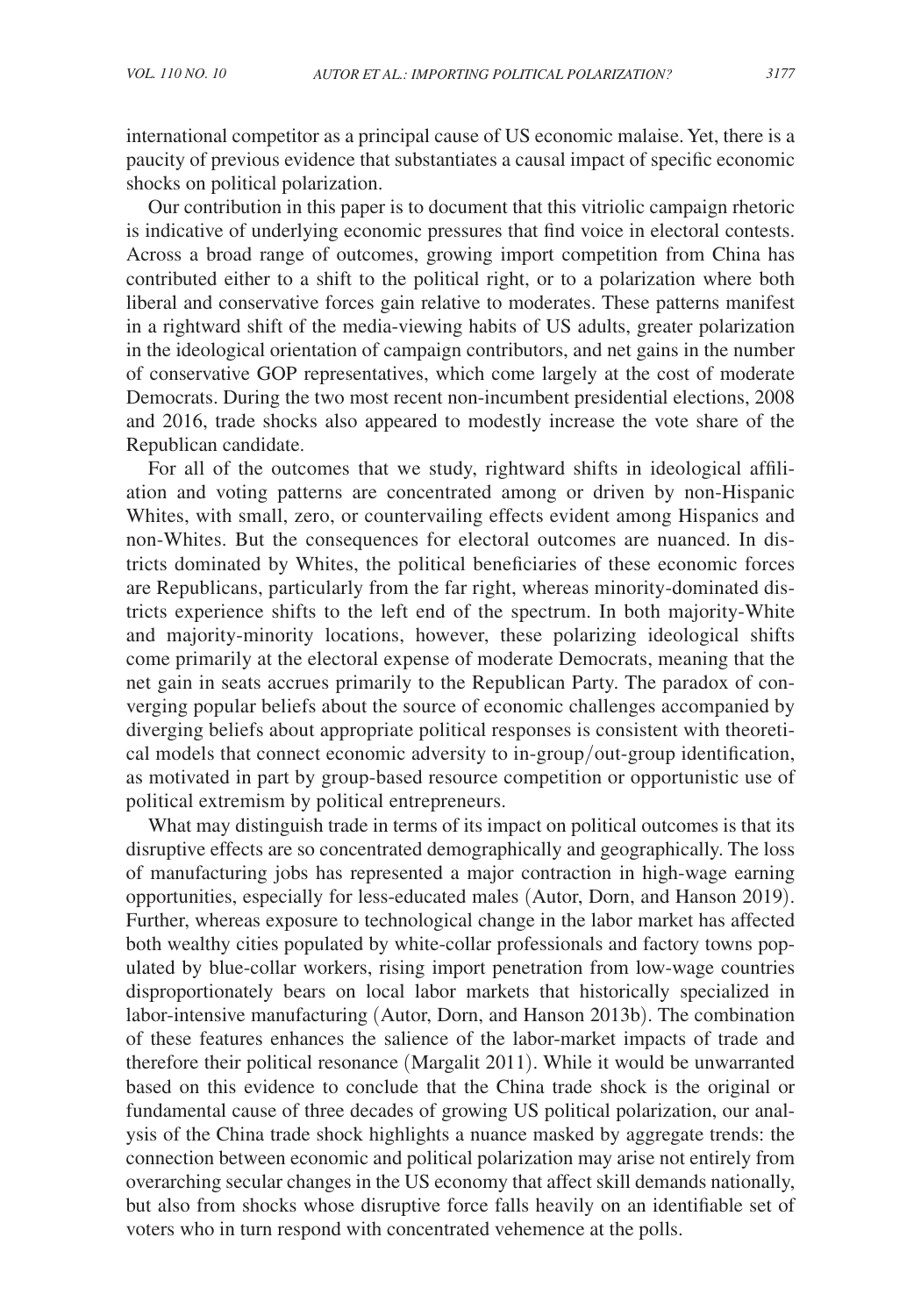<span id="page-39-0"></span>

### Appendix. Figures and Tables

Panel A. Counties with majority non-Hispanic White population in 2000





Figure A1. Exposure to Chinese Import Competition and Campaign Contributions, 2002–2004/2016

*Notes:* Dependent variables: proportional change in contributions by ideology type (in log points). Figure reports estimates of equation (5) for the relationship between changes in China import exposure between 2002 and 2010 and  $100 \times$  proportional changes in campaign contributions within ideology terciles (based on 2002 contributions, as per Figure 2) across designated year pairs. Proportional changes are defined according to equation (6) and approximate a log change. Each bar represents a coefficient from a separate regression while whiskers indicate 95 percent confidence intervals. All regressions include the full vector of control variables from column 5 of Table 3. Observations are weighted by a county-district cell's share in the total year-2000 voting age population of a district, so that each district has a total weight of 1. Standard errors are two-way clustered on CZs and congressional districts. Full regression results are reported in online Appendix Table S12.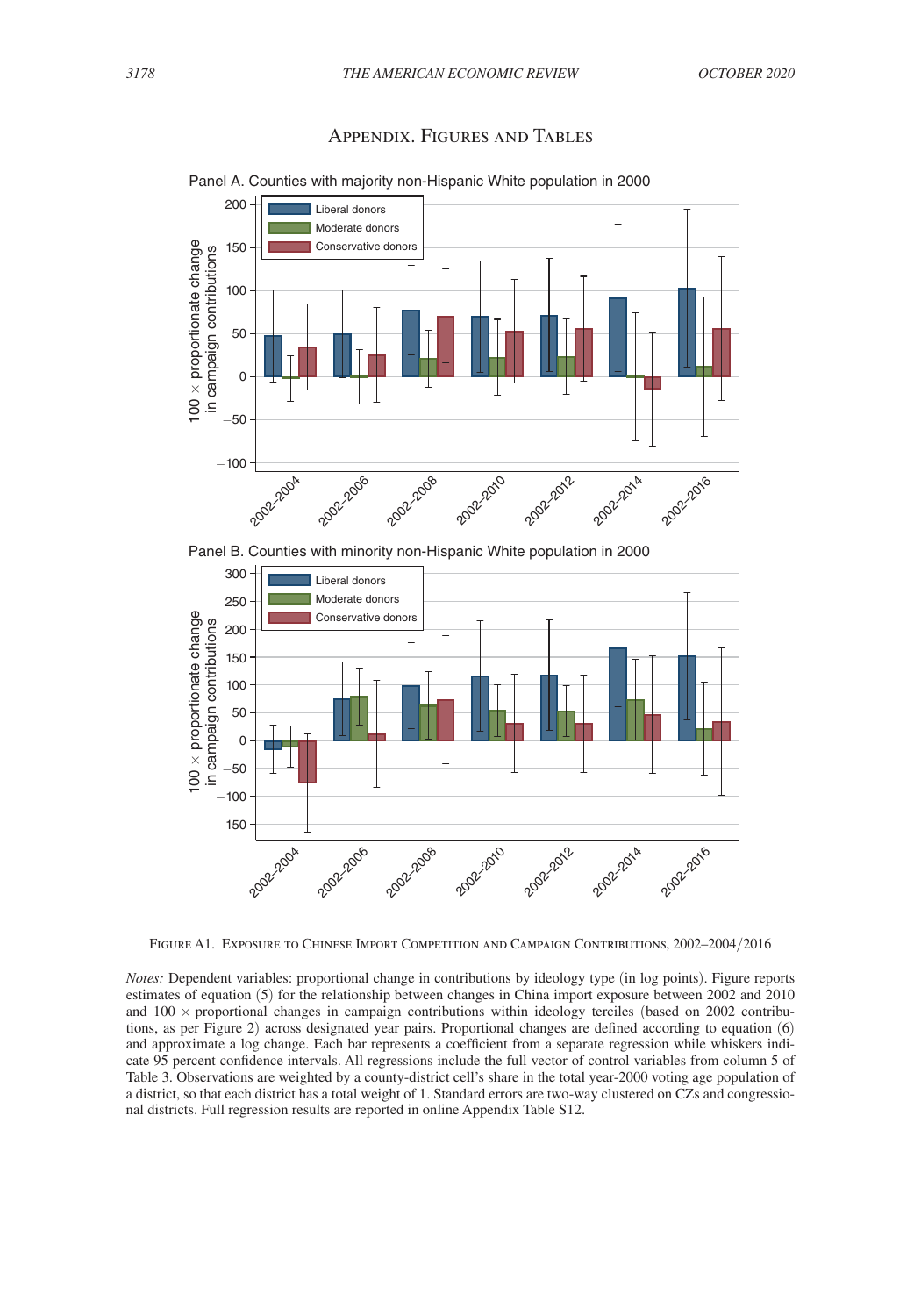|                                      | 2004<br>$^{(1)}$ | 2006<br>$\left( 2\right)$ | 2008<br>(3) | 2010<br>(4) | 2012<br>(5) | 2014<br>(6) | 2016<br>(7) |
|--------------------------------------|------------------|---------------------------|-------------|-------------|-------------|-------------|-------------|
| Panel A. Prevalence of redistricting |                  |                           |             |             |             |             |             |
| Redistricted states                  | ME, PA, TX       | GA, part<br>of TX         | None        | None        | 42 states   | None        | FL. NC. VA  |
| Number of districts without changes  | 380              | 414                       | 432         | 432         |             | 432         | 383         |
| Number of districts with changes     | 52               | 18                        | $\Omega$    | $\Omega$    | 425         | $\Omega$    | 49          |
| Panel B. Frequency of party change   |                  |                           |             |             |             |             |             |
| In districts without changes         | 2.9%             | 7.0%                      | 7.4%        | 16.2%       | $0.0\%$     | $4.3\%$     | 1.4%        |
| In districts with changes            | 19.4%            | 15.7%                     | N/A         | N/A         | 15.2%       | N/A         | 16.3%       |

<span id="page-40-0"></span>

| TABLE A1—SUMMARY STATISTICS ON PREVALENCE OF CONGRESSIONAL REDISTRICTING AND FREOUENCY OF |  |
|-------------------------------------------------------------------------------------------|--|
| PARTY CHANGE IN DISTRICTS WITH AND WITHOUT CHANGES IN DISTRICT BOUNDARIES, 2004 TO 2016   |  |

*Notes:* Years at the top of columns indicate the start of a congressional period. Panel B indicates the population-weighted fraction of county-district cells that change party in an election, reported separately for districts without and with boundary changes. The three congressional districts of Alaska and Hawaii are excluded.

#### Table A2—Comparing Measures of Ideology (CF versus DW-Nominate Scores) in Estimating the Effect of Exposure to Chinese Import Competition on Change in Ideological Position of Election Winner, 2002–2010

|                                                                                                                   | Liberal  | Moderate          | Moderate   | Conservative |
|-------------------------------------------------------------------------------------------------------------------|----------|-------------------|------------|--------------|
|                                                                                                                   | Democrat | Democrat          | Republican | Republican   |
|                                                                                                                   | [1]      | $\left( 2\right)$ | (3)        | (4)          |
| Panel A. Based on average donor CF score<br>$\Delta$ CZ import penetration<br>Panel B. Based on DW-nominate score | $-8.43$  | $-15.64$          | $-5.83$    | 29.88        |
| $\Delta$ CZ import penetration                                                                                    | 2.13     | $-23.61$          | $-11.98$   | 35.76        |
|                                                                                                                   | (7.01)   | (13.16)           | (9.60)     | (13.16)      |

*Notes:* Dependent variables:  $100 \times$  change in indicators for election of politician by party and political position. Observations  $= 3.772$  county-district cells. Moderate politicians are defined as legislators whose ideology score would place them among the more centrist half of their party's legislators in 2002. In panel A, legislator ideology is measured as the average DIME CF score among a politicians donors, while in panel B, ideology is measured based on the DW-Nominate index with linear time trend, which draws on roll-call votes in Congress. The latter data series is not available through 2016. All regressions are estimated by 2SLS and use the full vector of controls, weights, and standard errors as defined in column 5 of Table 3.

#### REFERENCES

- **Abramowitz, Alan I., and Steven Webster.** 2016. "The Rise of Negative Partisanship and the Nationalization of US Elections in the 21st Century." *Electoral Studies* 41: 12–22.
- **Acemoglu, Daron, David Autor, David Dorn, Gordon H. Hanson, and Brendan Price.** 2016. "Import Competition and the Great US Employment Sag of the 2000s." *Journal of Labor Economics* 34 (1): S141–98.
- **Alesina, Alberto, Reza Baqir, and William Easterly.** 1999. "Public Goods and Ethnic Divisions." *Quarterly Journal of Economics* 114 (4): 1243–84.
- **Alesina, Alberto, and Eliana La Ferrara.** 2005. "Ethnic Diversity and Economic Performance." *Journal of Economic Literature* 43 (3): 762–800.
- **Algan, Yann, Sergei Guriev, Elias Papaioannou, and Evgenia Passari.** 2017. "The European Trust Crisis and the Rise of Populism." *Brookings Papers on Economic Activity*: 309–82.
- **Autor, David H., and David Dorn.** 2013. "The Growth of Low-Skill Service Jobs and the Polarization of the US Labor Market." *American Economic Review* 103 (5): 1553–97.
- **Autor, David H., David Dorn, and Gordon H. Hanson.** 2013a. "The China Syndrome: Local Labor Market Effects of Import Competition in the United States." *American Economic Review* 103 (6): 2121–68.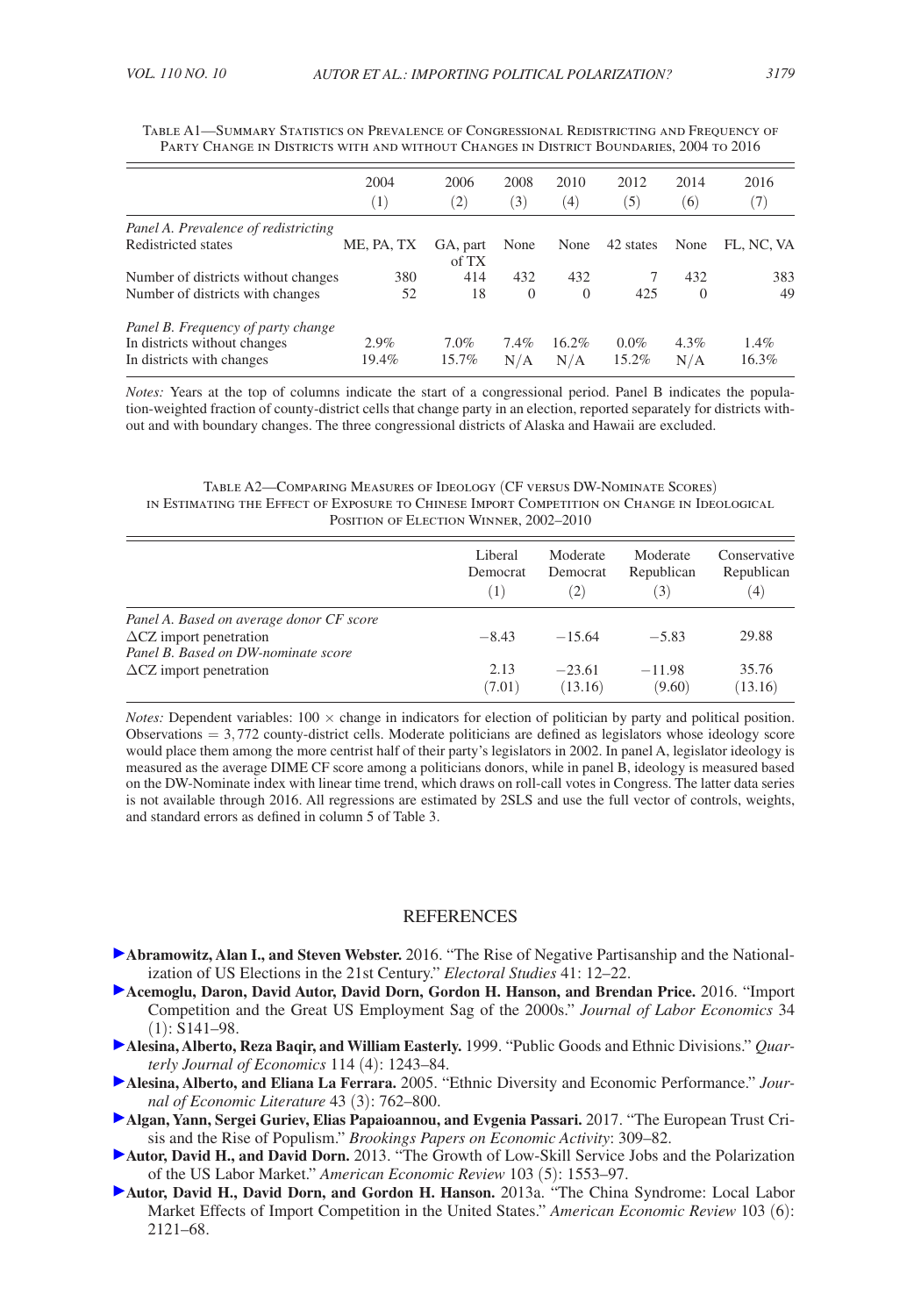- **Autor, David H., David Dorn, and Gordon H. Hanson.** 2013b. "The Geography of Trade and Technology Shocks in the United States." *American Economic Review* 103 (3): 220–25.
- **Autor, David H., David Dorn, and Gordon H. Hanson.** 2016. "The China Shock: Learning from Labor-Market Adjustment to Large Changes in Trade." *Annual Review of Economics* 8: 205–40.
- **Autor, David, David Dorn, and Gordon Hanson.** 2019. "When Work Disappears: Manufacturing Decline and the Falling Marriage Market Value of Young Men." *American Economic Review: Insights* 1 (2): 161–78.
	- **Autor, David, David Dorn, Gordon Hanson, and Kaveh Majlesi.** 2016. "Importing Political Polarization? The Electoral Consequences of Rising Trade Exposure." NBER Working Paper 22637.
	- **Autor, David, David Dorn, Gordon Hanson, and Kaveh Majlesi.** 2017. "A Note on the Effect of Rising Trade Exposure on the 2016 Presidential Election: Appendix to Autor, Dorn, Hanson, and Majlesi, 'Importing Political Polarization? The Electoral Consequences of Rising Trade Exposure.'" Unpublished.
	- **Autor, David, David Dorn, Gordon Hanson, and Kaveh Majlesi.** 2020. "Replication Data for: Importing Political Polarization? The Electoral Consequences of Rising Trade Exposure." American Economic Association [publisher], Inter-university Consortium for Political and Social Research [distributor]. https://doi.org/10.3886/E118246V1.
- **Autor, David H., David Dorn, Gordon H. Hanson, and Jae Song.** 2014. "Trade Adjustment: Worker-Level Evidence." *Quarterly Journal of Economics* 129 (4): 1799–1860.
- **Bai, Xue, Kala Krishna, and Hong Ma.** 2017. "How You Export Matters: Export Mode, Learning and Productivity in China." *Journal of International Economics* 104: 122–37.
- **Bailey, Michael, and David W. Brady.** 1998. "Heterogeneity and Representation: The Senate and Free Trade." *American Journal of Political Science* 42 (2): 524–44.
- **Baldwin, Robert E., and Christopher S. Magee.** 2000. "Is Trade Policy for Sale? Congressional Voting on Recent Trade Bills." *Public Choice* 105 (1–2): 79–101.
- **Barber, Michael, and Nolan McCarty.** 2015. "Causes and Consequences of Polarization." In *Political Negotiation: A Handbook*, edited by Jane Mansbridge and Cathie Jo Martin, 37–90. Washington, DC: The Brookings Institution.
- **Bergsten, C. Fred, and Joseph E. Gagnon.** 2017. *Currency Conflict and Trade Policy: A New Strategy for the United States*. Washington, DC: Peterson Institute for International Economics.
- **Bernard, Andrew B., J. Bradford Jensen, and Peter K. Schott. 2006. "Survival of the Best Fit: Expo**sure to Low-Wage Countries and the (Uneven) Growth of U.S. Manufacturing Plants." *Journal of International Economics* 68 (1): 219–37.
- **Bonica, Adam.** 2013. "Ideology and Interests in the Political Marketplace." *American Journal of Political Science* 57 (2): 294–311.
- **Bonica, Adam.** 2014. "Mapping the Ideological Marketplace." *American Journal of Political Science* 58 (2): 367–86.
- **Bonica, Adam.** 2016. "Avenues of Influence: On the Political Expenditures of Corporations and Their Directors and Executives." *Business and Politics* 18 (4): 367–94.
	- **Bonica, Adam.** 2017. "Inferring Roll Call Scores from Campaign Contributions Using Supervised Machine Learning." *American Journal of Political Science* 62 (2): 830–48.
- **Bonica, Adam.** 2018. "Database on Ideology, Money in Politics, and Elections: Version updated through 2016. [Computer file]."
- **Bonica, Adam.** 2019. "Are Donation-Based Measures of Ideology Valid Predictors of Individual-Level Policy Preferences?" *Journal of Politics* 81 (1): 327–33.
- **Brandt, Loren, Johannes Van Biesebroeck, Luhang Wang, and Yifan Zhang.** 2017. "WTO Accession and Performance of Chinese Manufacturing Firms." *American Economic Review* 107 (9): 2784– 820.
	- **Brandt, Loren, Luhang Wang, and Yifan Zhang.** 2017. "Productivity in Chinese Industry: 1998–2013 (Very) Preliminary Findings." Unpublished.
- **Caliendo, Lorenzo, Maximiliano Dvorkin, and Fernando Parro.** 2019. "Trade and Labor Market Dynamics: General Equilibrium Analysis of the China Trade Shock." *Econometrica* 87 (3): 741– 835.
	- **Canen, Nathan, Chad Kendall, and Francesco Trebbi.** 2018. "Unbundling Polarization." NBER Working Paper 25110.
- **Charles, Kerwin Kofi, and Melvin Stephens, Jr. 2013. "Employment, Wages, and Voter Turnout."** *American Economic Journal: Applied Economics* 5 (4): 111–43.
	- **Che, Yi, Yi Lu, Justin R. Pierce, Peter K. Schott, and Zhigang Tao.** 2016. "Does Trade Liberalization with China Influence U.S. Elections?" NBER Working Paper 22178.
- **Colantone, Italo, and Piero Stanig.** 2018a. "Global Competition and Brexit." *American Political Science Review* 112 (2): 201–18.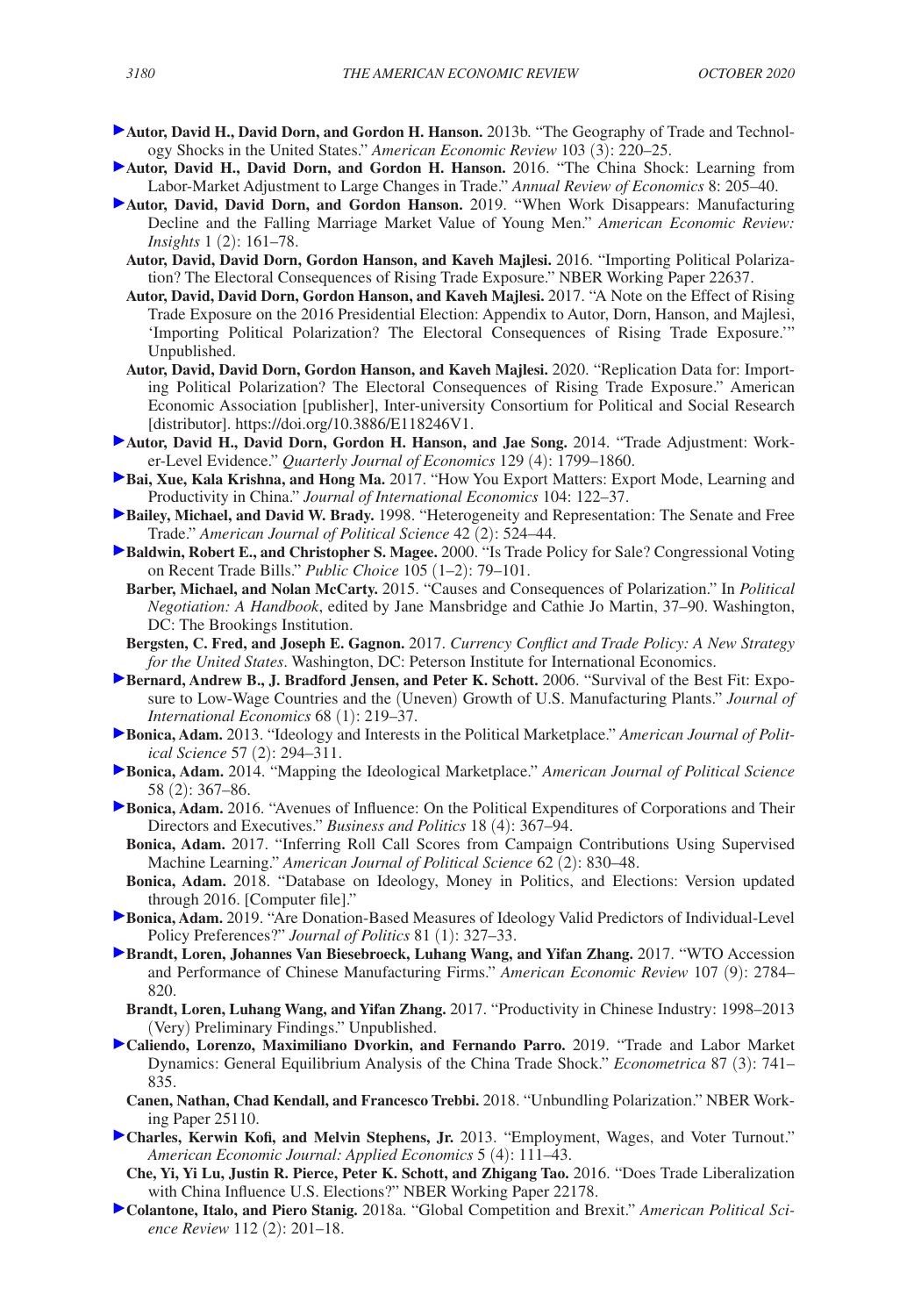- **Colantone, Italo, and Piero Stanig.** 2018b. "The Trade Origins of Economic Nationalism: Import Competition and Voting Behavior in Western Europe." *American Journal of Political Science* 62 (4): 936–53.
	- **Dal Bó, Ernesto Dal, Frederico Finan, Olle Folke, Torsten Persson, and Johanna Rickne.** 2019. "Economic Losers and Political Winners: Sweden's Radical Right." Unpublished.
- **De Bromhead, Alan, Barry Eichengreen, and Kevin H. O'Rourke.** 2013. "Political Extremism in the 1920s and 1930s: Do German Lessons Generalize?" *Journal of Economic History* 73 (2): 371–406. **Dehdari, Sirus.** 2018. "Economic Distress and Support for Far-Right Parties: Evidence from Sweden." SSRN Working Paper 3160480.
- **DellaVigna, Stefano, and Ethan Kaplan.** 2007. "The Fox News Effect: Media Bias and Voting." *Quarterly Journal of Economics* 122 (3): 1187–1234.
	- **Dippel, Christian, Robert Gold, Stephan Heblich, and Rodrigo Pinto.** 2017. "Instrumental Variables and Causal Mechanisms: Unpacking the Effect of Trade on Workers and Voters." NBER Working Paper 23209.
	- **Di Tella, Rafael, and Dani Rodrik.** 2019. "Labor Market Shocks and the Demand for Trade Protection: Evidence from Online Surveys." NBER Working Paper 25705.
	- **Dorn, David.** 2009. "Essays on Inequality, Spatial Interaction, and the Demand for Skills." PhD diss., University of St. Gallen.
	- **Edelman, Murray.** 1971. *Politics as Symbolic Action: Mass Arousal and Quiescence*. Cambridge, MA: Academic Press.
- **Fair, Ray C.** 1978. "The Effect of Economic Events on Votes for President." *Review of Economics and Statistics* 6 (2): 159–73.
- **Feigenbaum, James J., and Andrew B. Hall.** 2015. "How Legislators Respond to Localized Economic Shocks: Evidence from Chinese Import Competition." *Journal of Politics* 77 (4): 1012–30.
	- **Feler, Leo, and Mine Z. Senses.** 2015. "Trade Shocks and the Provision of Local Public Goods." IZA Discussion Paper 10231.
- **Funke, Manuel, Moritz Schularick, and Christoph Trebesch.** 2016. "Going to Extremes: Politics after Financial Crises, 1870–2014." *European Economic Review* 88: 227–60.
- **Galle, Simon, Andrés Rodríguez-Clare, and Moises Yi.** 2017. "Slicing the Pie: Quantifying the Aggregate and Distributional Effects of Trade." NBER Working Paper 23737.
- **Gelman, Andrew.** 2009. *Red State, Blue State, Rich State, Poor State: Why Americans Vote the Way They Do* (*Expanded Edition*). Princeton, NJ: Princeton University Press.
- **Gennaioli, Nicola, and Guido Tabellini.** 2019. "Identity, Beliefs, and Political Conflict." CESifo Working Paper 7707.
- **Gentzkow, Matthew.** 2016. "Polarization in 2016." Unpublished.
- **Gentzkow, Matthew, Jesse M. Shapiro, and Matt Taddy.** 2019. "Measuring Group Differences in High-Dimensional Choices: Method and Application to Congressional Speech." *Econometrica* 87 (4): 1307–40.
- **Gidron, Noam, and Peter A. Hall.** 2017. "The Politics of Social Status: Economic and Cultural Roots of the Populist Right." *British Journal of Sociology* 68: S57–S84.
- **Glaeser, Edward L., Giacomo A. M. Ponzetto, and Jesse M. Shapiro.** 2005. "Strategic Extremism: Why Republicans and Democrats Divide on Religious Values." *Quarterly Journal of Economics* 120 (4): 1283–330.
	- **Grossman, Gene M., and Elhanan Helpman.** 2018. "Identity Politics and Trade Policy." NBER Working Paper 25348.
	- **Guiso, Luigi, Helios Herrera, and Massimo Morelli.** 2017. "Demand and Supply of Populism." Einaudi Institute for Economics and Finance Working Paper 1703.
- **Handley, Kyle, and Nuno Limão.** 2017. "Policy Uncertainty, Trade, and Welfare: Theory and Evidence for China and the United States." *American Economic Review* 107 (9): 2731–83.
- **Hiscox, Michael J.** 2002. *International Trade and Political Conflict: Commerce, Coalitions, and Mobility*. Princeton, NJ: Princeton University Press.
- **Hsieh, Chang-Tai, and Ralph Ossa.** 2016. "A Global View of Productivity Growth in China." *Journal of International Economics* 102: 209–24.
- **Hsieh, Chang-Tai, and Zheng Song.** 2015. "Grasp the Large, Let Go of the Small: The Transformation of the State Sector in China." *Brookings Papers on Economic Activity*: 295–346.
- **Hutchings, Vincent L., and Nicholas A. Valentino.** 2004. "The Centrality of Race in American Politics." *Annual Review of Political Science* 7: 383–408.
	- **Inglehart, Ronald F., and Pippa Norris.** 2016. "Trump, Brexit, and the Rise of Populism: Economic Have-Nots and Cultural Backlash." John F. Kennedy School of Government Working Paper RWP16-026.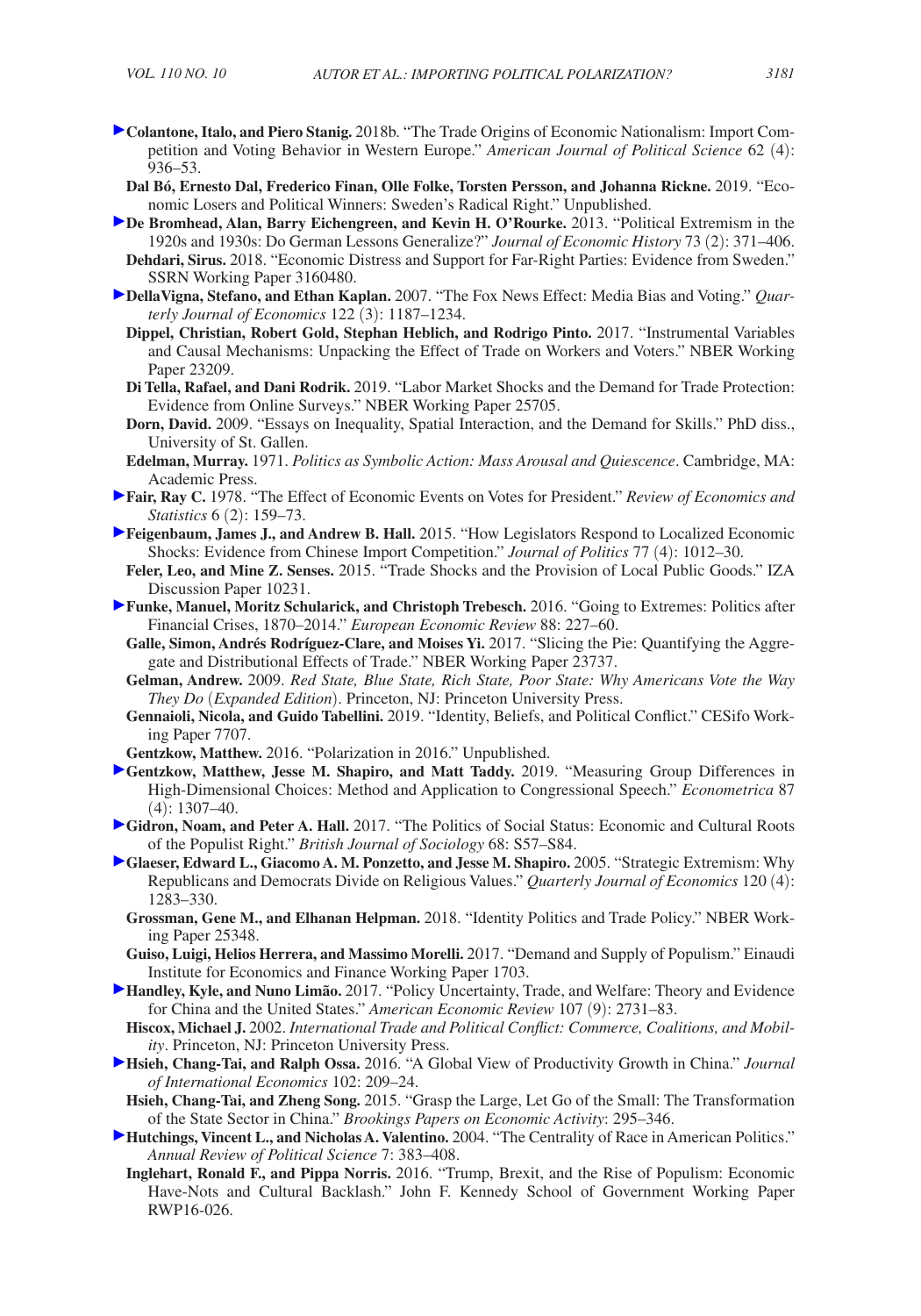- **Irwin, Douglas A.** 2017. *Clashing over Commerce: A History of US Trade Policy*. Chicago: University of Chicago Press.
- **Jensen, J. Bradford, Dennis P. Quinn, and Stephen Weymouth.** 2017. "Winners and Losers in International Trade: The Effects on US Presidential Voting." *International Organization* 71 (3): 423–57.
- **Karakas, Leyla D., and Devashish Mitra.** 2017. "Inequality, Redistribution and the Rise of Outsider Candidates." Unpublished.
- **Kleinberg, Katja B., and Benjamin O. Fordham.** 2013. "The Domestic Politics of Trade and Conflict." *International Studies Quarterly* 57 (3): 605–19.
- **Kuk, Seungmin John, Deborah Seligsohn, and Jiakun Jack Zhang.** 2015. "How Rising Import Competition Has Changed Congressional Voting towards China." Unpublished.
- **Kuziemko, Ilyana, and Ebonya Washington.** 2018. "Why Did the Democrats Lose the South? Bringing New Data to an Old Debate." *American Economic Review* 108 (10): 2830–67.
- **Lardy, Nicholas R.** 2019. *The State Strikes Back: The End of Economic Reform in China?* Washington, DC: Peterson Institute for International Economics.
- **Layman, Geoffrey C., Thomas M. Carsey, and Juliana Menasce Horowitz.** 2006. "Party Polarization in American Politics: Characteristics, Causes, and Consequences." *Annual Review of Political Science* 9: 83–110.
	- **Leip, Dave.** 2017. "Atlas of U.S. Presidential Elections. [Computer file]."
	- **Levendusky, Matthew.** 2009. *The Partisan Sort: How Liberals Became Democrats and Conservatives Became Republicans*. Chicago: University of Chicago Press.
- **Levendusky, Matthew S.** 2013. "Why Do Partisan Media Polarize Viewers?" *American Journal of Political Science* 57 (3): 611–23.
- **Madestam, Andreas, Daniel Shoag, Stan Veuger, and David Yanagizawa-Drott.** 2013. "Do Political Protests Matter? Evidence from the Tea Party Movement." *Quarterly Journal of Economics* 128 (4): 1633–85.
	- **Malgouyres, Clément.** 2017. "Trade Shocks and Far-Right Voting: Evidence from French Presidential Elections." RSCAS Working Paper 2017/21.
- **Mann, Thomas E., and Norman J. Ornstein.** 2016. *It's Even Worse Than It Looks: How the American Constitutional System Collided with the New Politics of Extremism*. New York: Basic Books.
- **Margalit, Yotam.** 2011. "Costly Jobs: Trade-Related Layoffs, Government Compensation, and Voting in U.S. Elections." *American Political Science Review* 105 (1): 166–88.
- **Martin, Gregory J., and Ali Yurukoglu.** 2017. "Bias in Cable News: Persuasion and Polarization." *American Economic Review* 107 (9): 2565–99.
- **Mayhew, David R.** 2008. "Incumbency Advantage in U.S. Presidential Elections: The Historical Record." *Political Science Quarterly* 123 (2): 201–28.
- **McCarty, Nolan, Keith T. Poole, and Howard Rosenthal.** 2009. "Does Gerrymandering Cause Polarization?" *American Journal of Political Science* 53 (3): 666–80.
- **McCarty, Nolan, Keith T. Poole, and Howard Rosenthal.** 2016. *Polarized America: The Dance of Ideology and Unequal Riches.* Cambridge, MA: MIT Press.
- **Mian, Atif, Amir Sufi, and Francesco Trebbi.** 2014. "Resolving Debt Overhang: Political Constraints in the Aftermath of Financial Crises." *American Economic Journal: Macroeconomics* 6 (2): 1–28.
- **Milner, Helen V., and Dustin H. Tingley.** 2011. "Who Supports Global Economic Engagement? The Sources of Preferences in American Foreign Economic Policy." *International Organization* 65 (1): 37–68.
	- **Naughton, Barry J.** 2007. *The Chinese Economy: Transitions and Growth*. Cambridge, MA: MIT Press.
	- **Naughton, Barry J.** 2018. *The Chinese Economy: Adaptation and Growth*. Cambridge, MA: MIT Press.
	- **Nielsen Media Research.** 2018. "Nielsen Local TV View [Computer file]."
- **Nokken, Timothy P., and Keith T. Poole.** 2004. "Congressional Party Defection in American History." *Legislative Studies Quarterly* 29 (4): 545–68.
	- **Parker, Christopher S., and Matt A. Barreto.** 2014. *Change They Can't Believe In: The Tea Party and Reactionary Politics in America. Updated Edition*. Princeton, NJ: Princeton University Press.
	- **Pastor, Lubos, and Pietro Veronesi.** 2018. "Inequality Aversion, Populism, and the Backlash Against Globalization." NBER Working Paper 24900.
	- **Pew Research Center.** 2014a. "Political Polarization in the American Public."
	- **Pew Research Center.** 2014b. "Political Typology 2004, 2011, 2014 [Computer file]."
	- **Pew Research Center.** 2015. "Governance Study 2015 [Computer file]."
	- **Pew Research Center.** 2016. "Campaign Exposes Fissures over Issues, Values and How Life Has Changed in the U.S."
	- **Pew Research Center.** 2017. "The Partisan Divide on Political Values Grows Ever Wider."